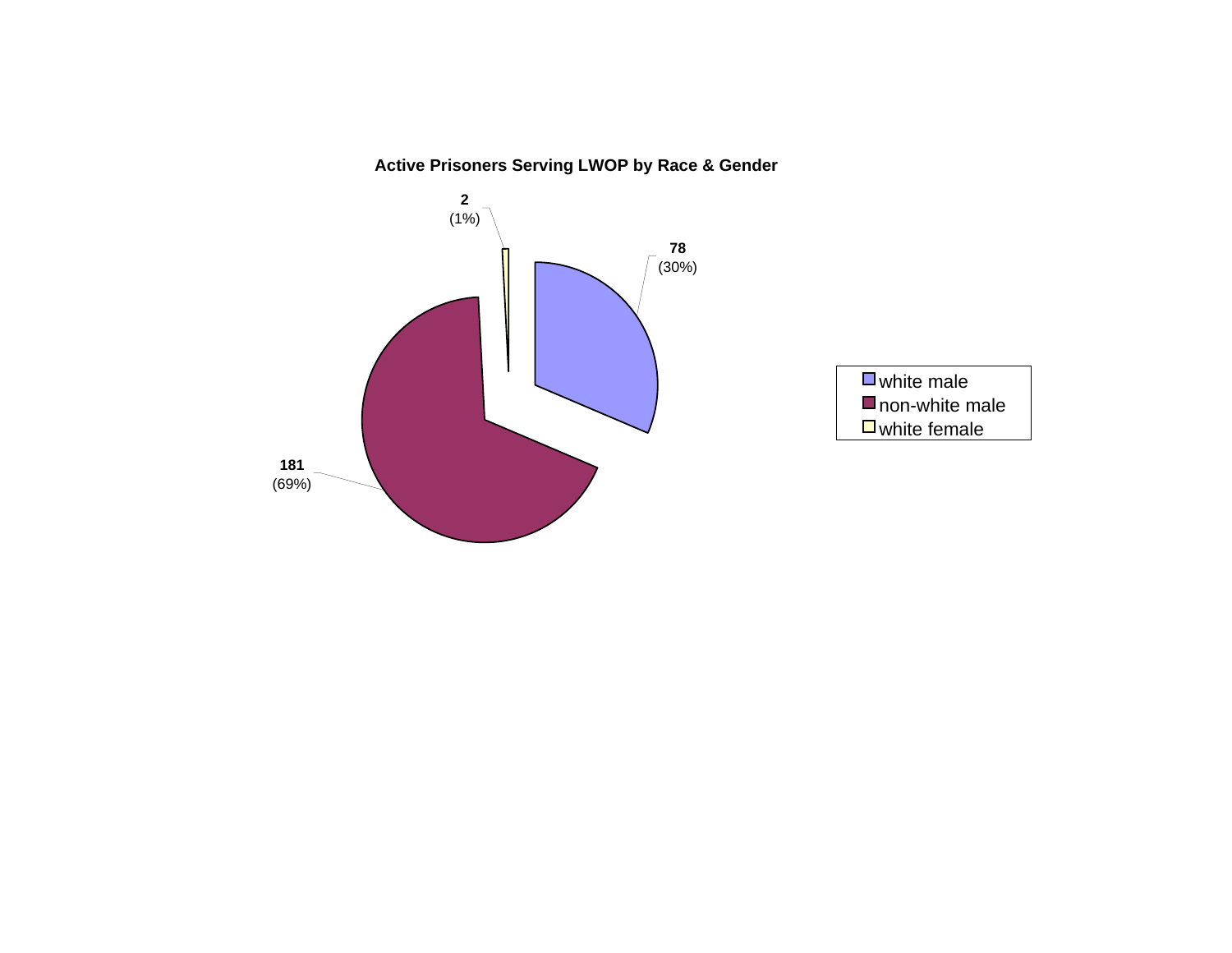**Prior Incarcerations for Inmates Serving Life Without Parole**

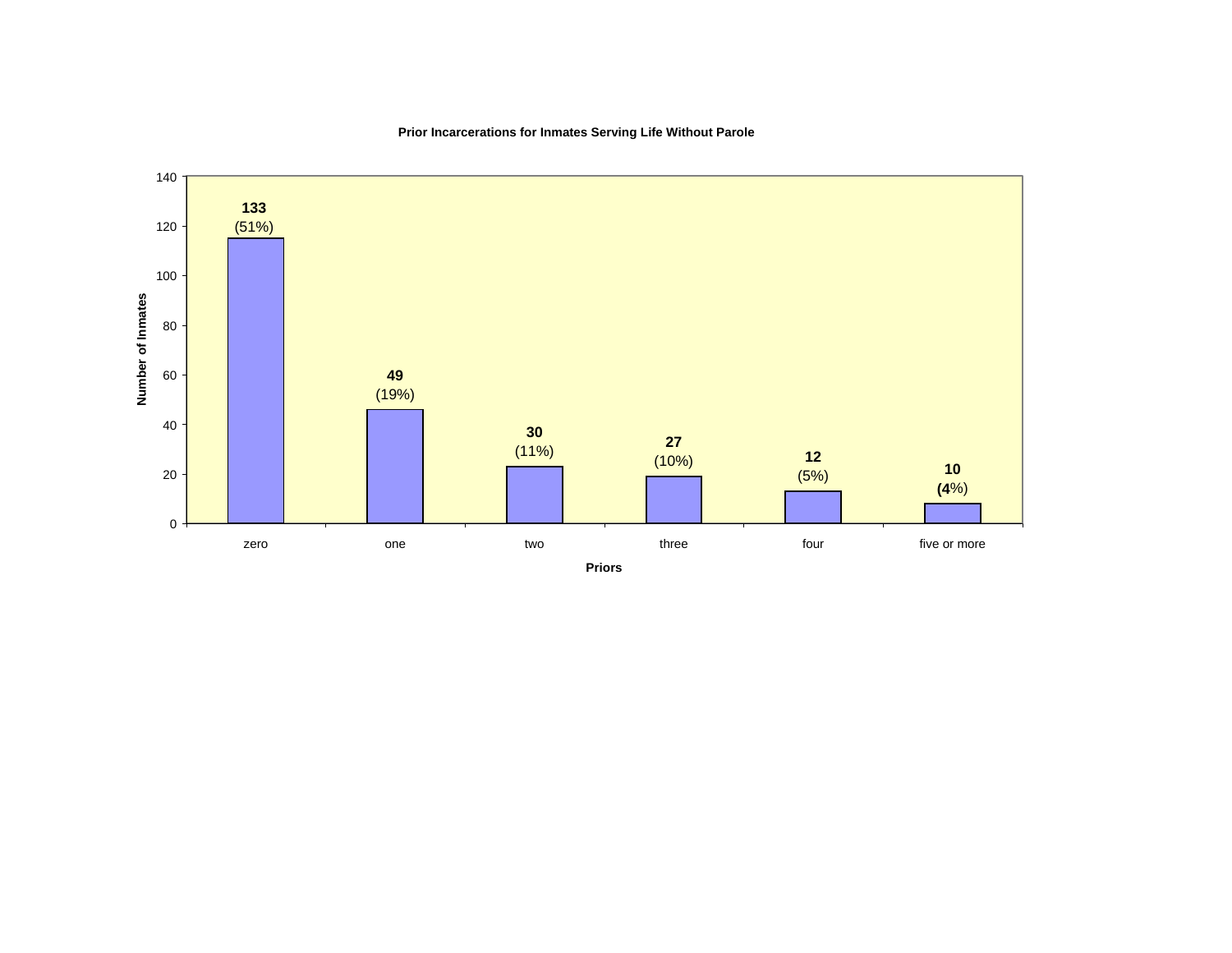# **Active Inmates Serving LWOP by Crime Type**

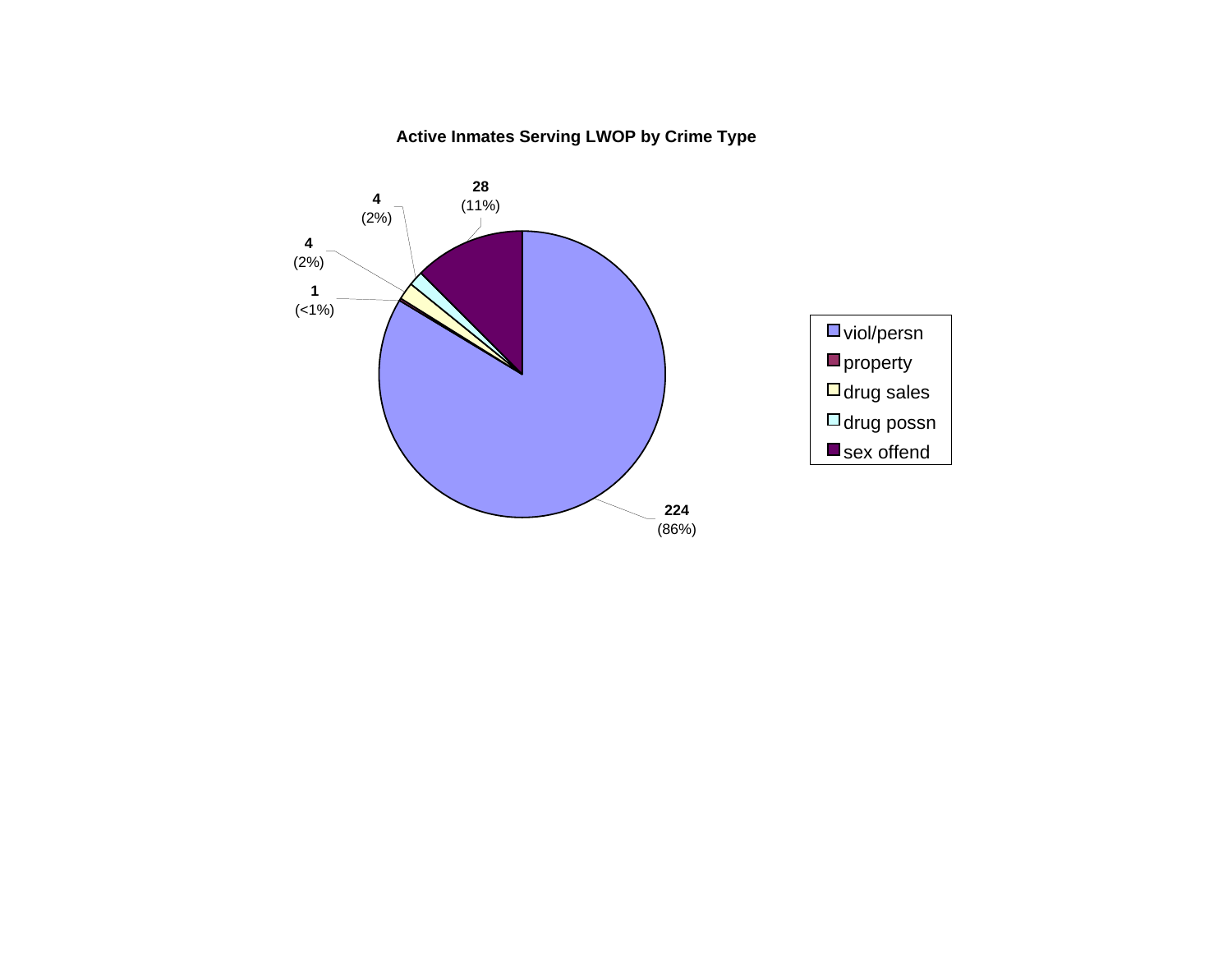Georgia Department of Corrections Page 1 Run 01/28/02 Office of Planning and Analysis

#### Inmate statistical profile

TABLE OF CONTENTS FOR ACTIVE PRISONERS EXCLUDING JAIL

Title PAGE ----- ---- RACE AND SEX............................ 2 Culture Fair IQ Scores.................. 3 Self-Rpt Socioeconomic Class............ 4 Self-Rpt Environment To Age 16.......... 5 Self-Rpt Education Level................ 6 Functional Reading Level (WRAT Scores).. 7 Functional Math Level (WRAT Scores)..... 8 Functional Spelling Level (WRAT Scores). 9 Self-Rpt Guardian Status To Age 16......10 Self-Rpt Employment Status Before Prison11 Self-Rpt Marital Status At Admission....12 Self-Rpt Number Of Children At Admission13 Self-Rpt Religious Affiliation..........14 Self-Rpt Family Behavior Patterns \*.....15 Inmate Diagnostic Behavior Problem \*....16 Physical Profile (General Condition)....17 Security Status...........................18 Number Of Sentences.....................19 Number Of Disciplinaries................20 Number Of Escapes........................21 Number Of Prior Georgia Incarcerations \*22 Number Of Transfers.....................23 County Of Conviction....................24 Circ Of Conviction......................27 Home County.............................29 Prison Sentence In Years.................32 Probation To Follow Prison..............33Admission Type............................34 Release Type..............................35 Inst By Group..............................36 Institution.............................37 Misdemeanors And Felonies...............38 Crimes By Group.............................39 Most Serious Offense....................40 Most Serious Crime Type.................41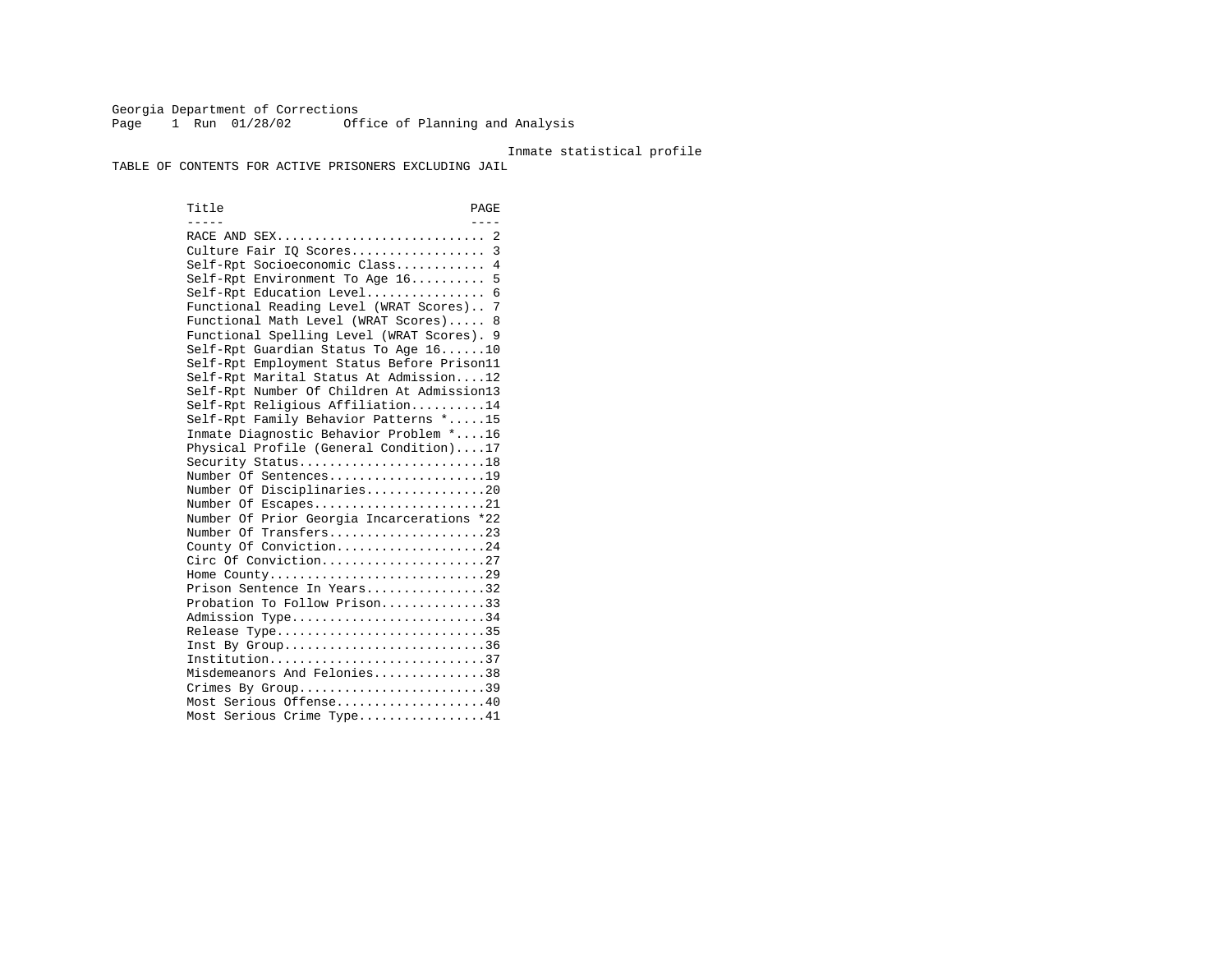### Georgia Department of Corrections<br>2 Run 01/28/02 Office of Planning and Analysis Page 2 Run 01/28/02 Office of Planning and Analysis

#### Inmate statistical profile

Sample: ACTIVE PRISONERS EXCLUDING JAIL **Requestor:** Statistics Active inmates 01/28/2002

RACE AND SEX by current age & sex

|                  |                         |                            | M E N            |                   |                     |                  |                   | W O M E N               |                            |                   |                                  |
|------------------|-------------------------|----------------------------|------------------|-------------------|---------------------|------------------|-------------------|-------------------------|----------------------------|-------------------|----------------------------------|
| RACE AND SEX     | Age<br>$ 00 - 21$       | Age<br>$ 22-39 $           | Age<br>$ 40-54 $ | Age<br>$ 55-99$   | Men<br>% Total<br>ႜ | Age<br>$ 00-21$  | Age<br>$ 22-39 $  | Age<br>$ 40-54 $        | Age<br>$8 55-99$           | Women<br>% Total  | Grand<br>%   Total<br>ႜ          |
| WHITE MALE       | $\Omega$<br>0           | 42<br>28                   | 28<br>31         | 8<br>50           | 78<br>30            | 0<br>0           | 0                 | 0                       |                            | 0                 | 78<br>30                         |
| NON WHITE MALE   | 5 100                   | 72<br>106                  | 62<br>69         | 50 <br>8          | 181<br>70           | $\mathbf 0$<br>0 | 0<br>$\mathbf{0}$ | 0<br>0                  | $\mathbf 0$<br>0           | 0<br>0            | 69<br>181                        |
| WHITE FEMALE     | $\mathbf 0$<br>$\Omega$ | $\Omega$<br>0              | $\mathbf 0$<br>0 | 0<br>0            | $\Omega$<br>0       | $\mathbf 0$<br>0 | 2 100             | $\mathbf 0$<br>$\Omega$ | $\mathbf 0$<br>$\Omega$    | 2 100             | 2<br>1                           |
| NON WHITE FEMALE | 0<br>0                  | $\mathbf 0$<br>$\mathbf 0$ | 0<br>0           | $\mathbf 0$<br> 0 | 0<br>0              | $\mathbf 0$<br>0 | $\mathbf{0}$<br>0 | $\mathbf 0$<br>0        | $\mathbf 0$<br>0           | $\mathbf{0}$<br>0 | $\overline{0}$<br>$\overline{0}$ |
| Total reported   | 5 100                   | 148<br>100                 | 90 100           | 16 100            | 259 100             | $\Omega$<br>0    | 2 100             | $\mathbf{0}$            | $\Omega$<br>0 <sup>1</sup> | 2 100             | 261 100                          |
| Percent reported | 100.0                   | 100.0                      | 100.0            | 100.0             | 100.0               | $\cdot$ 0        | 100.0             | . 0                     | .0'                        | 100.0             | 100.0                            |
| NOT REPORTED     | 0                       | 0                          | $\mathbf 0$      | $\mathbf 0$       | 0                   | $\mathbf 0$      | $\mathbf 0$       | 0                       | $\Omega$                   | $\Omega$          | 0                                |
| Total            | 5                       | 148                        | 90               | 16                | 259                 | $\Omega$         | 2                 | 0                       | $\Omega$                   | 2                 | 261                              |
|                  |                         |                            |                  |                   |                     |                  |                   |                         |                            |                   |                                  |
|                  |                         |                            |                  |                   |                     |                  |                   |                         |                            |                   |                                  |
| AVERAGE AGE      | 19.80                   | 30.55                      | 45.87            | 61.31             | 37.57               | .00              | 31.50             | .00                     | .00                        | 31.50             | 37.52                            |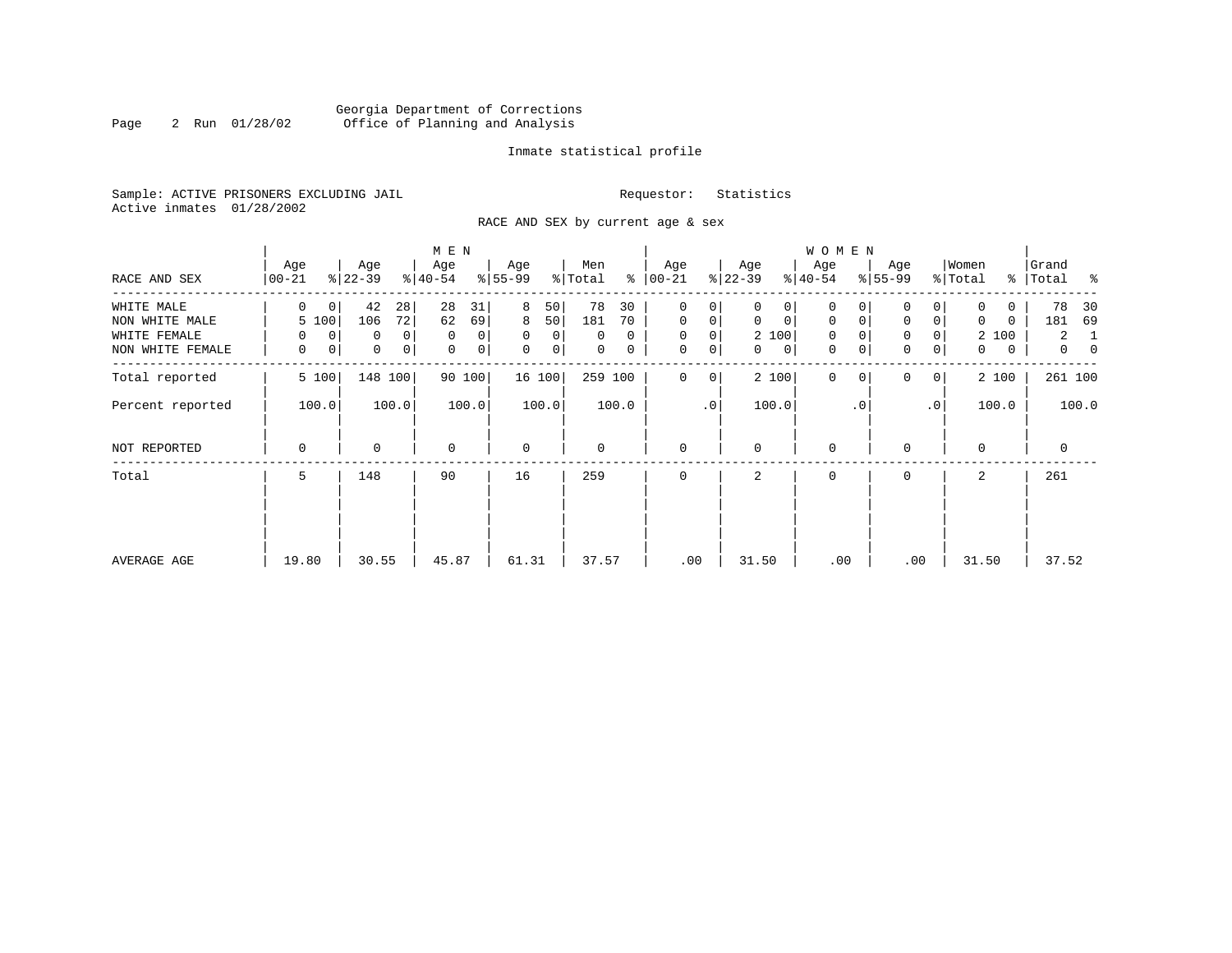### Georgia Department of Corrections<br>3 Run 01/28/02 Office of Planning and Analysis Page 3 Run 01/28/02 Office of Planning and Analysis

#### Inmate statistical profile

Sample: ACTIVE PRISONERS EXCLUDING JAIL **Requestor:** Statistics Active inmates 01/28/2002

Culture Fair IQ Scores by current age & sex

| IQ Score                  | Age<br>$00 - 21$ | Age<br>$ 22-39 $    | M E N<br>Age<br>$\frac{1}{6}$   40-54 | Age<br>$8 55-99$        | Men<br>နွ<br>% Total | Age<br>$ 00-21 $                        | Age<br>$ 22-39 $          | WOMEN<br>Age<br>$8 40-54$  | Age<br>$ 55-99 $                | Women<br>% Total       | Grand<br>% Total % |
|---------------------------|------------------|---------------------|---------------------------------------|-------------------------|----------------------|-----------------------------------------|---------------------------|----------------------------|---------------------------------|------------------------|--------------------|
| LESS THAN 70<br>70 AND UP | 0<br>0<br>5 100  | 5<br>4<br>130<br>96 | 9<br>11<br>71<br>89                   | $\Omega$<br>0<br>14 100 | 14<br>6<br>220<br>94 | 0<br>0<br>$\mathbf 0$<br>0 <sup>1</sup> | $\mathbf 0$<br>0<br>2 100 | $\mathbf 0$<br>0<br>0<br>0 | $\overline{0}$<br>0<br> 0 <br>0 | $\Omega$<br>0<br>2 100 | 14 6<br>222 94     |
| Total reported            | 5 100            | 135 100             | 80 100                                | 14 100                  | 234 100              | 0<br>0                                  | 2 100                     | $\mathbf 0$<br>$\mathbf 0$ | 0<br>$\overline{0}$             | 2 100                  | 236 100            |
| Percent reported          | 100.0            | 91.2                | 88.9                                  | 87.5                    | 90.3                 | .0 <sup>1</sup>                         | 100.0                     | . 0                        | .0 <sup>1</sup>                 | 100.0                  | 90.4               |
| NOT REPORTED              | 0                | 13                  | 10                                    | 2                       | 25                   | $\mathbf 0$                             | $\mathbf 0$               | $\mathbf 0$                | 0                               | $\mathbf 0$            | 25                 |
| Total                     | 5                | 148                 | 90                                    | 16                      | 259                  | $\mathbf 0$                             | 2                         | 0                          | 0                               | 2                      | 261                |
|                           |                  |                     |                                       |                         |                      |                                         |                           |                            |                                 |                        |                    |
| AVERAGE IQ                | 106.00           | 100.27              | 95.93                                 | 96.29                   | 98.67                | .00                                     | 107.00                    | .00                        | .00                             | 107.00                 | 98.74              |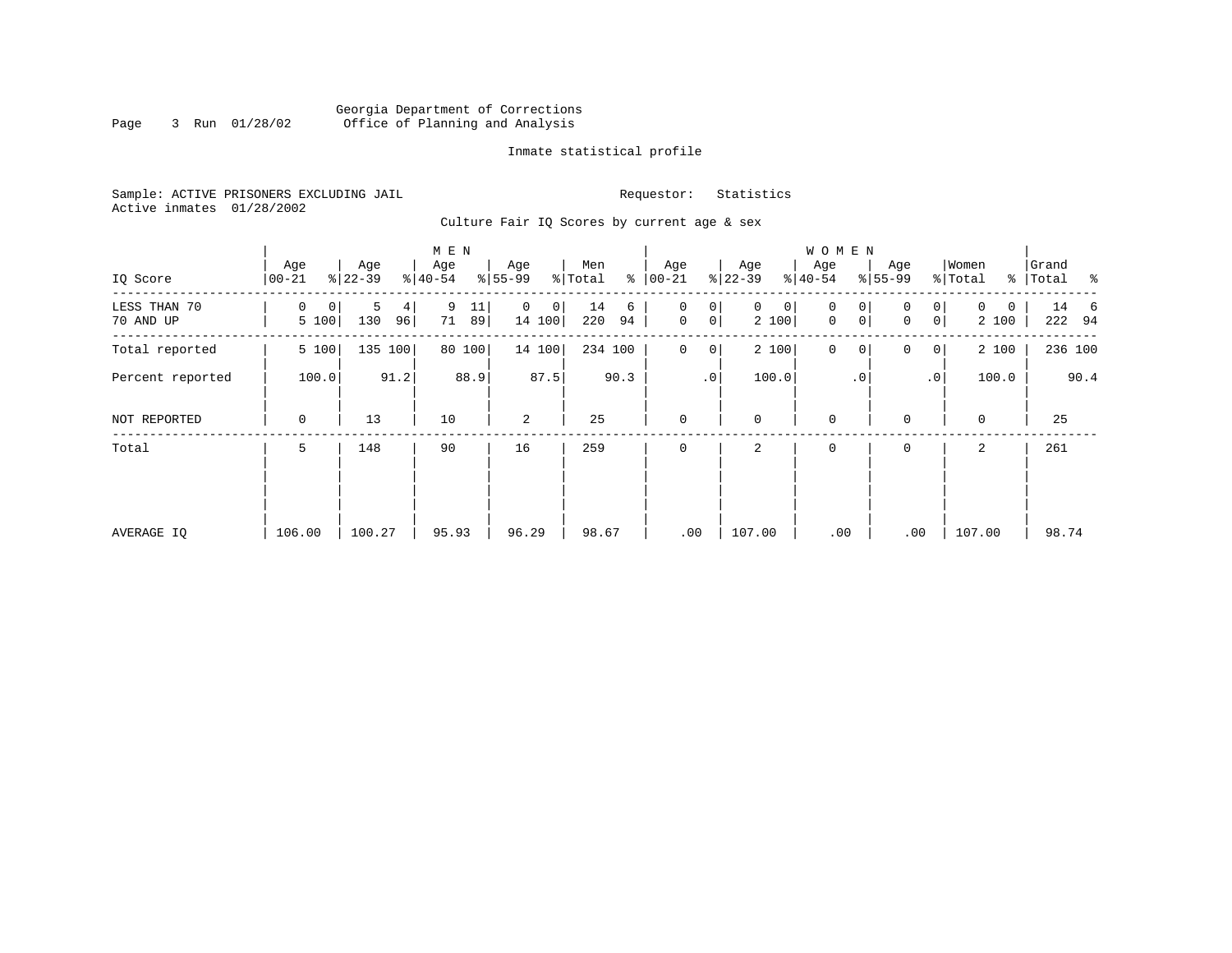### Georgia Department of Corrections<br>4 Run 01/28/02 Office of Planning and Analysis Page 4 Run 01/28/02 Office of Planning and Analysis

#### Inmate statistical profile

Sample: ACTIVE PRISONERS EXCLUDING JAIL **Requestor:** Statistics Active inmates 01/28/2002

Self-Rpt Socioeconomic Class by current age & sex

|                     |                 |                |                  |      | M E N            |                |                  |             |                |      |                  |                 |                  |             | <b>WOMEN</b>     |             |                  |                 |                  |       |                    |         |
|---------------------|-----------------|----------------|------------------|------|------------------|----------------|------------------|-------------|----------------|------|------------------|-----------------|------------------|-------------|------------------|-------------|------------------|-----------------|------------------|-------|--------------------|---------|
| Socioeconomic Class | Age<br>$ 00-21$ |                | Age<br>$ 22-39 $ |      | Age<br>$8 40-54$ |                | Age<br>$8 55-99$ |             | Men<br>% Total | ి    | Age<br>$00 - 21$ |                 | Age<br>$ 22-39 $ |             | Age<br>$8 40-54$ |             | Age<br>$8 55-99$ |                 | Women<br>% Total |       | Grand<br>%   Total | - 왕     |
| WELFARE             | 0               | 0 <sup>1</sup> | 8                | 6    |                  | 3'             | 0                | 0           | 11             | 4    | 0                | 0               | 0                | 0           | 0                | 0           | 0                | 0               |                  | Ü     | 11                 |         |
| OCC EMPLOY          |                 | 25             | $\overline{ }$   | 5    | 4                | 5              | $\Omega$         | $\mathbf 0$ | 12             | 5    | $\mathbf 0$      | $\mathbf 0$     | 0                | $\mathbf 0$ | $\mathbf 0$      | $\mathbf 0$ | $\Omega$         | 0               | $\mathbf 0$      | 0     | 12                 |         |
| MINIMUM STD         |                 | 75             | 81               | 56   | 45               | 51             | 10               | 67          | 139            | 55   | $\Omega$         |                 | $\Omega$         | 0           | $\mathbf 0$      | $\Omega$    | 0                |                 | $\Omega$         | 0     | 139                | - 55    |
| MIDDLE              | 0               | 0 <sup>1</sup> | 46               | 32   | 34               | 39             | 5                | 33          | 85             | 34   | $\mathbf 0$      | 0               |                  | 50          | $\mathbf 0$      | $\mathbf 0$ | $\mathbf 0$      | 0               |                  | 50    | 86                 | -34     |
| OTHER               | $\mathbf 0$     | 0 <sup>1</sup> | $\overline{a}$   |      | 2                | 2 <sub>1</sub> | 0                | 0           | 4              | 2    | 0                | 0               |                  | 50          | $\mathbf 0$      | $\mathbf 0$ | $\mathbf 0$      | 0               |                  | 50    |                    | 5<br>-2 |
| Total reported      |                 | 4 100          | 144 100          |      | 88               | 100            |                  | 15 100      | 251 100        |      | $\mathbf{0}$     | 0               |                  | 2 100       | $\mathbf 0$      | 0           | 0                | $\overline{0}$  |                  | 2 100 |                    | 253 100 |
| Percent reported    |                 | 80.0           |                  | 97.3 |                  | 97.8           |                  | 93.8        |                | 96.9 |                  | .0 <sup>1</sup> |                  | 100.0       |                  | . 0         |                  | .0 <sup>1</sup> |                  | 100.0 |                    | 96.9    |
| NOT RPTD            |                 |                | 4                |      | 2                |                |                  |             | 8              |      | $\mathbf{0}$     |                 | $\mathbf 0$      |             | $\mathbf 0$      |             | $\Omega$         |                 | $\Omega$         |       | 8                  |         |
| Total               | 5               |                | 148              |      | 90               |                | 16               |             | 259            |      | $\mathbf{0}$     |                 | 2                |             | 0                |             | 0                |                 | 2                |       | 261                |         |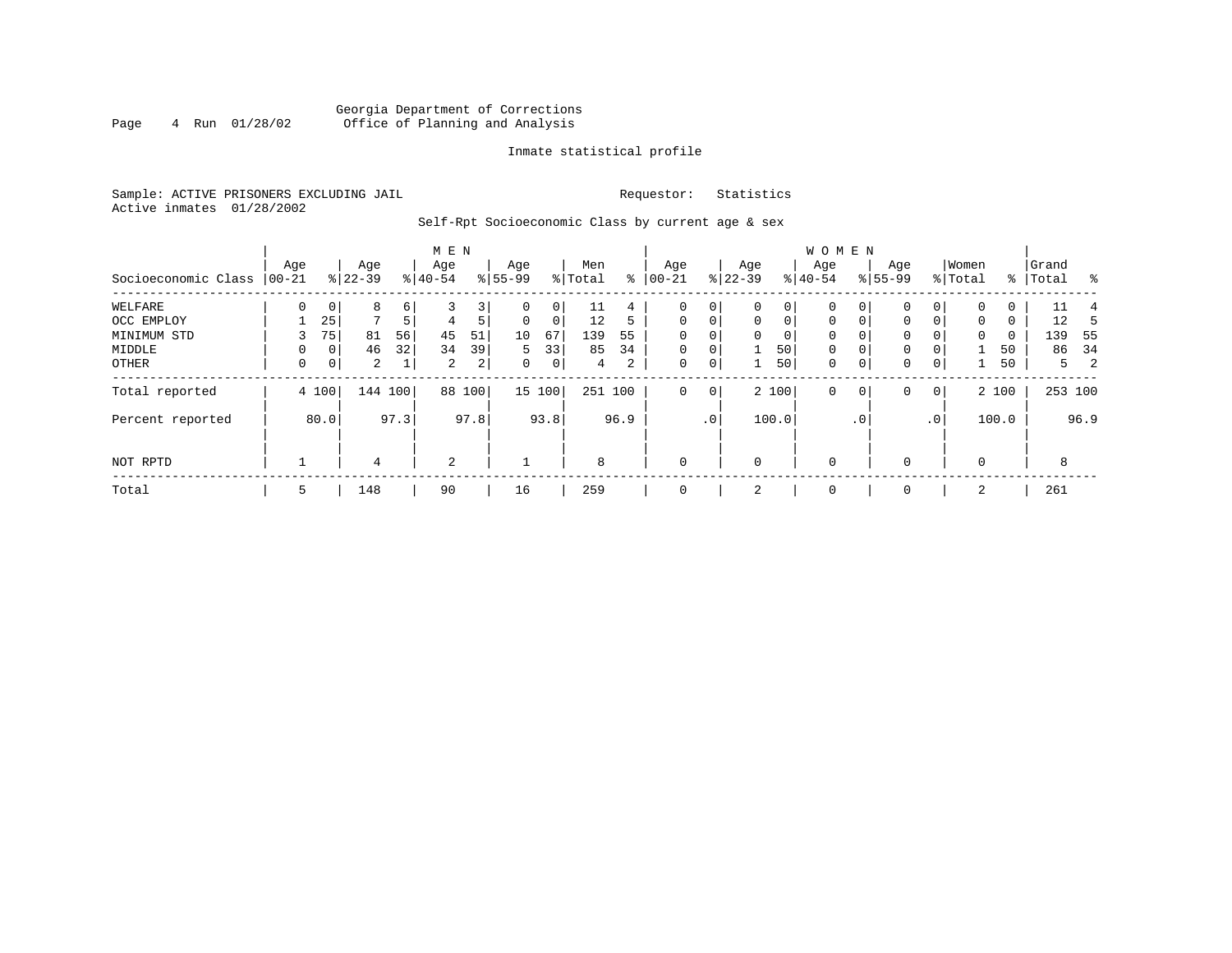### Georgia Department of Corrections<br>5 Run 01/28/02 Office of Planning and Analysis Page 5 Run 01/28/02 Office of Planning and Analysis

#### Inmate statistical profile

Sample: ACTIVE PRISONERS EXCLUDING JAIL **Requestor:** Statistics Active inmates 01/28/2002

Self-Rpt Environment To Age 16 by current age & sex

|                  | M E N       |             |             |      |             |      |          |        |              |      |             |                 |             |       | W O M E N   |             |           |              |              |       |           |          |
|------------------|-------------|-------------|-------------|------|-------------|------|----------|--------|--------------|------|-------------|-----------------|-------------|-------|-------------|-------------|-----------|--------------|--------------|-------|-----------|----------|
|                  | Age         |             | Age         |      | Age         |      | Age      |        | Men          |      | Age         |                 | Age         |       | Age         |             | Age       |              | Women        |       | Grand     |          |
| Environment      | $00 - 21$   | ႜ           | $ 22 - 39 $ |      | $ 40-54$    |      | $ 55-99$ |        | % Total      | ႜ    | $00 - 21$   |                 | $ 22-39 $   |       | $ 40-54$    |             | $8 55-99$ |              | % Total      |       | %   Total | ႜ        |
| RURAL/FARM       | 0           | $\mathbf 0$ | 0           | 0    | 3           | 3    | 3        | 19     | 6            | 2    | 0           | $\mathbf{0}$    | $\mathbf 0$ | 0     | $\mathbf 0$ | 0           | 0         | 0            | $\mathbf 0$  | 0     | 6         |          |
| RURAL/NFARM      | 0           | $\mathbf 0$ | 9           | 6    | 8           | 9    |          | 6      | 18           |      | $\mathbf 0$ | $\mathbf{0}$    |             | 50    | $\mathbf 0$ | $\mathbf 0$ | 0         | 0            |              | 50    | 19        |          |
| S.M.S.A          | 2           | 40          | 63          | 44   | 27          | 31   | 7        | 44     | 99           | 39   | 0           | 0               | $\mathbf 0$ | 0     | 0           | 0           | 0         |              | 0            | 0     | 99        | 39       |
| URBAN            |             | 20          | 26          | 18   | 15          |      | 0        | 0      | 42           | 17   | $\Omega$    | 0               | 0           | 0     | 0           | 0           | 0         |              | 0            | 0     | 42        | 17       |
| SMALL TOWN       | 2           | 40          | 44          | 31   | 35          | 40   | 5        | 31     | 86           | 34   | $\Omega$    | 0               |             | 50    | 0           | 0           | 0         |              |              | 50    | 87        | 34       |
| OTHER            | 0           | 0           |             |      | $\mathbf 0$ | 0    | 0        | 0      |              | 0    | 0           | 0               | 0           | 0     | 0           | 0           | 0         | 0            | $\mathbf{0}$ | 0     |           | $\Omega$ |
| Total reported   |             | 5 100       | 143         | 100  | 88          | 100  |          | 16 100 | 252 100      |      | 0           | $\overline{0}$  |             | 2 100 | $\mathbf 0$ | 0           | 0         | $\mathbf{0}$ |              | 2 100 |           | 254 100  |
| Percent reported |             | 100.0       |             | 96.6 |             | 97.8 |          | 100.0  |              | 97.3 |             | .0 <sup>1</sup> |             | 100.0 |             | . 0         |           | $\cdot$ 0    |              | 100.0 |           | 97.3     |
| NOT RPTD         | $\mathbf 0$ |             | 5           |      | 2           |      | $\Omega$ |        | $\mathbf{r}$ |      | $\Omega$    |                 | $\Omega$    |       | $\Omega$    |             | $\Omega$  |              | $\Omega$     |       |           |          |
| Total            | 5           |             | 148         |      | 90          |      | 16       |        | 259          |      |             |                 | 2           |       | 0           |             | $\Omega$  |              | 2            |       | 261       |          |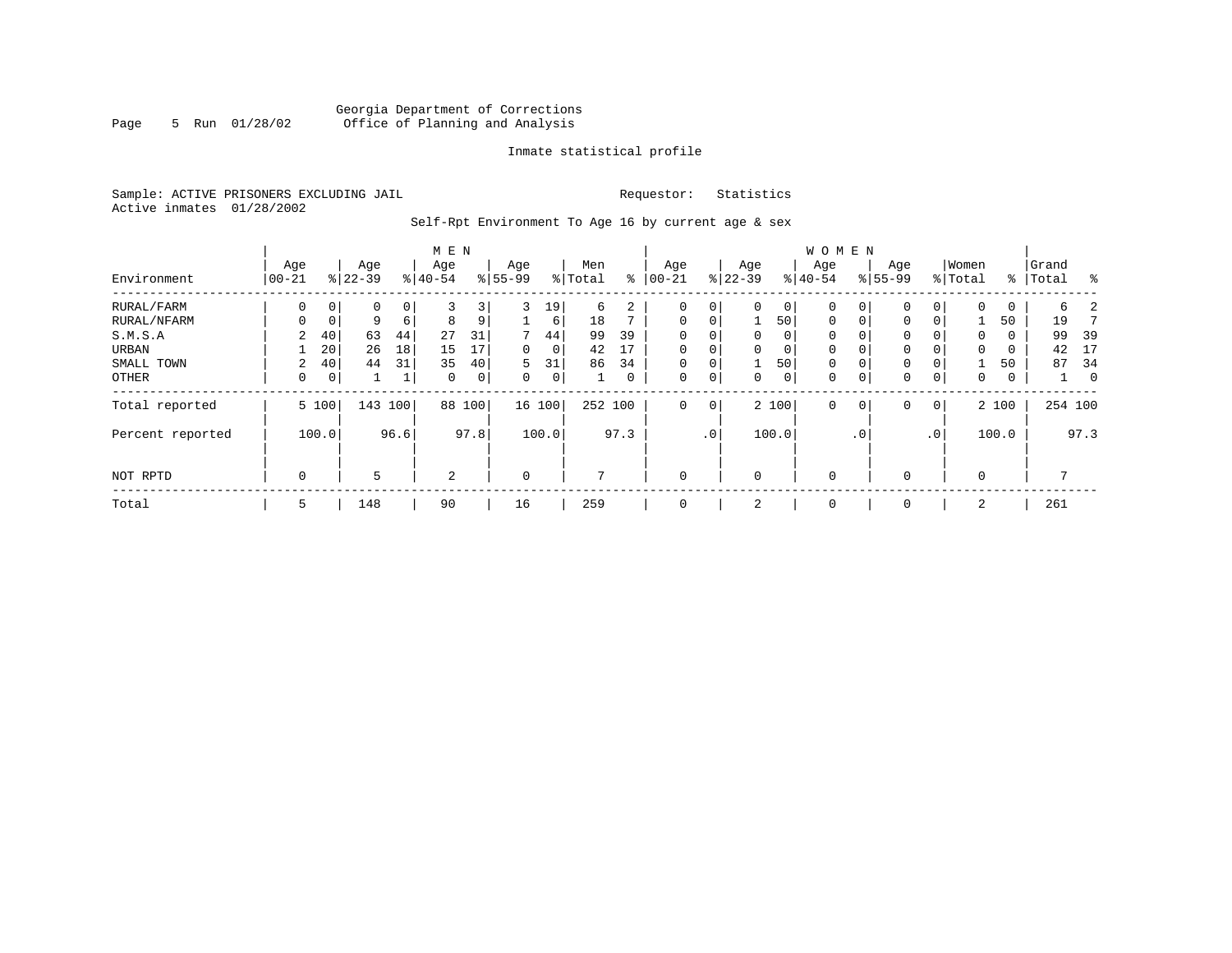#### Georgia Department of Corrections<br>6 Run 01/28/02 Office of Planning and Analysis Page 6 Run 01/28/02 Office of Planning and Analysis

#### Inmate statistical profile

Sample: ACTIVE PRISONERS EXCLUDING JAIL **Requestor:** Statistics Active inmates 01/28/2002

Self-Rpt Education Level by current age & sex

|                     | M E N           |         |                  |      |                  |        |                 |        |                |      |                 |             |                  |             | WOMEN            |          |                  |              |                  |       |                    |         |
|---------------------|-----------------|---------|------------------|------|------------------|--------|-----------------|--------|----------------|------|-----------------|-------------|------------------|-------------|------------------|----------|------------------|--------------|------------------|-------|--------------------|---------|
| Education Level     | Age<br>$ 00-21$ |         | Age<br>$ 22-39 $ |      | Age<br>$ 40-54 $ |        | Age<br>$ 55-99$ |        | Men<br>% Total | ⊱    | Age<br>$ 00-21$ |             | Age<br>$ 22-39 $ |             | Age<br>$ 40-54 $ |          | Age<br>$8 55-99$ |              | Women<br>% Total |       | Grand<br>%   Total | နွ      |
| LESS THAN GRADE 7   | $\Omega$        | 0       | 5                | 3    |                  | 3      | 2               | 13     | 10             | 4    | 0               | 0           | $\Omega$         | 0           | 0                | 0        | 0                | 0            |                  | 0     | 10                 |         |
| GRADE 7             |                 | 20      | 4                |      |                  | 8      |                 | 6      | 13             | 5    | 0               | 0           | $\mathbf 0$      | 0           | $\mathbf 0$      | 0        | $\Omega$         |              |                  | 0     | 13                 | -5      |
| GRADE 8             |                 | 20      | 19               | 13   |                  | 5      | 5               | 31     | 29             | 11   | $\Omega$        |             | $\Omega$         | $\Omega$    | $\Omega$         |          | $\Omega$         |              | O                | 0     | 29                 | 11      |
| GRADE 9             |                 | 0       | 20               | 14   | 14               | 16     |                 | 6      | 35             | 14   | 0               |             | $\Omega$         | $\Omega$    | 0                |          | 0                |              | $\Omega$         | 0     | 35                 | 14      |
| GRADE 10            |                 | 20      | 40               | 27   | 14               | 16     |                 | 6      | 56             | 22   | 0               | $\Omega$    | $\Omega$         | $\Omega$    | $\mathbf 0$      | $\Omega$ | 0                |              | $\Omega$         |       | 56                 | 22      |
| GRADE 11            |                 | $\circ$ | 21               | 14   | 8                | 9      | 2               | 13     | 31             | 12   | 0               |             |                  | 2 100       | 0                |          | $\Omega$         |              | 2                | 100   | 33                 | 13      |
| GRADE 12            | 2               | 40      | 23               | 16   | 11               | 13     |                 | 6      | 37             | 15   | 0               | 0           | $\Omega$         | 0           | 0                | $\Omega$ | 0                |              | 0                | 0     | 37                 | 14      |
| MORE THAN GRADE 12  | 0               | 0       | 14               | 10   | 27               | 31     | 3               | 19     | 44             | 17   | 0               | 0           | 0                | $\mathbf 0$ | $\mathbf 0$      | 0        | $\mathbf 0$      | 0            | 0                | 0     | 44                 | 17      |
| Total reported      |                 | 5 100   | 146 100          |      |                  | 88 100 |                 | 16 100 | 255 100        |      | $\mathbf{0}$    | $\mathbf 0$ |                  | 2 100       | $\mathbf 0$      | $\Omega$ | $\Omega$         | $\mathbf{0}$ |                  | 2 100 |                    | 257 100 |
| Percent reported    |                 | 100.0   |                  | 98.6 |                  | 97.8   |                 | 100.0  |                | 98.5 |                 | $\cdot$ 0   |                  | 100.0       |                  | . 0      |                  | $\cdot$ 0    |                  | 100.0 |                    | 98.5    |
| NOT REPORTED        | 0               |         | 2                |      | 2                |        | 0               |        | 4              |      | 0               |             | 0                |             | $\mathbf 0$      |          | $\Omega$         |              | 0                |       | 4                  |         |
| Total               | 5               |         | 148              |      | 90               |        | 16              |        | 259            |      | $\Omega$        |             | 2                |             | $\Omega$         |          | $\Omega$         |              | $\overline{a}$   |       | 261                |         |
|                     |                 |         |                  |      |                  |        |                 |        |                |      |                 |             |                  |             |                  |          |                  |              |                  |       |                    |         |
| AVG EDUCATION LEVEL | 9.80            |         | 10.99            |      | 12.53            |        | 10.69           |        | 11.48          |      | .00             |             | 11.00            |             | .00              |          |                  | .00          | 11.00            |       | 11.48              |         |

\* NOTE: THE FIELD LABLED "LESS THAN GRADE 7" WAS CORRECTED IN MARCH 1989: MISSING DATA FOR INMATES STILL IN DIAGNOSTICS NOW HAS BEEN REMOVED FROM THIS FIELD AND IDENTIFIED AS "NOT REPORTED" INFORMATION.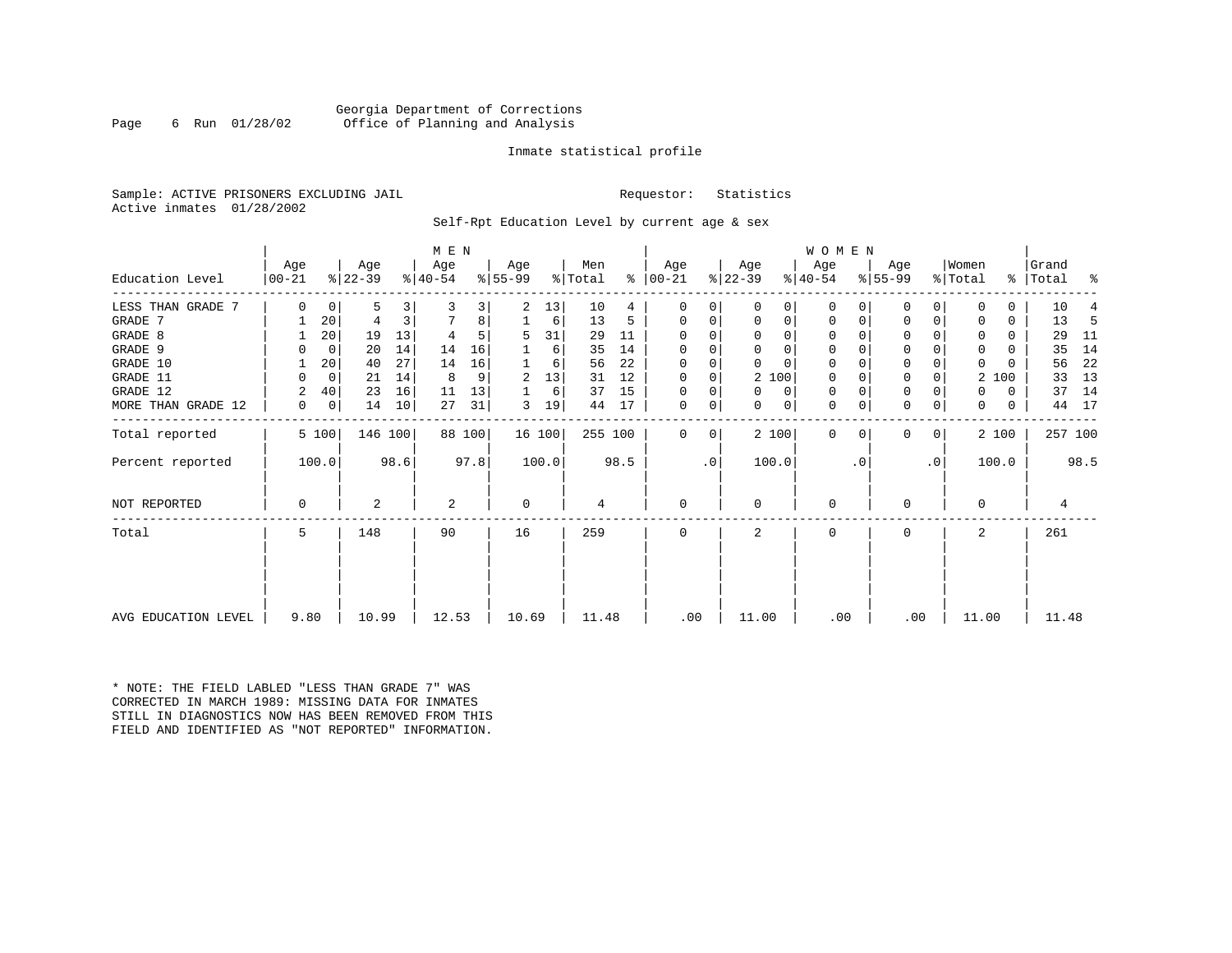### Georgia Department of Corrections<br>7 Run 01/28/02 Office of Planning and Analysis Page 7 Run 01/28/02 Office of Planning and Analysis

#### Inmate statistical profile

Sample: ACTIVE PRISONERS EXCLUDING JAIL **Requestor:** Statistics Active inmates 01/28/2002

Functional Reading Level (WRAT Scores) by current age & sex

|                    |                 |          |                  |         | M E N            |        |                 |        |                |      |                      |           |                  |                | W O M E N        |           |                  |                 |                  |       |                |      |
|--------------------|-----------------|----------|------------------|---------|------------------|--------|-----------------|--------|----------------|------|----------------------|-----------|------------------|----------------|------------------|-----------|------------------|-----------------|------------------|-------|----------------|------|
| WRAT Reading Score | Age<br>$ 00-21$ |          | Age<br>$ 22-39 $ |         | Age<br>$ 40-54 $ |        | Age<br>$ 55-99$ |        | Men<br>% Total |      | Age<br>$8   00 - 21$ |           | Age<br>$ 22-39 $ |                | Age<br>$ 40-54 $ |           | Age<br>$ 55-99 $ |                 | Women<br>% Total | %     | Grand<br>Total | ႜ    |
| LESS THAN GRADE 6  |                 | 20       | 44               | 32      | 29               | 36     | 6               | 43     | 80             | 34   | $\Omega$             | 0         |                  | 501            | $\Omega$         |           | 0                | $\Omega$        |                  | 50    | 81             | 34   |
| 6TH THRU 8TH GRADE |                 | 60       | 29               | 21      | 16               | 20     | 3               | 21     | 51             | 22   | $\mathbf 0$          | 0         | $\Omega$         | $\overline{0}$ | 0                | 0         | 0                | 0               |                  | 0     | 51             | 21   |
| GRADE 9            |                 | 20       | 13               | 10      | 12               | 15     |                 | 0      | 26             | 11   | 0                    | $\Omega$  |                  | $\Omega$       | $\Omega$         |           | 0                |                 |                  | 0     | 26             | 11   |
| GRADE 10           | 0               | 0        | 4                | 3       | 2                | 2      | 0               | 0      | 6              | 3    | 0                    | 0         |                  |                | 0                |           | $\mathbf 0$      |                 | 0                | 0     | 6              |      |
| GRADE 11           | 0               | $\Omega$ | 8                |         |                  | 6      |                 |        | 14             | 6    | $\Omega$             |           |                  |                |                  |           | $\mathbf 0$      |                 | $\Omega$         | 0     | 14             | 6    |
| GRADE 12           | 0               | 0        | 23               | 17      | 11               | 14     | 3               | 21     | 37             | 16   | 0                    | 0         | $\Omega$         | $\Omega$       | 0                |           | $\mathbf 0$      |                 | 0                | 0     | 37             | 16   |
| MORE THAN GRADE 12 | 0               | 0        | 15               | 11      | 6                | 7      |                 | 7      | 22             | 9    | 0                    | 0         |                  | 50             | 0                | 0         | $\mathbf 0$      | 0               |                  | 50    | 23             | 10   |
| Total reported     |                 | 5 100    |                  | 136 100 |                  | 81 100 |                 | 14 100 | 236 100        |      | $\Omega$             | 0         |                  | 2 100          | $\mathbf 0$      | $\Omega$  | $\mathbf{0}$     | $\mathbf 0$     |                  | 2 100 | 238 100        |      |
| Percent reported   |                 | 100.0    |                  | 91.9    |                  | 90.0   |                 | 87.5   |                | 91.1 |                      | $\cdot$ 0 |                  | 100.0          |                  | $\cdot$ 0 |                  | .0 <sup>1</sup> |                  | 100.0 |                | 91.2 |
| NOT REPORTED       | $\mathbf 0$     |          | 12               |         | 9                |        | 2               |        | 23             |      | $\mathbf 0$          |           | $\Omega$         |                | 0                |           | 0                |                 | $\Omega$         |       | 23             |      |
| Total              | 5               |          | 148              |         | 90               |        | 16              |        | 259            |      | $\mathbf 0$          |           | 2                |                | 0                |           | $\mathbf 0$      |                 | 2                |       | 261            |      |
|                    |                 |          |                  |         |                  |        |                 |        |                |      |                      |           |                  |                |                  |           |                  |                 |                  |       |                |      |
| AVG READING SCORE  | 7.52            |          | 8.23             |         | 7.65             |        | 7.42            |        | 7.97           |      | .00                  |           | 9.10             |                | .00              |           | .00              |                 | 9.10             |       | 7.98           |      |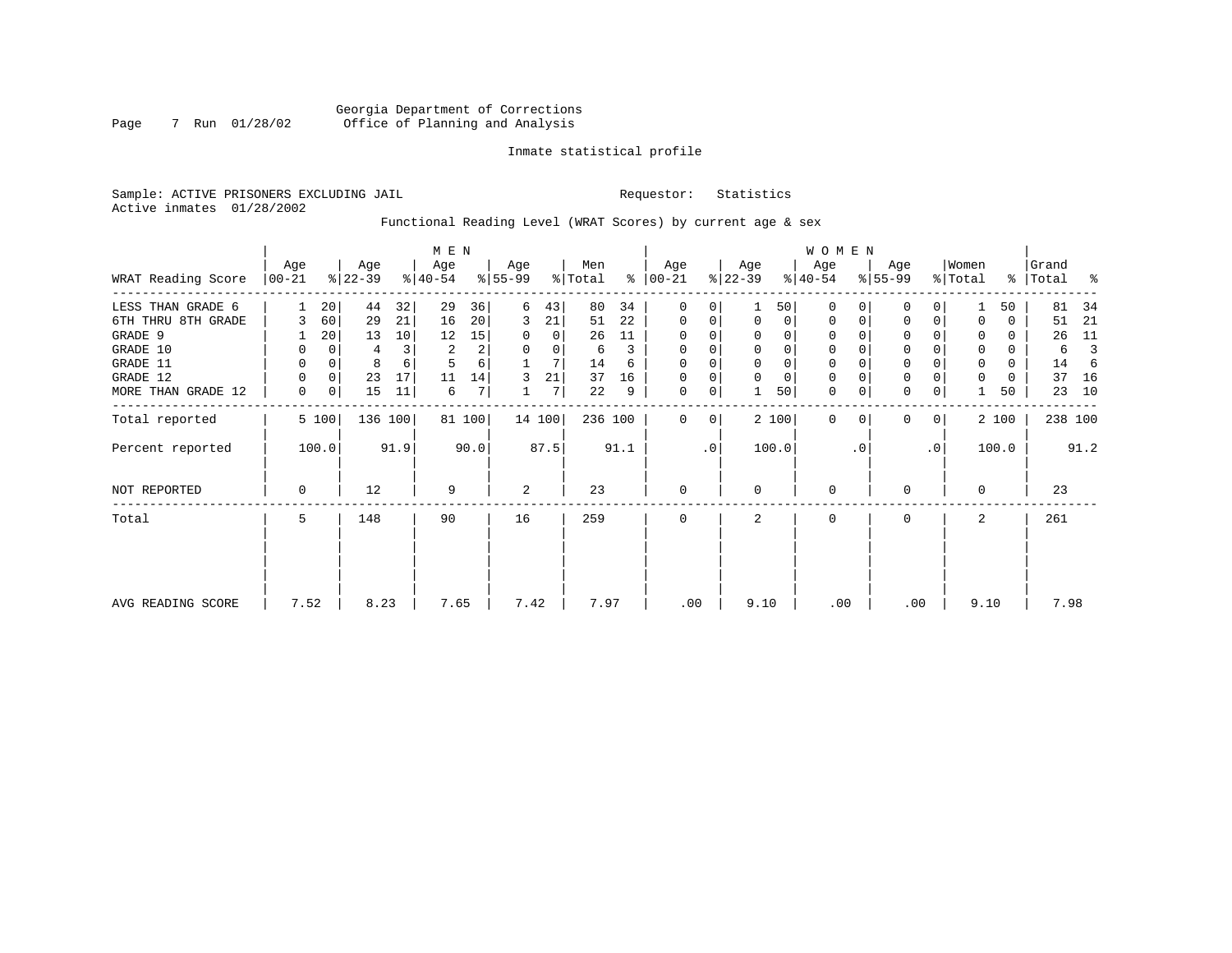### Georgia Department of Corrections Page 8 Run 01/28/02 Office of Planning and Analysis

#### Inmate statistical profile

Sample: ACTIVE PRISONERS EXCLUDING JAIL **Requestor:** Statistics Active inmates 01/28/2002

### Functional Math Level (WRAT Scores) by current age & sex

|                    |                  |                 |                  |              | M E N            |        |                  |        |                |      |                |           |                  |          | <b>WOMEN</b>     |          |                  |           |                  |       |                    |       |
|--------------------|------------------|-----------------|------------------|--------------|------------------|--------|------------------|--------|----------------|------|----------------|-----------|------------------|----------|------------------|----------|------------------|-----------|------------------|-------|--------------------|-------|
| WRAT Math Score    | Age<br>$ 00-21 $ |                 | Age<br>$ 22-39 $ |              | Age<br>$ 40-54 $ |        | Age<br>$8 55-99$ |        | Men<br>% Total | ွေ   | Age<br>  00-21 |           | Age<br>$ 22-39 $ |          | Age<br>$ 40-54 $ |          | Age<br>$8 55-99$ |           | Women<br>% Total |       | Grand<br>%   Total | း - ေ |
| LESS THAN GRADE 6  | $\overline{2}$   | 40 <sup>°</sup> | 45               | 33           | 37               | 46     | 8                | 57     | 92             | 39   | $\mathbf 0$    | 0         | $\Omega$         | 0        | $\Omega$         | $\Omega$ | $\Omega$         | $\Omega$  | $\Omega$         | 0     | 92                 | 39    |
| 6TH THRU 8TH GRADE |                  | 20              | 60               | 44           | 29               | 36     | 3                | 21     | 93             | 39   | 0              | 0         | $\mathbf 0$      | 0        | $\mathbf 0$      | 0        | 0                | 0         |                  | 0     | 93                 | 39    |
| GRADE 9            | 2                | 40 <sup>1</sup> | 14               | 10           |                  | 9      | 0                | 0      | 23             | 10   | 0              |           |                  | 50       | $\mathbf 0$      | $\Omega$ | $\Omega$         |           |                  | 50    | 24                 | 10    |
| GRADE 10           | 0                | $\overline{0}$  | 10               |              | 4                |        |                  |        | 15             | 6    | 0              |           | 0                | 0        | 0                |          | 0                |           | $\Omega$         | 0     | 15                 | 6     |
| GRADE 11           | $\Omega$         |                 | 4                |              |                  | 1      | $\Omega$         | 0      | 5              | 2    | $\Omega$       |           |                  | 0        | $\Omega$         |          | $\Omega$         |           |                  | 0     | 5                  | 2     |
| GRADE 12           | O                | $\Omega$        | $\overline{2}$   |              | $\overline{2}$   | 2      |                  |        | 5              | 2    | $\Omega$       | 0         | $\Omega$         | $\Omega$ | $\mathbf 0$      | $\Omega$ | 0                |           | O                | 0     | 5                  | 2     |
| MORE THAN GRADE 12 | $\Omega$         | 0               |                  | $\mathbf{1}$ |                  |        |                  | 7      | 3              |      | 0              | 0         |                  | 50       | $\mathbf 0$      | 0        | $\Omega$         | 0         |                  | 50    | $\overline{4}$     | 2     |
| Total reported     |                  | 5 100           |                  | 136 100      |                  | 81 100 |                  | 14 100 | 236 100        |      | 0              | 0         |                  | 2 100    | 0                | $\Omega$ | $\Omega$         | 0         |                  | 2 100 | 238 100            |       |
| Percent reported   |                  | 100.0           |                  | 91.9         |                  | 90.0   |                  | 87.5   |                | 91.1 |                | $\cdot$ 0 |                  | 100.0    |                  | . 0      |                  | $\cdot$ 0 |                  | 100.0 |                    | 91.2  |
| NOT REPORTED       | 0                |                 | 12               |              | 9                |        | 2                |        | 23             |      | $\mathbf 0$    |           | $\Omega$         |          | $\mathbf 0$      |          | $\Omega$         |           | $\Omega$         |       | 23                 |       |
| Total              | 5                |                 | 148              |              | 90               |        | 16               |        | 259            |      | $\mathbf 0$    |           | 2                |          | 0                |          | 0                |           | 2                |       | 261                |       |
|                    |                  |                 |                  |              |                  |        |                  |        |                |      |                |           |                  |          |                  |          |                  |           |                  |       |                    |       |
| AVG MATH SCORE     | 7.16             |                 | 7.04             |              | 6.42             |        | 6.13             |        | 6.78           |      | .00            |           | 11.40            |          | .00              |          | .00              |           | 11.40            |       | 6.82               |       |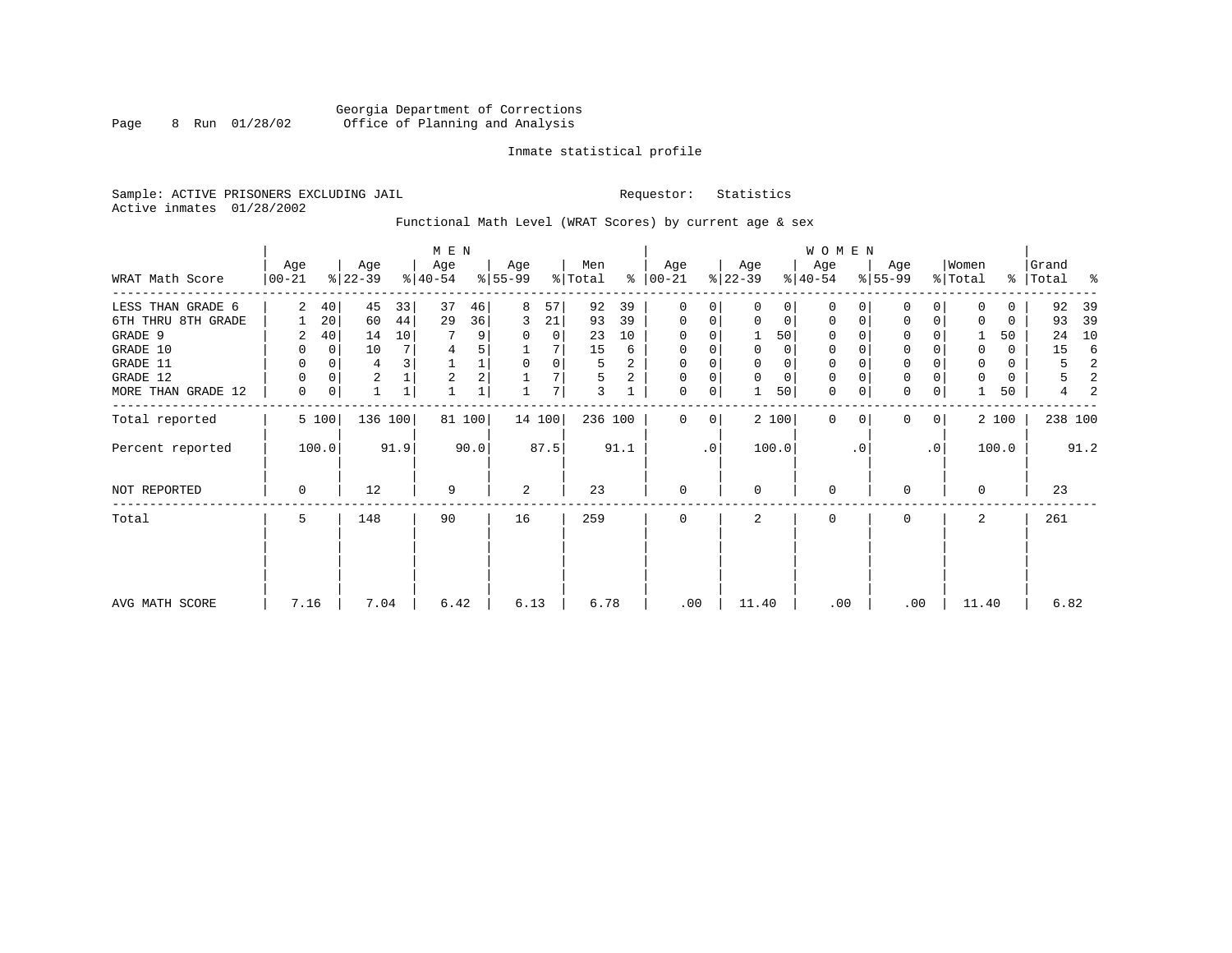#### Inmate statistical profile

Sample: ACTIVE PRISONERS EXCLUDING JAIL **Requestor:** Statistics Active inmates 01/28/2002

Functional Spelling Level (WRAT Scores) by current age & sex

|                             |          |       |                  |         | M E N            |        |                  |        |                |      |                 |           |                  |          | W O M E N        |           |                  |                |                  |          |                |      |
|-----------------------------|----------|-------|------------------|---------|------------------|--------|------------------|--------|----------------|------|-----------------|-----------|------------------|----------|------------------|-----------|------------------|----------------|------------------|----------|----------------|------|
| WRAT Spelling Score   00-21 | Age      |       | Age<br>$ 22-39 $ |         | Age<br>$ 40-54 $ |        | Age<br>$8 55-99$ |        | Men<br>% Total | ွေ   | Age<br>$ 00-21$ |           | Age<br>$ 22-39 $ |          | Age<br>$ 40-54 $ |           | Age<br>$ 55-99 $ |                | Women<br>% Total | ွေ       | Grand<br>Total | ႜ    |
| LESS THAN GRADE 6           | $\Omega$ | 0     | 49               | 36      | 38               | 47     | 6                | 43     | 93             | 39   | $\mathbf 0$     | 0         | $\Omega$         | $\Omega$ | 0                | 0         | 0                | 0              | $\Omega$         | $\Omega$ | 93             | 39   |
| 6TH THRU 8TH GRADE          |          | 60    | 39               | 29      | 24               | 30     | 4                | 29     | 70             | 30   | $\mathbf 0$     | 0         |                  | 50       | 0                |           | 0                | 0              |                  | 50       | 71             | 30   |
| GRADE 9                     |          | 20    | 13               | 10      | 5                | 6      | 2                | 14     | 21             | 9    | $\mathbf 0$     | 0         |                  | 0        | 0                |           |                  |                | 0                | 0        | 21             | 9    |
| GRADE 10                    |          | 20    | 9                |         | 2                | 2      | 0                | 0      | 12             |      | $\mathbf 0$     | 0         | 0                | 0        | 0                |           | $\Omega$         |                | 0                | $\Omega$ | 12             |      |
| GRADE 11                    | 0        | 0     |                  |         | $\overline{3}$   |        |                  |        | 9              |      | $\Omega$        |           |                  | $\Omega$ | $\Omega$         |           | $\Omega$         |                | 0                | 0        | 9              |      |
| GRADE 12                    | 0        | 0     | 13               | 10      | 5                | 6      |                  |        | 19             |      | $\Omega$        | 0         | $\Omega$         | $\Omega$ | 0                |           | $\mathbf{0}$     |                | 0                | 0        | 19             | 8    |
| MORE THAN GRADE 12          | 0        | 0     | 8                | 6       | 4                | 5      | $\Omega$         | 0      | 12             | 5    | $\mathbf 0$     | 0         |                  | 50       | $\mathbf 0$      | 0         | $\mathbf 0$      | 0              |                  | 50       | 13             | 5    |
| Total reported              |          | 5 100 |                  | 136 100 |                  | 81 100 |                  | 14 100 | 236 100        |      | 0               | 0         |                  | 2 100    | $\mathbf{0}$     | $\Omega$  | $\Omega$         | $\overline{0}$ |                  | 2 100    | 238 100        |      |
| Percent reported            |          | 100.0 |                  | 91.9    |                  | 90.0   |                  | 87.5   |                | 91.1 |                 | $\cdot$ 0 |                  | 100.0    |                  | $\cdot$ 0 |                  | .0             |                  | 100.0    |                | 91.2 |
| NOT REPORTED                | 0        |       | 12               |         | 9                |        | 2                |        | 23             |      | $\mathbf 0$     |           | $\Omega$         |          | 0                |           | $\Omega$         |                | $\mathbf 0$      |          | 23             |      |
| Total                       | 5        |       | 148              |         | 90               |        | 16               |        | 259            |      | $\mathbf 0$     |           | 2                |          | 0                |           | $\mathbf 0$      |                | 2                |          | 261            |      |
|                             |          |       |                  |         |                  |        |                  |        |                |      |                 |           |                  |          |                  |           |                  |                |                  |          |                |      |
| AVG SPELLING SCORE          | 8.88     |       | 7.47             |         | 6.32             |        | 6.41             |        | 7.05           |      | .00             |           | 9.70             |          | .00              |           | .00              |                | 9.70             |          | 7.07           |      |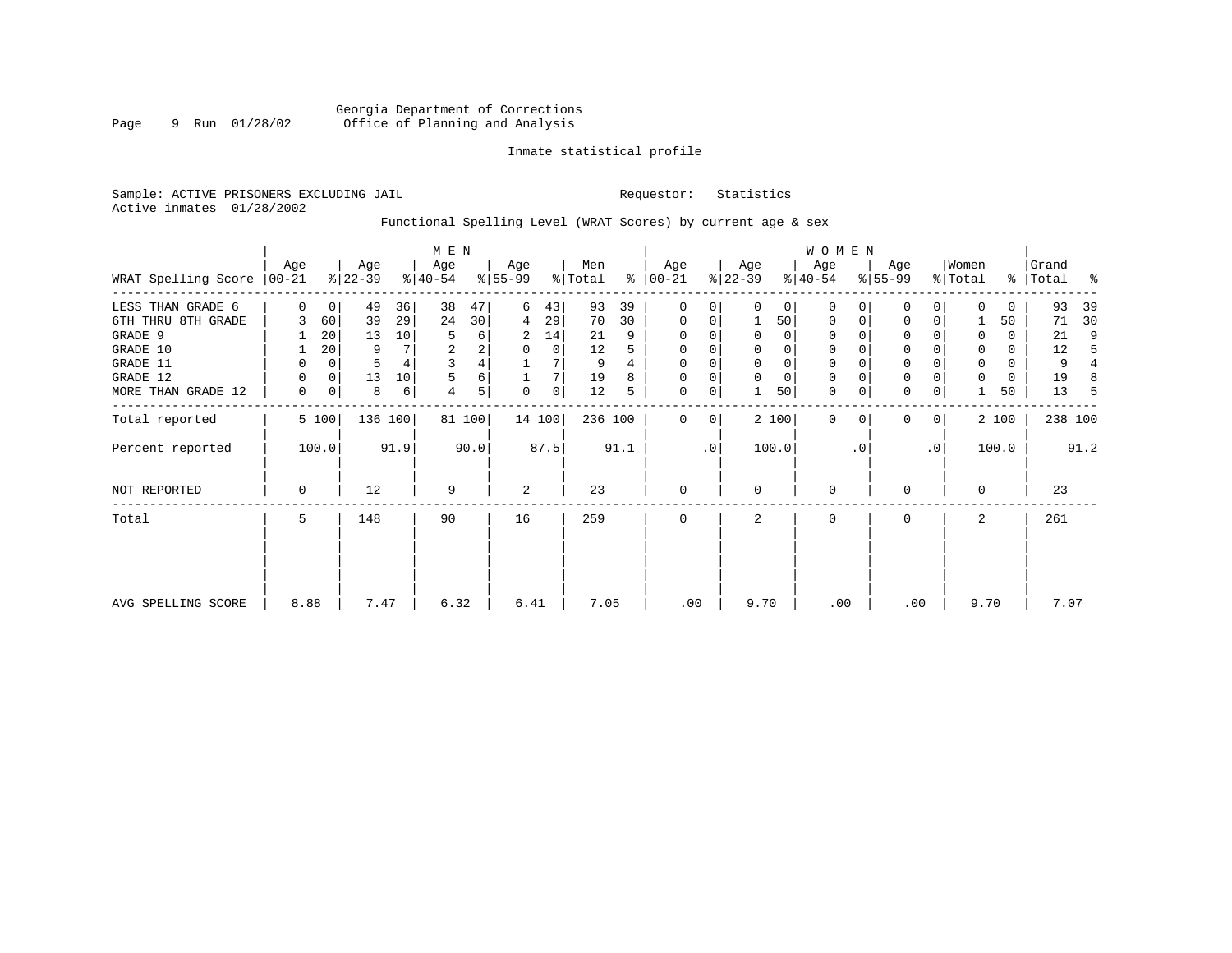#### Georgia Department of Corrections<br>Page 10 Run 01/28/02 Office of Planning and Analysis Page 10 Run 01/28/02 Office of Planning and Analysis

#### Inmate statistical profile

Sample: ACTIVE PRISONERS EXCLUDING JAIL **Requestor:** Statistics Active inmates 01/28/2002

Self-Rpt Guardian Status To Age 16 by current age & sex

|                  | M E N            |             |                  |      |                  |      |                 |              |                |          |                   |     |                 |          | W O M E N        |          |                  |    |                  |       |                    |         |
|------------------|------------------|-------------|------------------|------|------------------|------|-----------------|--------------|----------------|----------|-------------------|-----|-----------------|----------|------------------|----------|------------------|----|------------------|-------|--------------------|---------|
| Guardian Status  | Age<br>$00 - 21$ |             | Age<br>$ 22-39 $ |      | Age<br>$ 40-54 $ |      | Age<br>$ 55-99$ |              | Men<br>% Total | ႜ        | Age<br>$ 00 - 21$ |     | Age<br>$ 22-39$ |          | Age<br>$ 40-54 $ |          | Age<br>$ 55-99 $ |    | Women<br>% Total |       | Grand<br>%   Total | ႜ       |
|                  |                  |             |                  |      |                  |      |                 |              |                |          |                   |     |                 |          |                  |          |                  |    |                  |       |                    |         |
| ORPHANAGE        |                  | O           | 0                | 0    | $\Omega$         | 0    |                 | <sup>0</sup> | $\Omega$       | $\Omega$ | $\Omega$          | 0   |                 | 0        | 0                |          |                  |    |                  |       |                    |         |
| FATHER ONLY      | 0                | 0           | 4                |      | 2                | 2    | $\Omega$        | 0            | 6              |          | $\Omega$          | 0   | O               | $\Omega$ | $\Omega$         |          | <sup>0</sup>     |    |                  | 0     | h                  |         |
| FTR MTR HD       |                  | 0           | 12               | 8    | 6                | 7    |                 | 6            | 19             |          | $\Omega$          |     | O               |          | O                |          | O                |    |                  |       | 19                 |         |
| MOTHER ONLY      |                  | 40          | 55               | 38   | 31               | 35   | 4               | 25           | 92             | 36       |                   |     |                 |          | O                |          | $\Omega$         |    |                  |       | 92                 | 36      |
| MTR FTR HD       | 2                | 40          | 47               | 32   | 34               | 38   | 9               | 56           | 92             | 36       | $\Omega$          | 0   |                 | 2 100    | $\Omega$         |          | 0                |    |                  | 2 100 | 94                 | 36      |
| OTH FEMALE       |                  |             | 5                |      |                  | 6    |                 | 0            | 10             |          |                   |     |                 | 0        | 0                |          | 0                |    |                  |       | 10                 |         |
| OTH MALE         |                  |             |                  |      | 0                | 0    |                 |              |                |          |                   |     |                 |          | 0                |          |                  |    |                  |       |                    |         |
| STEP-PARNTS      |                  | 20          | 3                |      | 2                | 2    |                 | $\Omega$     | 6              | 2        | $\Omega$          |     |                 | $\Omega$ | 0                |          | 0                |    |                  | 0     |                    |         |
| FOSTER HOME      |                  | C           | 6                |      | $\Omega$         | 0    |                 | 6            |                | 3        | $\Omega$          |     |                 |          | 0                |          | <sup>0</sup>     |    |                  |       |                    |         |
| GRAND PRNTS      | 0                | $\mathbf 0$ |                  |      | 6                | 7    |                 | 6            | 14             | 5        | $\Omega$          | 0   |                 | $\Omega$ | 0                |          | 0                |    |                  |       | 14                 |         |
| OTHER            | 0                | 0           | 6                | 4    | 3                | 3    | $\Omega$        | 0            | 9              |          | $\mathbf 0$       | 0   |                 | 0        | 0                |          | $\Omega$         | 0  |                  |       | 9                  |         |
| Total reported   |                  | 5 100       | 146 100          |      | 89               | 100  |                 | 16 100       | 256 100        |          | $\Omega$          | 0   |                 | 2 100    | $\Omega$         | $\Omega$ | $\Omega$         | 0  |                  | 2 100 |                    | 258 100 |
| Percent reported |                  | 100.0       |                  | 98.6 |                  | 98.9 |                 | 100.0        |                | 98.8     |                   | .0' |                 | 100.0    |                  | . 0      |                  | .0 |                  | 100.0 |                    | 98.9    |
| NOT RPTD         | 0                |             | 2                |      |                  |      | $\Omega$        |              | 3              |          | $\mathbf 0$       |     | $\Omega$        |          | $\Omega$         |          | $\Omega$         |    | $\Omega$         |       | 3                  |         |
| Total            | 5                |             | 148              |      | 90               |      | 16              |              | 259            |          | $\Omega$          |     |                 |          | 0                |          | $\Omega$         |    | 2                |       | 261                |         |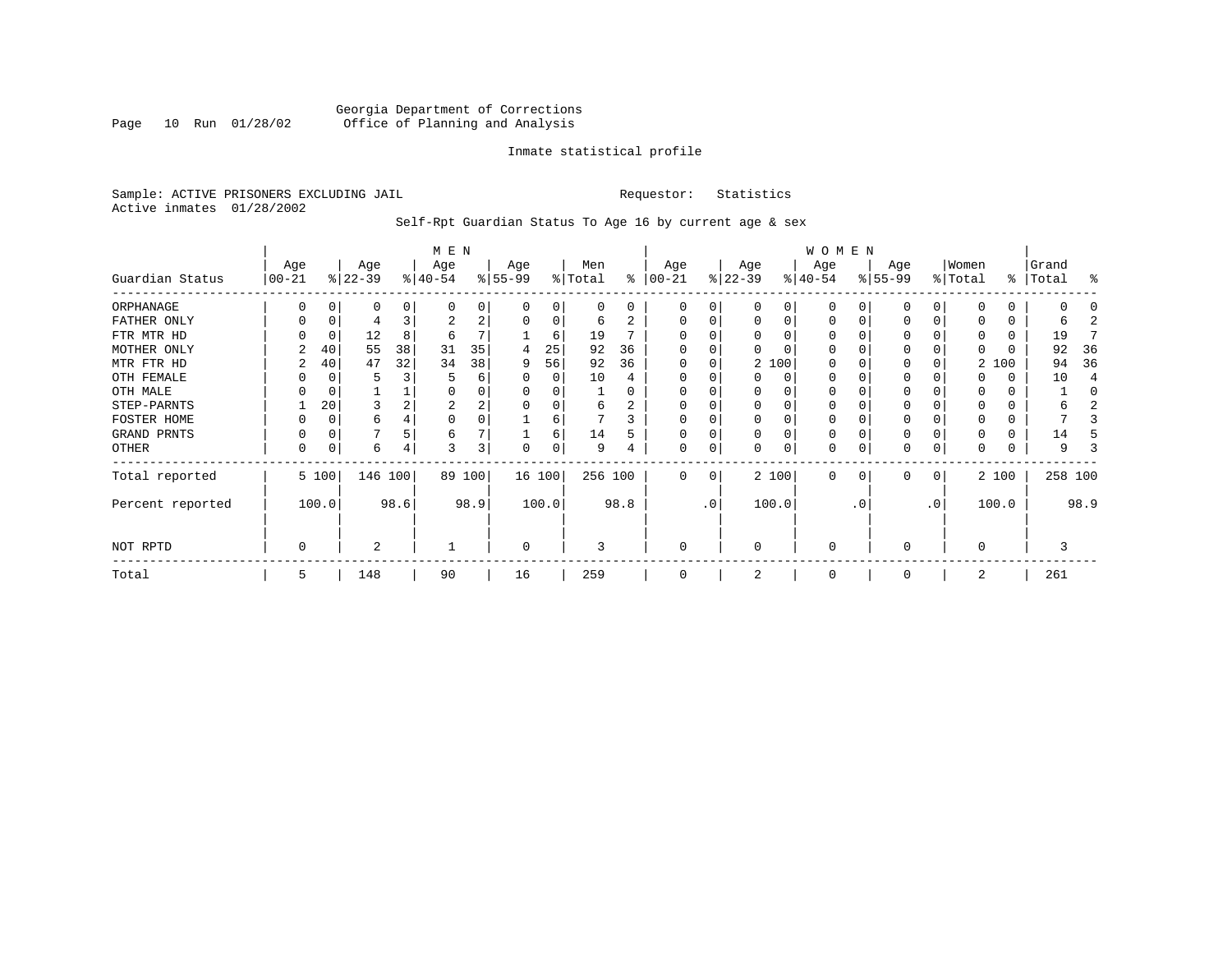#### Georgia Department of Corrections<br>Page 11 Run 01/28/02 Office of Planning and Analysis Office of Planning and Analysis

#### Inmate statistical profile

Sample: ACTIVE PRISONERS EXCLUDING JAIL **Requestor:** Statistics Active inmates 01/28/2002

#### Self-Rpt Employment Status Before Prison by current age & sex

|                  | Age        |       | Age       |      | M E N<br>Age |          | Age       |        | Men     |          | Age      |                | Age            |          | W O M E N<br>Age |             | Age      |              | Women    |       | Grand     |      |
|------------------|------------|-------|-----------|------|--------------|----------|-----------|--------|---------|----------|----------|----------------|----------------|----------|------------------|-------------|----------|--------------|----------|-------|-----------|------|
| Employment       | $ 00 - 21$ |       | $ 22-39 $ |      | $ 40-54$     |          | $8 55-99$ |        | % Total | ွေ       | $ 00-21$ |                | $ 22-39$       |          | $ 40-54 $        |             | $ 55-99$ |              | % Total  |       | %   Total | ႜ    |
| FULL TIME        |            | 25    | 72        | 52   | 52           | 66       | 9         | 60     | 134     | 57       | 0        | 0              |                | 2 100    | $\mathbf 0$      | $\Omega$    | 0        | 0            |          | 2 100 | 136       | 57   |
| PART TIME        | 0          | 0     |           | 5    |              |          | 0         | 0      | 8       | 3        | $\Omega$ | 0              | $\mathbf{0}$   | 0        | $\mathbf 0$      | $\mathbf 0$ | 0        | 0            | $\Omega$ | 0     | 8         | 3    |
| UNEMPL < 6M      |            | 50    | 18        | 13   |              |          | 0         | 0      | 27      |          |          |                | 0              | 0        | 0                |             | 0        |              | $\Omega$ | 0     | 27        | -11  |
| UNEMPL > 6M      | 0          | 0     | 29        | 21   | 11           | 14       | 2         | 13     | 42      | 18       |          |                | $\Omega$       | 0        | 0                | $\Omega$    | $\Omega$ |              | $\Omega$ | 0     | 42        | 18   |
| NEVER WORKD      |            | 25    | 9         |      |              |          |           | 7      | 12      | 5        |          |                | 0              | 0        | $\mathbf 0$      |             | $\Omega$ |              |          | 0     | 12        | 5    |
| <b>STUDENT</b>   | 0          | 0     |           |      |              |          | 0         | 0      |         | $\Omega$ |          |                | $\mathbf 0$    | $\Omega$ | 0                | $\Omega$    | 0        |              | $\Omega$ | 0     |           | 0    |
| INCAPABLE        | $\Omega$   | 0     | 2         |      |              |          | 3         | 20     | 12      | 5        |          |                | $\mathbf 0$    | 0        | $\mathbf{0}$     |             | $\Omega$ |              |          | 0     | 12        |      |
| OTHER            | 0          | 0     | 0         | 0    | $\Omega$     | $\Omega$ | 0         | 0      | 0       | 0        | $\Omega$ | 0              | 0              | $\Omega$ | 0                | 0           | 0        |              | $\Omega$ | 0     | 0         |      |
| Total reported   |            | 4 100 | 138       | 100  |              | 79 100   |           | 15 100 | 236 100 |          | 0        | 0 <sup>1</sup> |                | 2 100    | $\mathbf{0}$     | $\mathbf 0$ | 0        | $\mathbf{0}$ |          | 2 100 | 238 100   |      |
| Percent reported |            | 80.0  |           | 93.2 |              | 87.8     |           | 93.8   |         | 91.1     |          | .0'            |                | 100.0    |                  | . 0         |          | $\cdot$ 0    |          | 100.0 |           | 91.2 |
| NOT RPTD         |            |       | 10        |      | 11           |          |           |        | 23      |          | $\Omega$ |                | 0              |          | $\mathbf 0$      |             | $\Omega$ |              | $\Omega$ |       | 23        |      |
| Total            | 5          |       | 148       |      | 90           |          | 16        |        | 259     |          | $\Omega$ |                | $\overline{2}$ |          | $\mathbf 0$      |             | 0        |              | 2        |       | 261       |      |

\* NOTE: THE FIELD LABELD "OTHER" WAS CORRECTED IN APRIL 1989; INMATES CODED "PRE-OTIS NOT REPORTED" NOW HAVE BEEN REMOVED FROM THIS FIELD AND IDENTIFIED AS "NOT REPORTED".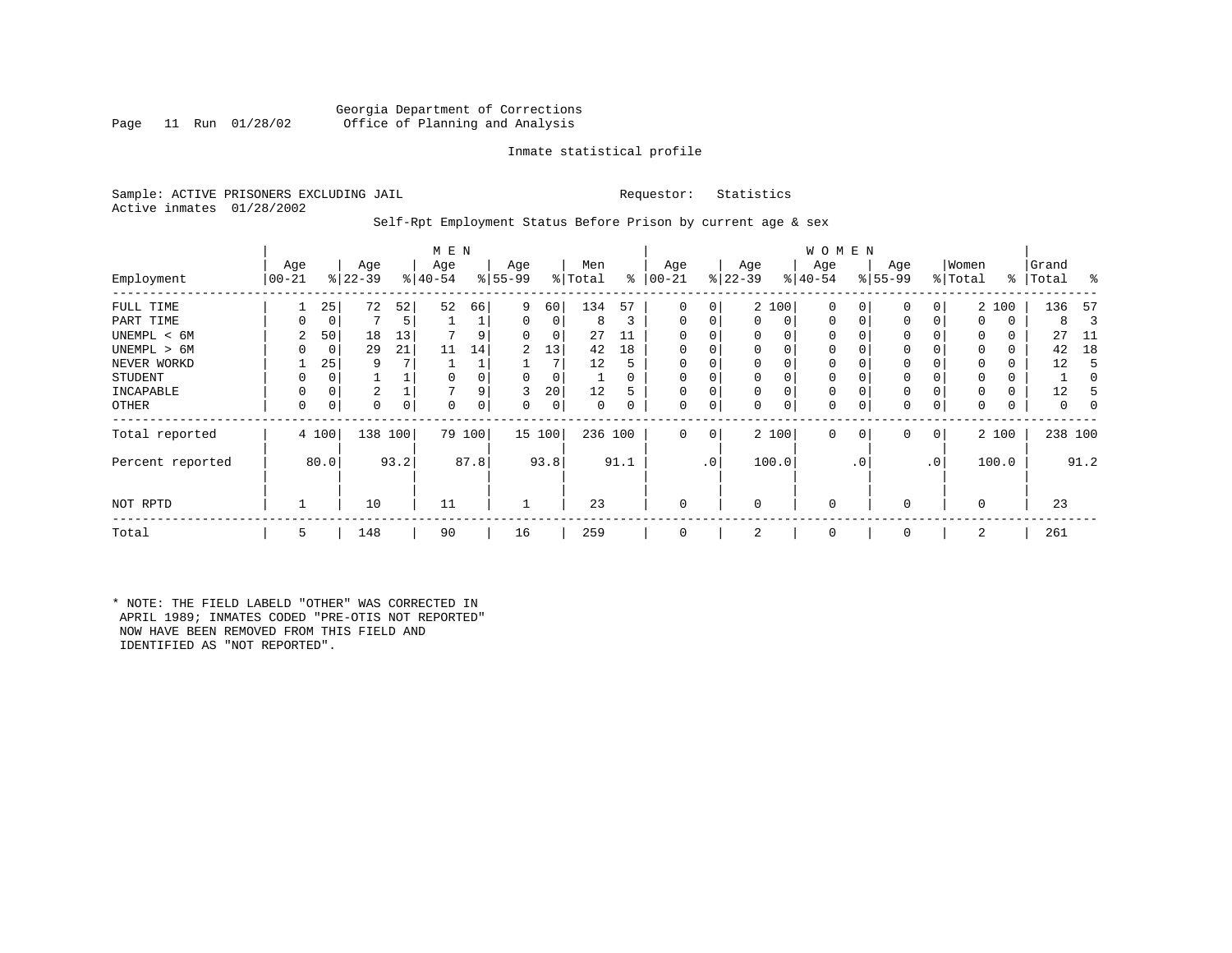#### Georgia Department of Corrections<br>Page 12 Run 01/28/02 Office of Planning and Analysis Page 12 Run 01/28/02 Office of Planning and Analysis

#### Inmate statistical profile

Sample: ACTIVE PRISONERS EXCLUDING JAIL **Requestor:** Statistics Active inmates 01/28/2002

## Self-Rpt Marital Status At Admission by current age & sex

|                  |             |          |                |      | M E N    |      |           |       |         |             |             |                 |              |       | <b>WOMEN</b> |          |          |              |          |       |           |                |
|------------------|-------------|----------|----------------|------|----------|------|-----------|-------|---------|-------------|-------------|-----------------|--------------|-------|--------------|----------|----------|--------------|----------|-------|-----------|----------------|
|                  | Age         |          | Age            |      | Age      |      | Age       |       | Men     |             | Age         |                 | Age          |       | Age          |          | Age      |              | Women    |       | Grand     |                |
| Marital Status   | $00 - 21$   |          | $ 22-39 $      |      | $ 40-54$ |      | $8 55-99$ |       | % Total | ⊱           | $ 00-21$    | $\frac{1}{6}$   | $22 - 39$    |       | $ 40-54 $    |          | $ 55-99$ |              | % Total  |       | %   Total | $\frac{8}{6}$  |
| SINGLE           |             | 5 100    | 102            | 70   | 34       | 38   |           | 6     | 142     | 55          | 0           | 0               |              | 50    | $\mathbf 0$  | 0        | 0        | 0            |          | 50    | 143       | - 55           |
| MARRIED          | 0           | 0        | 17             | 12   | 13       | 15   | 7         | 44    | 37      | 14          | $\mathbf 0$ | 0               | $\mathbf{0}$ | 0     | $\mathbf 0$  | 0        | 0        | $\Omega$     | 0        | 0     | 37        | 14             |
| SEPARATED        | $\Omega$    | $\Omega$ |                |      | 6        | ⇁    | 2         | 13    | 9       | 4           | $\Omega$    |                 | 0            | 0     | 0            | $\Omega$ | $\Omega$ |              | $\Omega$ | 0     | 9         | 3              |
| DIVORCED         |             | 0        |                | 5    | 21       | 24   | 3         | 19    | 31      | 12          | $\Omega$    | 0               | 0            | 0     | $\mathbf 0$  | $\Omega$ | 0        |              | $\Omega$ | 0     | 31        | 12             |
| WIDOWED          | $\Omega$    | $\Omega$ | 2              |      | 6        |      |           | 6     | 9       | 4           |             |                 |              | 50    | $\Omega$     | $\Omega$ | $\Omega$ |              |          | 50    | 10        | $\overline{4}$ |
| COMMON LAW       | $\Omega$    | $\Omega$ | 17             | 12   | 9        | 10   | 2         | 13    | 28      | 11          | $\Omega$    |                 | $\mathbf{0}$ | 0     | $\mathbf 0$  | $\Omega$ | $\Omega$ |              | $\Omega$ | 0     | 28        | -11            |
| OTHER            | $\mathbf 0$ | 0        | 0              | 0    | $\Omega$ | 0    | $\Omega$  | 0     | 0       | $\mathbf 0$ | 0           | 0               | 0            | 0     | $\mathbf 0$  | 0        | 0        | $\mathbf 0$  | 0        | 0     | 0         | $\mathbf 0$    |
| Total reported   |             | 5 100    | 146 100        |      | 89       | 100  | 16 100    |       | 256 100 |             | 0           | 0               |              | 2 100 | $\mathbf 0$  | 0        | 0        | $\mathbf{0}$ |          | 2 100 | 258 100   |                |
| Percent reported |             | 100.0    |                | 98.6 |          | 98.9 |           | 100.0 |         | 98.8        |             | .0 <sup>1</sup> |              | 100.0 |              | . 0      |          | $\cdot$ 0    |          | 100.0 |           | 98.9           |
| NOT RPTD         | $\Omega$    |          | $\overline{a}$ |      |          |      | $\Omega$  |       | 3       |             | $\Omega$    |                 | 0            |       | $\mathbf 0$  |          | $\Omega$ |              | $\Omega$ |       | 3         |                |
| Total            | 5           |          | 148            |      | 90       |      | 16        |       | 259     |             | 0           |                 | 2            |       | 0            |          | 0        |              | 2        |       | 261       |                |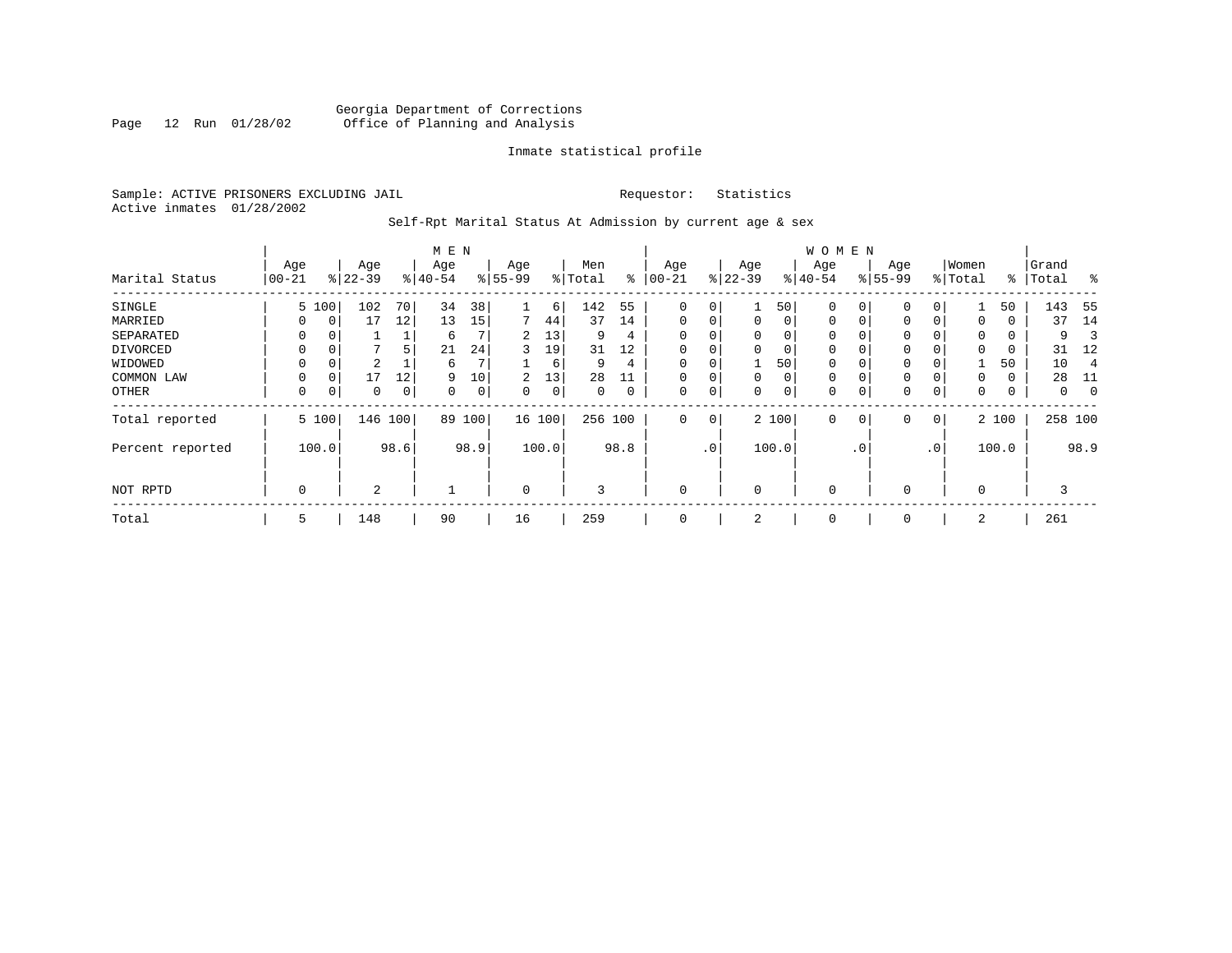Georgia Department of Corrections<br>Page 13 Run 01/28/02 Office of Planning and Analysis Office of Planning and Analysis

#### Inmate statistical profile

Sample: ACTIVE PRISONERS EXCLUDING JAIL **Requestor:** Statistics Active inmates 01/28/2002

# Self-Rpt Number Of Children At Admission by current age & sex

|                      |                 |                |                  |                | M E N            |                         |                 |        |                |      |                      |           |                  |             | WOMEN            |           |                  |             |                              |       |                    |         |
|----------------------|-----------------|----------------|------------------|----------------|------------------|-------------------------|-----------------|--------|----------------|------|----------------------|-----------|------------------|-------------|------------------|-----------|------------------|-------------|------------------------------|-------|--------------------|---------|
| Number Of Children   | Age<br>$ 00-21$ |                | Age<br>$ 22-39 $ |                | Age<br>$ 40-54 $ |                         | Age<br>$ 55-99$ |        | Men<br>% Total |      | Age<br>$8   00 - 21$ |           | Age<br>$ 22-39 $ |             | Age<br>$ 40-54 $ |           | Age<br>$ 55-99 $ |             | Women<br>$\frac{1}{2}$ Total |       | Grand<br>%   Total | ႜ       |
| NO CHILDREN          | 0               | $\overline{0}$ |                  | 1              | $\Omega$         | 0                       | 0               | 0      |                |      | $\Omega$             | 0         |                  | 0           | 0                |           | 0                |             | <sup>0</sup>                 | 0     |                    |         |
| ONE CHILD            |                 | 33             | 37               | 43             | 22               | 33                      | 6               | 46     | 66             | 39   | $\Omega$             | 0         | $\Omega$         | $\Omega$    | $\Omega$         |           | 0                | $\Omega$    | 0                            | 0     | 66                 | 39      |
| TWO CHILDREN         | 2               | 67             | 26               | 30             | 22               | 33                      | 0               | 0      | 50             | 30   | 0                    | 0         |                  | 1 100       | $\Omega$         |           | 0                | 0           |                              | 1 100 | 51                 | 30      |
| THREE CHILDREN       |                 | $\Omega$       | 14               | 16             | 15               | 23                      |                 | 8      | 30             | 18   | 0                    | 0         |                  | $\Omega$    | 0                |           | $\mathbf 0$      |             | O                            | 0     | 30                 | 18      |
| FOUR CHILDREN        | 0               | $\overline{0}$ | 6                | 7              | 3                | 5                       | 2               | 15     | 11             |      | 0                    | 0         | 0                | 0           | 0                | 0         | $\mathbf 0$      |             | 0                            | 0     | 11                 | -6      |
| FIVE CHILDREN        | 0               | 0              | 2                | 2 <sub>1</sub> | 2                | $\overline{\mathbf{3}}$ |                 | 8      | 5              | 3    | 0                    | 0         |                  | $\mathbf 0$ | 0                |           | $\mathbf 0$      |             | 0                            | 0     | 5                  | 3       |
| MORE THAN 5 CHILDREN | 0               | $\overline{0}$ |                  | $\mathbf{1}$   | 2                | 3 <sup>1</sup>          | 3               | 23     | 6              |      | 0                    | 0         | $\Omega$         | 0           | $\Omega$         |           | 0                | 0           | $\Omega$                     | 0     | 6                  | 4       |
| Total reported       |                 | 3 100          |                  | 87 100         |                  | 66 100                  |                 | 13 100 | 169 100        |      | $\Omega$             | $\Omega$  |                  | 1 100       | $\Omega$         | $\Omega$  | $\Omega$         | $\mathbf 0$ |                              | 1 100 |                    | 170 100 |
| Percent reported     |                 | 60.0           |                  | 58.8           |                  | 73.3'                   |                 | 81.3   |                | 65.3 |                      | $\cdot$ 0 |                  | 50.0        |                  | $\cdot$ 0 |                  | $\cdot$ 0   |                              | 50.0  |                    | 65.1    |
| NOT REPORTED         | 2               |                | 61               |                | 24               |                         | 3               |        | 90             |      | $\mathbf 0$          |           |                  |             | $\mathbf 0$      |           | $\mathbf 0$      |             |                              |       | 91                 |         |
| Total                | 5               |                | 148              |                | 90               |                         | 16              |        | 259            |      | $\Omega$             |           | $\mathbf{2}$     |             | <sup>0</sup>     |           | 0                |             | 2                            |       | 261                |         |
|                      |                 |                |                  |                |                  |                         |                 |        |                |      |                      |           |                  |             |                  |           |                  |             |                              |       |                    |         |
| AVG NUM CHILDREN     | 1.67            |                | 1.97             |                | 2.27             |                         | 3.92            |        | 2.23           |      | .00                  |           | 2.00             |             | .00              |           | .00              |             | 2.00                         |       | 2.23               |         |

\* NOTE: THE FIELD LABLED "NO CHILDREN" WAS CORRECTED IN MARCH 1989: MISSING DATA FOR INMATES STILL IN DIAGNOSTICS NOW HAS BEEN REMOVED FROM THIS FIELD AND IDENTIFIED AS "NOT REPORTED" INFORMATION.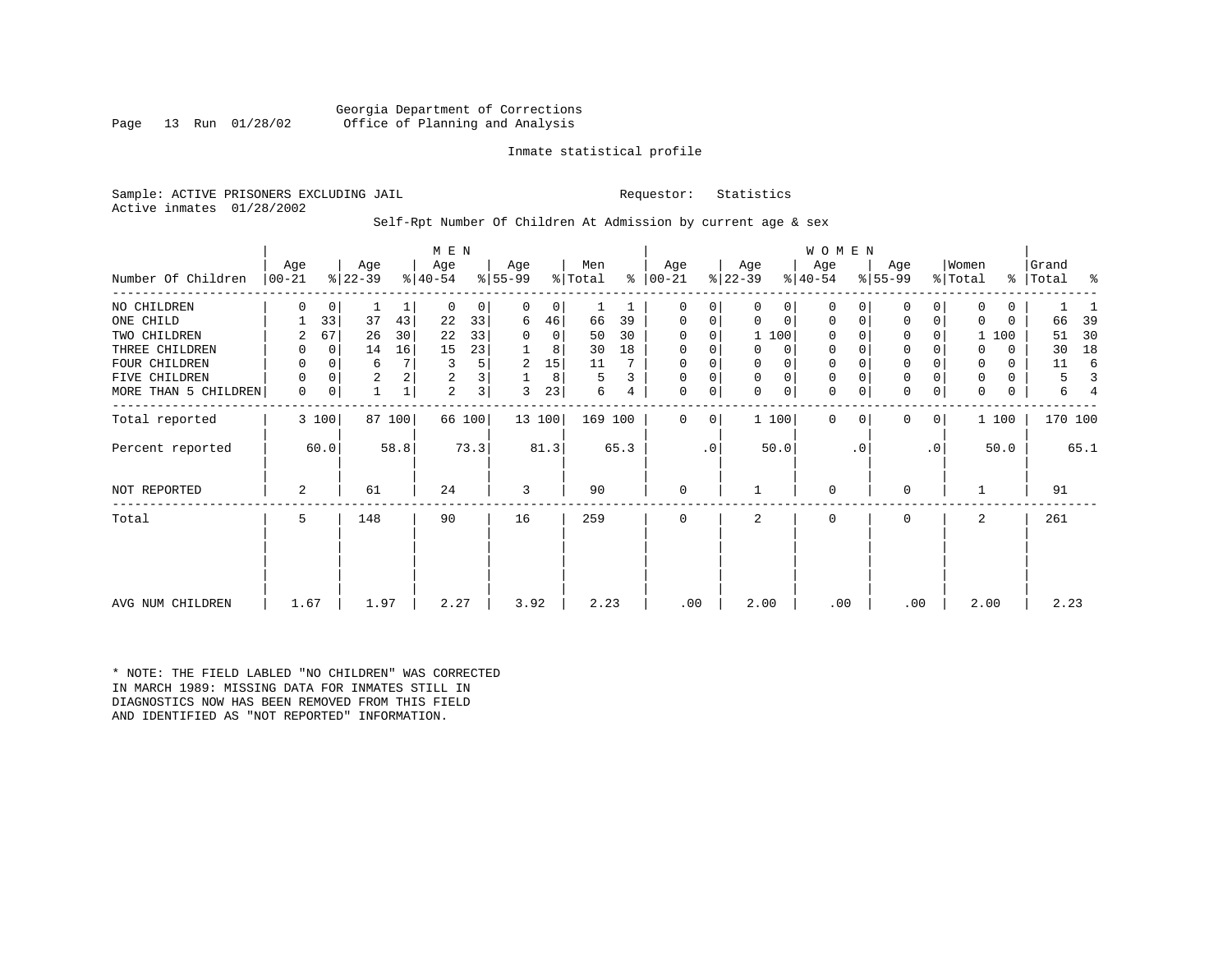### Georgia Department of Corrections<br>Page 14 Run 01/28/02 Office of Planning and Analysis Page 14 Run 01/28/02 Office of Planning and Analysis

#### Inmate statistical profile

Sample: ACTIVE PRISONERS EXCLUDING JAIL **Requestor:** Statistics Active inmates 01/28/2002

## Self-Rpt Religious Affiliation by current age & sex

|                   |           |             |           |              | M E N          |          |             |          |          |                |             |              |                |       | WOMEN     |           |             |             |             |          |          |                |
|-------------------|-----------|-------------|-----------|--------------|----------------|----------|-------------|----------|----------|----------------|-------------|--------------|----------------|-------|-----------|-----------|-------------|-------------|-------------|----------|----------|----------------|
|                   | Age       |             | Age       |              | Age            |          | Age         |          | Men      |                | Age         |              | Age            |       | Age       |           | Age         |             | Women       |          | Grand    |                |
| Religion          | $00 - 21$ |             | $8 22-39$ |              | $8 40-54$      |          | $8155 - 99$ |          | % Total  | ⊱              | $ 00-21$    |              | $ 22-39$       |       | $8 40-54$ |           | $8155 - 99$ |             | % Total     | ႜ        | Total    | ిక             |
| <b>ISLAM</b>      | 0         | 0           | 11        | 8            | .5             | 6        |             | 6        | 17       |                | 0           | 0            | 0              | 0     | 0         | 0         | 0           | 0           | 0           | 0        | 17       | 7              |
| CATHOLIC          |           | 0           | 3         | 2            |                |          | 0           | 0        | 4        | 2              | $\mathbf 0$ | 0            | 0              | 0     | $\Omega$  | 0         | 0           | 0           | $\Omega$    | 0        | 4        | $\overline{2}$ |
| <b>BAPTIST</b>    | 2         | 40          | 49        | 34           | 54             | 61       | 7           | 44       | 112      | 44             | U           | $\Omega$     | 1              | 50    | $\Omega$  | 0         | 0           | 0           | 1           | 50       | 113      | 44             |
| METHODIST         |           | 0           | 2         | $\mathbf{1}$ |                |          |             | 6        | 4        | $\overline{2}$ | $\Omega$    | $\Omega$     | $\overline{0}$ | 0     | $\Omega$  | 0         | 0           | $\Omega$    | $\Omega$    | $\Omega$ | 4        | $\overline{2}$ |
| EPISCOPLN         |           | $\mathbf 0$ | $\Omega$  | $\Omega$     | $\Omega$       | $\Omega$ | U           | $\Omega$ | $\Omega$ | $\Omega$       | 0           | $\Omega$     | $\mathbf 0$    | 0     | $\Omega$  | 0         | 0           | 0           | $\Omega$    | 0        | U        | $\mathbf 0$    |
| PRESBYTRN         |           | 0           | 0         | $\Omega$     | $\Omega$       | $\Omega$ | O           | $\Omega$ | $\Omega$ | O              | $\Omega$    | $\Omega$     | $\Omega$       | 0     | $\Omega$  | 0         | 0           | $\Omega$    | $\Omega$    | $\Omega$ | O        | 0              |
| CHC OF GOD        |           | $\Omega$    |           | -1           | $\Omega$       | $\Omega$ | O           | $\Omega$ |          | $\Omega$       | $\Omega$    | $\Omega$     | $\Omega$       | 0     | $\Omega$  | $\Omega$  | 0           | $\Omega$    | $\Omega$    | $\Omega$ |          | $\Omega$       |
| HOLINESS          |           | 0           | 4         | 3            | 2              | 2        | 2           | 13       | 8        | 3              | $\Omega$    | $\Omega$     | $\mathbf{1}$   | 50    | $\Omega$  | 0         | 0           | 0           |             | 50       | q        | 4              |
| <b>JEWISH</b>     |           | 0           |           | 1            | $\Omega$       | $\Omega$ | O           | $\Omega$ |          | O              | 0           | <sup>0</sup> | 0              | 0     | $\Omega$  | 0         | 0           | 0           | $\Omega$    | $\Omega$ |          | 0              |
| ANGLICAN          |           | 0           | 0         | $\Omega$     | $\Omega$       | $\Omega$ | 0           | 0        | 0        | <sup>0</sup>   | $\Omega$    | <sup>0</sup> | 0              | 0     | $\Omega$  | 0         | 0           | 0           | $\Omega$    | 0        | O        | $\mathbf 0$    |
| GRK ORTHDX        |           | $\Omega$    | O         | $\Omega$     | $\Omega$       | $\Omega$ | n           | $\Omega$ | $\Omega$ | $\Omega$       | $\Omega$    | $\Omega$     | $\Omega$       | 0     | $\Omega$  | $\Omega$  | U           | $\Omega$    | $\Omega$    | $\Omega$ |          | $\Omega$       |
| HINDU             |           | $\Omega$    | 0         | $\Omega$     | $\Omega$       | $\Omega$ |             | 0        | $\Omega$ | $\Omega$       | $\Omega$    | O            | $\Omega$       | 0     | $\Omega$  | $\Omega$  | 0           | $\Omega$    | $\Omega$    | $\Omega$ |          | $\Omega$       |
| <b>BUDDHIST</b>   |           | 0           | 0         | $\Omega$     | $\Omega$       | $\Omega$ | U           | 0        | $\Omega$ | $\Omega$       | $\Omega$    | $\Omega$     | $\Omega$       | 0     | $\Omega$  | 0         | 0           | 0           | $\Omega$    | 0        |          | $\mathbf 0$    |
| TAOIST            |           | 0           | $\Omega$  | $\Omega$     | $\Omega$       | $\Omega$ |             | $\Omega$ | O        | $\Omega$       | $\Omega$    | $\Omega$     | $\Omega$       | 0     | $\Omega$  | $\Omega$  | 0           | $\Omega$    | $\Omega$    | $\Omega$ |          | $\Omega$       |
| SHINTOIST         |           | $\Omega$    | 0         | $\Omega$     | $\Omega$       | $\Omega$ | O           | $\Omega$ | $\Omega$ | $\Omega$       | 0           | $\Omega$     | $\Omega$       | 0     | $\Omega$  | $\Omega$  | 0           | $\Omega$    | $\Omega$    | $\Omega$ | U        | $\Omega$       |
| SEVEN D AD        |           | $\Omega$    | $\Omega$  | $\Omega$     | 2              | 2        | O           | $\Omega$ | 2        |                | $\Omega$    | $\Omega$     | $\Omega$       | 0     | $\Omega$  | $\Omega$  | 0           | $\Omega$    | $\Omega$    | $\Omega$ |          | $\mathbf{1}$   |
| <b>JEHOVAH WT</b> |           | $\Omega$    | 2         | 1            |                |          | O           | 0        | 3        | 1              | $\Omega$    | O            | 0              | 0     | $\Omega$  | $\Omega$  | 0           | 0           | $\Omega$    | 0        |          | 1              |
| LATR DAY S        |           | 0           | $\Omega$  | 0            | $\Omega$       | 0        | U           | 0        | 0        | O              | $\Omega$    | O            | 0              | 0     | $\Omega$  | 0         | 0           | 0           | $\Omega$    | 0        | U        | 0              |
| <b>OUAKER</b>     |           | 0           | $\Omega$  | $\Omega$     | $\Omega$       | $\Omega$ | O           | 0        | $\Omega$ | $\Omega$       | $\Omega$    | $\Omega$     | $\Omega$       | 0     | $\Omega$  | $\Omega$  | 0           | $\Omega$    | $\Omega$    | $\Omega$ | $\Omega$ | $\Omega$       |
| OTHER PROD        |           | $\Omega$    | 17        | 12           | 6              | 7        | 1           | 6        | 24       | 9              | $\Omega$    | $\Omega$     | $\mathbf 0$    | 0     | $\Omega$  | $\Omega$  | 0           | $\Omega$    | $\Omega$    | $\Omega$ | 24       | 9              |
| <b>NONE</b>       | 2         | 40          | 34        | 24           | 13             | 15       | 4           | 25       | 53       | 21             | $\Omega$    | 0            | 0              | 0     | $\Omega$  | 0         | 0           | $\Omega$    | $\Omega$    | 0        | 53       | 21             |
| <b>OTHER</b>      |           | 20          | 19        | 13           | $\overline{4}$ | 4        | 0           | 0        | 24       | 9              | 0           | 0            | $\Omega$       | 0     | $\Omega$  | 0         | 0           | $\mathbf 0$ | $\Omega$    | 0        | 24       | 9              |
| Total reported    |           | 5 100       | 143 100   |              |                | 89 100   | 16 100      |          | 253 100  |                | 0           | 0            |                | 2 100 | $\Omega$  | 0         | 0           | 0           |             | 2 100    | 255 100  |                |
| Percent reported  |           | 100.0       |           | 96.6         |                | 98.9     |             | 100.0    |          | 97.7           |             | $\cdot$ 0    |                | 100.0 |           | $\cdot$ 0 |             | $\cdot$ 0   |             | 100.0    |          | 97.7           |
| NOT RPTD          | $\Omega$  |             | 5         |              | -1             |          | 0           |          | 6        |                | $\Omega$    |              | $\Omega$       |       | $\Omega$  |           | U           |             | $\mathbf 0$ |          | 6        |                |
| Total             | 5         |             | 148       |              | 90             |          | 16          |          | 259      |                | $\Omega$    |              | 2              |       | 0         |           | 0           |             | 2           |          | 261      |                |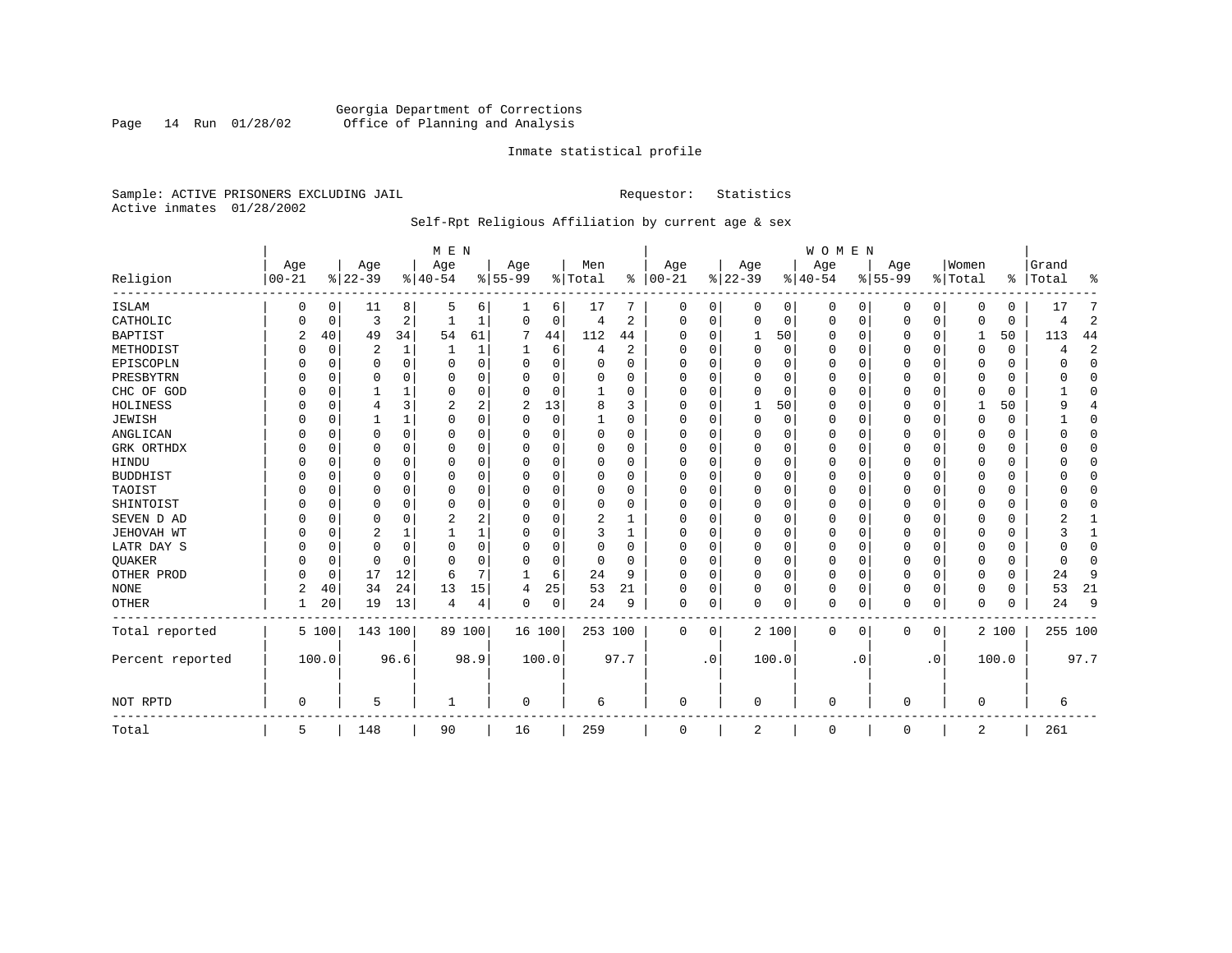#### Georgia Department of Corrections<br>Page 15 Run 01/28/02 Office of Planning and Analysis Office of Planning and Analysis

#### Inmate statistical profile

Sample: ACTIVE PRISONERS EXCLUDING JAIL **Requestor:** Statistics Active inmates 01/28/2002

Self-Rpt Family Behavior Patterns \* by current age & sex

|                  |                 |        |                  |          | M E N            |      |                 |        |                |      |                 |           |                  |          | <b>WOMEN</b>     |           |                 |                 |                  |       |                |      |
|------------------|-----------------|--------|------------------|----------|------------------|------|-----------------|--------|----------------|------|-----------------|-----------|------------------|----------|------------------|-----------|-----------------|-----------------|------------------|-------|----------------|------|
| Family Behavior  | Age<br>$ 00-21$ |        | Age<br>$ 22-39 $ |          | Age<br>$ 40-54 $ |      | Age<br>$ 55-99$ |        | Men<br>% Total | ႜ    | Age<br>$ 00-21$ |           | Age<br>$ 22-39 $ |          | Age<br>$ 40-54 $ |           | Age<br>$ 55-99$ |                 | Women<br>% Total | ៖     | Grand<br>Total | ႜ    |
| CRIMINLTY        | 2               | 18     | 49               | 21       | 30               | 25   | 4               | 24     | 85             | 22   | 0               | 0         |                  | 17       | 0                |           | 0               |                 |                  | 17    | 86             | 22   |
| ALCOHOLISM       |                 | 9      | 33               | 14       | 19               | 16   | 2               | 12     | 55             | 15   | 0               | 0         |                  | 17       | 0                |           | 0               | 0               |                  | 17    | 56             | -15  |
| DRUG ABUSE       |                 |        | 23               | 10       | 11               | 9    |                 | 6      | 36             | 9    | $\Omega$        | 0         |                  | 17       |                  |           | 0               |                 |                  | 17    | 37             | 10   |
| DOMINERING       |                 |        |                  | $\Omega$ | $\Omega$         |      |                 |        |                |      | O               |           |                  | 17       |                  |           | $\Omega$        |                 |                  | 17    |                |      |
| MIGRANT          |                 |        |                  |          |                  |      |                 |        |                |      |                 |           |                  | $\Omega$ |                  |           | 0               |                 |                  | 0     |                |      |
| INFL BTGS        |                 | 9      | 12               |          |                  |      | 3               | 18     | 20             |      | $\Omega$        |           |                  |          |                  |           | 0               |                 |                  | 0     | 20             |      |
| PERMISSIVE       |                 | 0      |                  | $\Omega$ | $\Omega$         |      | 0               | 0      |                | 0    | $\Omega$        | 0         |                  | 17       | 0                |           | $\mathbf 0$     |                 |                  | 17    | 2              |      |
| FATH ABSNT       | 4               | 36     | 80               | 35       | 41               | 34   | 5.              | 29     | 130            | 34   | O               | U         | <sup>n</sup>     | $\Omega$ | O                |           | 0               |                 |                  | 0     | 130            | -34  |
| MOTH ABSNT       | 2               | 18     | 24               | 10       | 13               | 11   | 2               | 12     | 41             | 11   | $\Omega$        | 0         |                  |          | 0                |           | 0               |                 |                  | 0     | 41             | 11   |
| NONE             | 0               | 0      | 4                | 2        | 2                | 2    | 0               | 0      | 6              | 2    | 0               | 0         |                  | 17       | 0                |           | 0               |                 |                  | 17    | 7              |      |
| Total reported   |                 | 11 100 | 230              | 100      | 121 100          |      |                 | 17 100 | 379 100        |      | 0               | 0         |                  | 6 100    | 0                | 0         | $\mathbf{0}$    | 0               |                  | 6 100 | 385 100        |      |
| Percent reported |                 | 100.0  |                  | 77.0     |                  | 74.4 |                 | 62.5   |                | 75.7 |                 | $\cdot$ 0 |                  | 100.0    |                  | $\cdot$ 0 |                 | .0 <sup>°</sup> |                  | 100.0 |                | 75.9 |
| OTHER            | 0               |        | 34               |          | 23               |      | 6               |        | 63             |      | $\mathbf 0$     |           | $\Omega$         |          | 0                |           | $\mathbf 0$     |                 | $\Omega$         |       | 63             |      |
| Total            | 5               |        | 148              |          | 90               |      | 16              |        | 259            |      | $\mathbf 0$     |           | 2                |          | 0                |           | 0               |                 | 2                |       | 261            |      |

\* NOTE: SINCE THERE CAN BE UP TO FIVE BEHAVIOR CODES PER INMATE, THE NUMBER OF CASES REPORTED IN THE DETAIL LINES AND THE TOTAL REPORTED LINE MAY EXCEED THE TOTAL NUMBER OF CASES. IN SHORT, THIS TABLE COUNTS THE NUMBER OF BEHAVIOR PROBLEMS, NOT INMATES.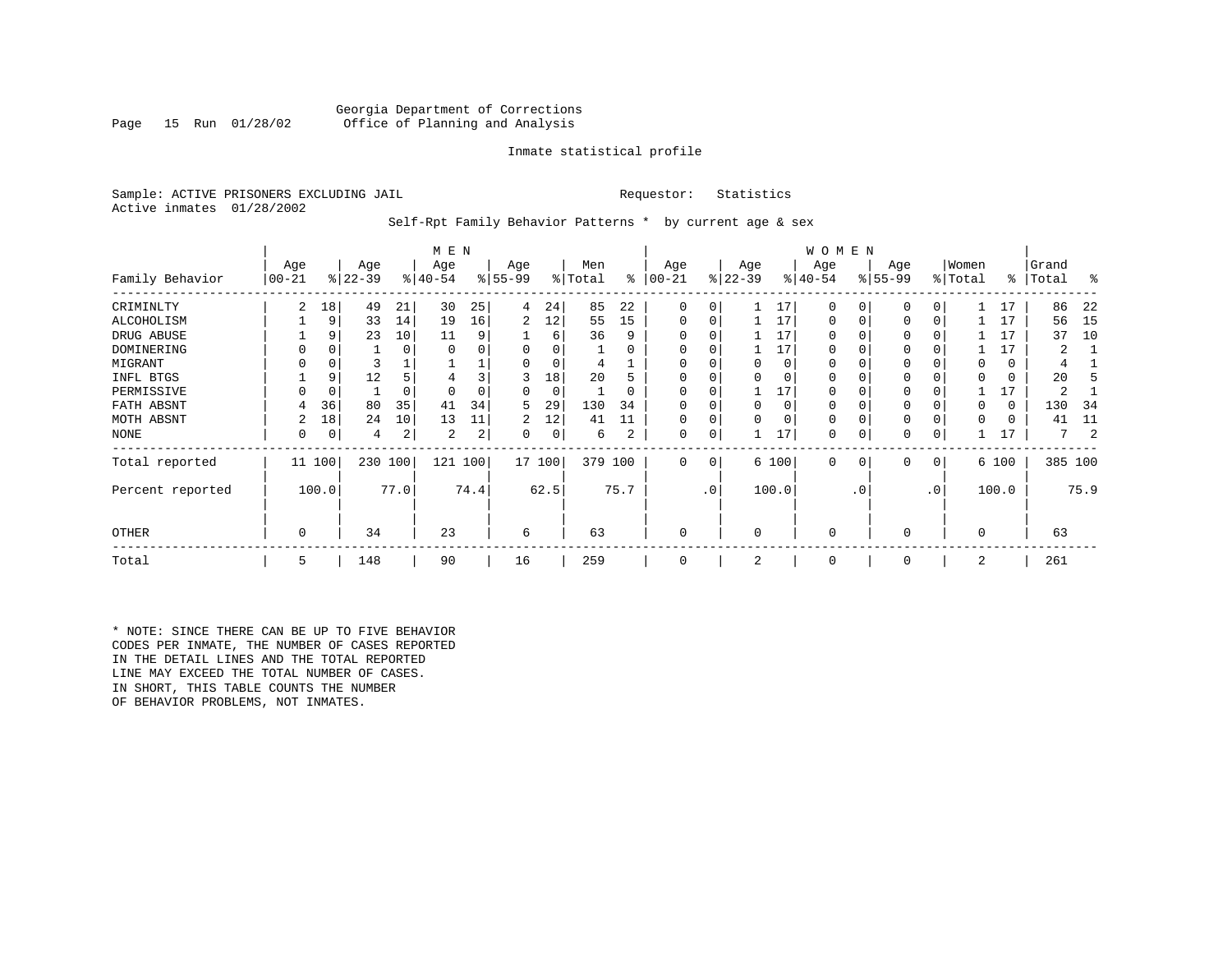#### Georgia Department of Corrections<br>Page 16 Run 01/28/02 Office of Planning and Analysis Office of Planning and Analysis

#### Inmate statistical profile

Sample: ACTIVE PRISONERS EXCLUDING JAIL **Requestor:** Statistics Active inmates 01/28/2002

### Inmate Diagnostic Behavior Problem \* by current age & sex

|                    |                   |             |                  |                | M E N            |       |                  |        |                |          |                  |           |                  |          | WOMEN            |           |                  |             |                  |          |                |         |
|--------------------|-------------------|-------------|------------------|----------------|------------------|-------|------------------|--------|----------------|----------|------------------|-----------|------------------|----------|------------------|-----------|------------------|-------------|------------------|----------|----------------|---------|
| Diagnostic Problem | Age<br>$ 00 - 21$ |             | Age<br>$ 22-39 $ |                | Age<br>$ 40-54 $ |       | Age<br>$8 55-99$ |        | Men<br>% Total | ႜ        | Age<br>$00 - 21$ | ៖।        | Age<br>$22 - 39$ |          | Age<br>$ 40-54 $ |           | Age<br>$8 55-99$ |             | Women<br>% Total | ႜ        | Grand<br>Total | ႜ       |
| <b>ALCOHOLIC</b>   | 0                 | 0           | 8                | 2              | 6                | 3     | 3                | 9      | 17             | 3        | 0                | 0         |                  | 25       | 0                | 0         | 0                | 0           |                  | 25       | 18             | 3       |
| <b>ALCOH ABSE</b>  |                   | 0           | 30               | 9              | 19               | 10    | 2                | 6      | 51             | 9        | 0                | $\Omega$  | 0                | 0        | 0                | 0         | 0                | 0           | 0                | $\Omega$ | 51             | 9       |
| DRUG EXP           |                   | 17          | 54               | 15             | 29               | 15    | 5                | 16     | 90             | 15       |                  | 0         | $\Omega$         | 0        | $\Omega$         | 0         | 0                | $\Omega$    | 0                | $\Omega$ | 90             | 15      |
| DRUG ABSE          |                   | 17          | 60               | 17             | 24               | 13    |                  | 6      | 88             | 15       | O                |           |                  | 25       | $\Omega$         | 0         | 0                | 0           |                  | 25       | 89             | 15      |
| NARC ADDCT         |                   | 0           | $\overline{2}$   |                | 2                |       |                  | U      | 4              |          |                  | O         | $\mathbf 0$      | $\Omega$ | 0                | O         | O                | $\Omega$    | O                | $\Omega$ | 4              |         |
| EPILEPTIC          |                   | $\mathbf 0$ | 3                |                |                  |       |                  | O      |                |          | O                |           | $\Omega$         | $\Omega$ | $\Omega$         | $\Omega$  | $\Omega$         | $\mathbf 0$ | O                | 0        |                |         |
| MANIPULTVE         |                   | 25          | 26               | 7              | 11               | 6     | 3                | 9      | 43             |          |                  |           | $\Omega$         | O        | 0                | O         |                  | 0           | 0                | 0        | 43             | 7       |
| <b>ASSAULTIVE</b>  | 4                 | 33          | 115              | 33             | 71               | 37    | 12               | 38     | 202            | 34       | U                |           | $\overline{2}$   | 50       | $\Omega$         | 0         | 0                | 0           | 2                | 50       | 204            | 35      |
| ESCPE TEND         |                   | 0           | 16               | 5              | 16               | 8     |                  | 6      | 34             | 6        | O                | $\Omega$  | $\mathbf 0$      | 0        | $\Omega$         | $\Omega$  |                  | $\Omega$    | $\Omega$         | $\Omega$ | 34             | 6       |
| SUICIDAL           |                   | $\Omega$    | 16               |                |                  | ∠     |                  | 3      | 21             | 4        |                  |           | $\Omega$         |          | $\Omega$         | $\Omega$  |                  | $\Omega$    | O                | 0        | 21             | 4       |
| WITHDRAWN          |                   | $\Omega$    |                  |                |                  |       |                  | U      |                | O        |                  |           | $\Omega$         |          | 0                | O         |                  | $\Omega$    | O                | O        |                | 0       |
| PR RLTY CT         |                   | $\Omega$    | 3                |                |                  |       |                  | O      | 5              |          | O                |           | $\Omega$         | N        | $\Omega$         | $\Omega$  |                  | $\Omega$    | O                | 0        |                |         |
| HOMOSEXUAL         |                   | 8           |                  | $\Omega$       |                  |       |                  |        | 2              | $\Omega$ |                  |           | $\Omega$         |          | 0                | $\Omega$  |                  | $\Omega$    | O                | 0        |                | O       |
| <b>NONE</b>        |                   | $\Omega$    | 3                |                |                  |       |                  | 3      | 5              |          |                  |           | $\Omega$         | 0        | $\Omega$         | $\Omega$  |                  | $\mathbf 0$ | O                | 0        |                |         |
| <b>OTHER</b>       |                   | $\Omega$    |                  | $\overline{2}$ | 3                | 2     |                  | 0      | 10             |          |                  |           | 0                | 0        | 0                | $\Omega$  |                  | $\mathbf 0$ | 0                | $\Omega$ | 10             | 2       |
| NOT RPTD           | $\Omega$          | 0           | 5                |                | 3                | 2     |                  | 3      | 9              | 2        | 0                | 0         | $\mathbf 0$      | 0        | 0                | 0         | U                | 0           | $\Omega$         | 0        | 9              | 2       |
| Total reported     | 12 100            |             | 351 100          |                | 192 100          |       |                  | 32 100 | 587 100        |          | $\Omega$         | $\Omega$  |                  | 4 100    | $\Omega$         | 0         | $\Omega$         | 0           |                  | 4 100    |                | 591 100 |
| Percent reported   |                   | 100.0       |                  | 99.3           |                  | 100.0 |                  | 100.0  |                | 99.6     |                  | $\cdot$ 0 |                  | 100.0    |                  | $\cdot$ 0 |                  | $\cdot$ 0   |                  | 100.0    |                | 99.6    |
| <b>UNKNOWN</b>     | 0                 |             |                  |                | 0                |       | 0                |        |                |          | 0                |           | $\mathbf 0$      |          | 0                |           | 0                |             | 0                |          |                |         |
| Total              | 5                 |             | 148              |                | 90               |       | 16               |        | 259            |          | 0                |           | 2                |          | 0                |           | 0                |             | 2                |          | 261            |         |

\* NOTE: SINCE THERE CAN BE UP TO FIVE BEHAVIOR CODES PER INMATE, THE NUMBER OF CASES REPORTED IN THE DETAIL LINES AND THE TOTAL REPORTED LINE MAY EXCEED THE TOTAL NUMBER OF CASES.IN SHORT, THIS TABLE COUNTS THE NUMBER OF BEHAVIOR PROBLEMS, NOT INMATES.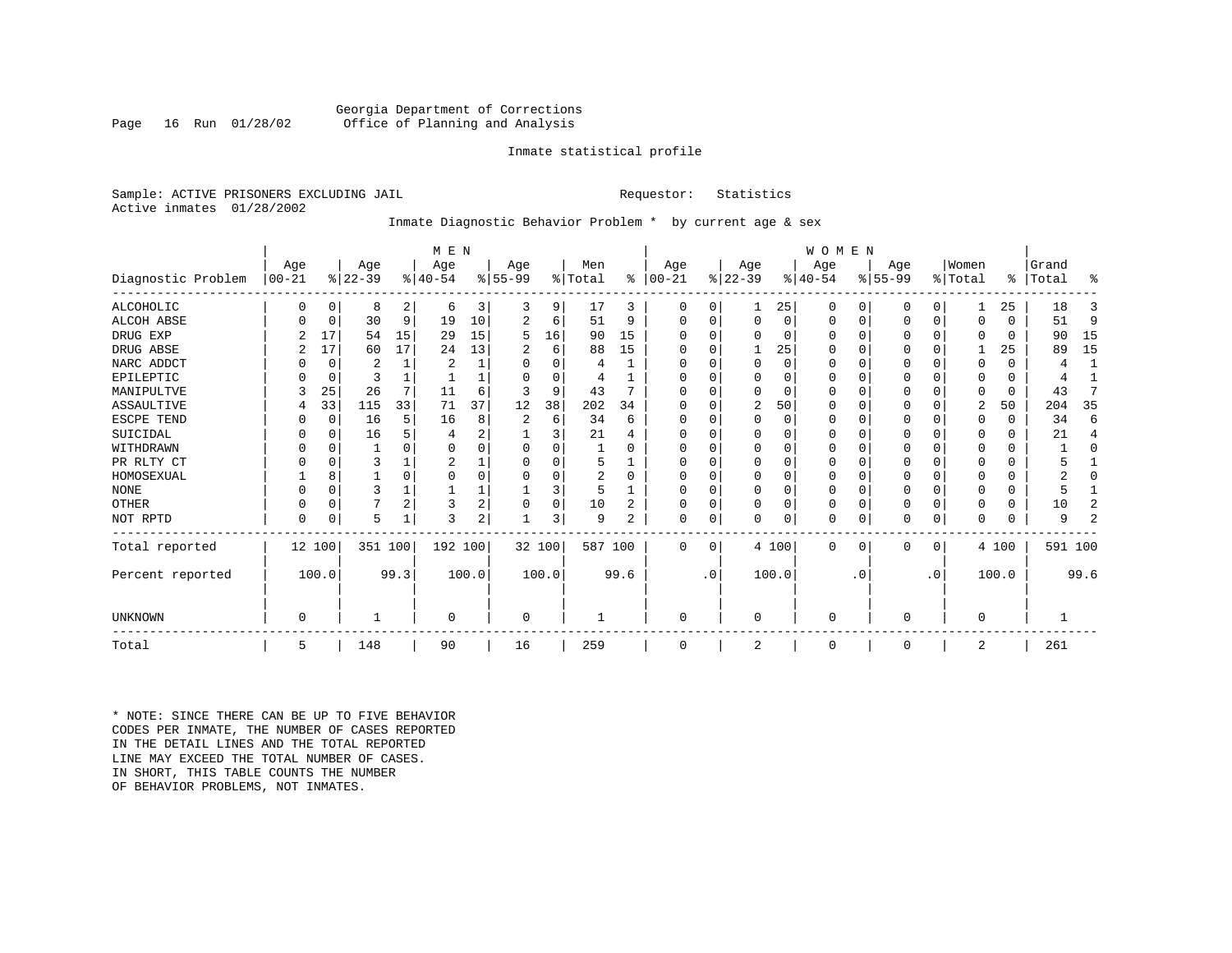#### Georgia Department of Corrections<br>Page 17 Run 01/28/02 Office of Planning and Analysis Page 17 Run 01/28/02 Office of Planning and Analysis

#### Inmate statistical profile

Sample: ACTIVE PRISONERS EXCLUDING JAIL **Requestor:** Statistics Active inmates 01/28/2002

## Physical Profile (General Condition) by current age & sex

|                                                                                  |                 |                               |                      |                                  | M E N            |                      |                    |                     |                      |                     |                         |                                   |                                   |                                           | <b>WOMEN</b>                                          |                         |                    |                                |                                                   |             |                    |                         |
|----------------------------------------------------------------------------------|-----------------|-------------------------------|----------------------|----------------------------------|------------------|----------------------|--------------------|---------------------|----------------------|---------------------|-------------------------|-----------------------------------|-----------------------------------|-------------------------------------------|-------------------------------------------------------|-------------------------|--------------------|--------------------------------|---------------------------------------------------|-------------|--------------------|-------------------------|
| Physical Profile                                                                 | Age<br>$ 00-21$ |                               | Age<br>$8 22-39$     |                                  | Age<br>$8 40-54$ |                      | Age<br>$8155 - 99$ |                     | Men<br>% Total       | ⊱                   | Age<br>$ 00 - 21$       |                                   | Age<br>$ 22-39 $                  |                                           | Aqe<br>$8 40-54$                                      |                         | Age<br>$8155 - 99$ |                                | Women<br>% Total                                  |             | Grand<br>%   Total | $^{\circ}$              |
| NO LIMITATION<br>DEFECT NO MAJOR LIMT<br>DEFECT MAJOR LIMIT<br>VERY MAJOR DEFECT | 4<br>$\Omega$   | 80<br>20<br>0<br>$\mathbf{0}$ | 111<br>15<br>19<br>0 | 77<br>10<br>13<br>0 <sup>1</sup> | 38<br>20<br>31   | 42<br>22<br>34<br>Τ. | 6<br>2<br>7        | 38<br>13<br>44<br>6 | 159<br>38<br>57<br>2 | 62<br>15<br>22<br>1 | 0<br>0<br>$\Omega$<br>0 | 0<br>$\Omega$<br>0<br>$\mathbf 0$ | $\mathbf{0}$<br>$\mathbf{0}$<br>0 | 2 100<br>$\mathbf{0}$<br>0<br>$\mathbf 0$ | $\mathbf 0$<br>$\mathbf 0$<br>$\mathbf 0$<br>$\Omega$ | 0<br>0<br>$\Omega$<br>0 | 0<br>0<br>0<br>0   | 0<br>$\Omega$<br>$\Omega$<br>0 | 2 100<br>$\mathbf{0}$<br>$\Omega$<br>$\mathbf{0}$ | 0<br>0<br>0 | 161 62<br>38<br>57 | 15<br>22<br>$2 \quad 1$ |
| Total reported                                                                   |                 | 5 100                         |                      | 145 100                          |                  | 90 100               |                    | 16 100              | 256 100              |                     | 0                       | $\mathbf{0}$                      |                                   | 2 100                                     | $\mathbf 0$                                           | $\mathbf 0$             | 0                  | $\overline{0}$                 | 2 100                                             |             | 258 100            |                         |
| Percent reported<br>NOT REPORTED                                                 | $\mathbf 0$     | 100.0                         | 3                    | 98.0                             | $\Omega$         | 100.0                | $\mathbf 0$        | 100.0               | 3                    | 98.8                | $\Omega$                | .0'                               | $\mathbf 0$                       | 100.0                                     | $\mathbf 0$                                           | . 0                     | $\Omega$           | .0 <sup>1</sup>                | 100.0<br>$\Omega$                                 |             | 3                  | 98.9                    |
| Total                                                                            | 5               |                               | 148                  |                                  | 90               |                      | 16                 |                     | 259                  |                     | $\Omega$                |                                   | 2                                 |                                           | $\overline{0}$                                        |                         | $\Omega$           |                                | 2                                                 |             | 261                |                         |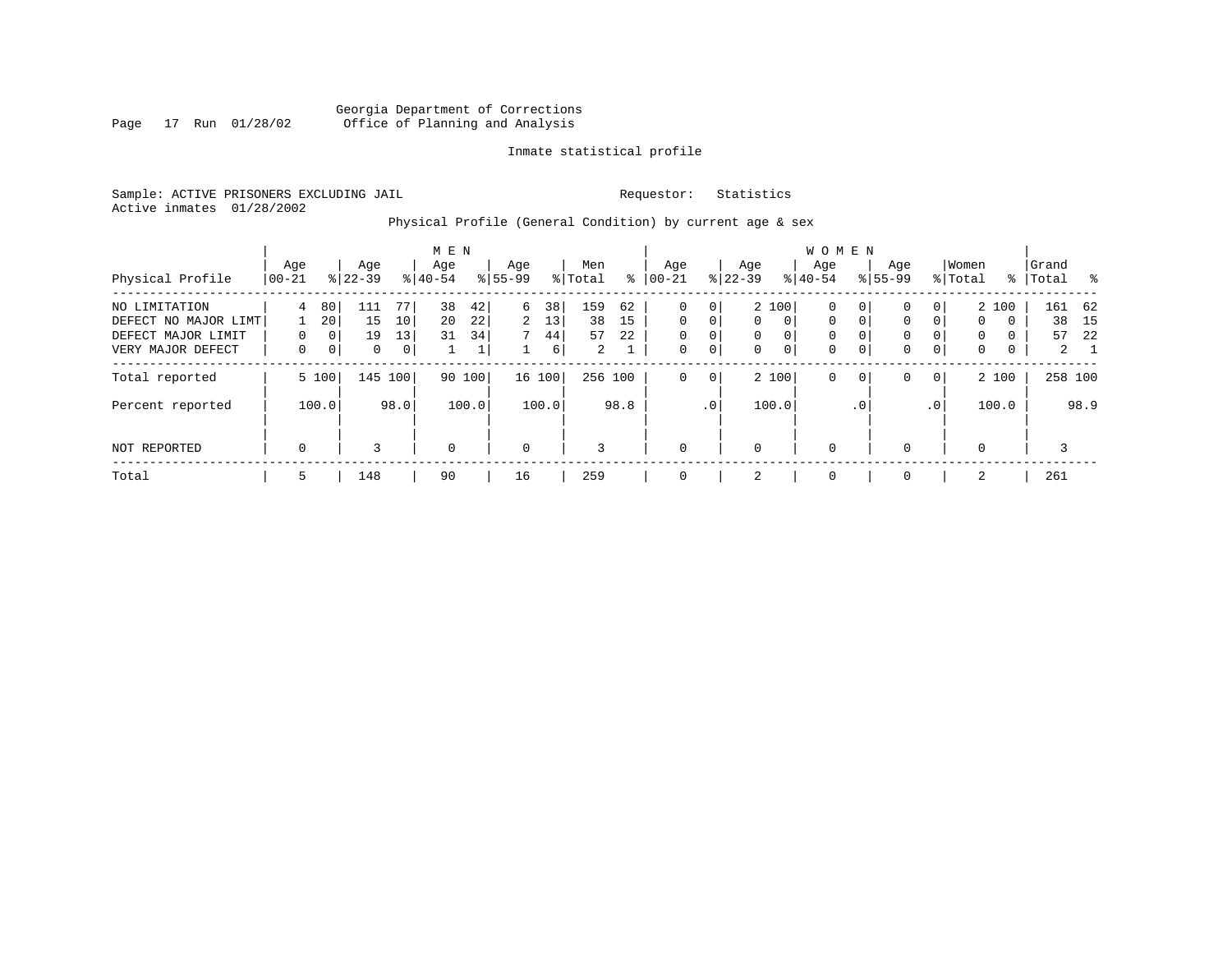#### Georgia Department of Corrections<br>Page 18 Run 01/28/02 Office of Planning and Analysis Office of Planning and Analysis

#### Inmate statistical profile

Sample: ACTIVE PRISONERS EXCLUDING JAIL **Requestor:** Statistics Active inmates 01/28/2002

Security Status by current age & sex

|                  |                  |             |                  |       | M E N            |                |                  |          |                |          |                   |                 |                  |       | <b>WOMEN</b>     |             |                 |           |                  |       |                    |            |
|------------------|------------------|-------------|------------------|-------|------------------|----------------|------------------|----------|----------------|----------|-------------------|-----------------|------------------|-------|------------------|-------------|-----------------|-----------|------------------|-------|--------------------|------------|
| Security         | Age<br>$00 - 21$ |             | Age<br>$ 22-39 $ |       | Age<br>$ 40-54 $ |                | Age<br>$8 55-99$ |          | Men<br>% Total | ႜ        | Age<br>$ 00 - 21$ |                 | Age<br>$ 22-39 $ |       | Age<br>$ 40-54 $ |             | Age<br>$ 55-99$ |           | Women<br>% Total |       | Grand<br>%   Total | ႜ          |
| DIAG INCOM       | $\Omega$         | 0           | 0                | 0     | $\Omega$         |                | 0                | 0        | 0              | 0        | $\Omega$          | 0               | 0                | 0     | $\mathbf 0$      | 0           | $\Omega$        |           | <sup>0</sup>     | 0     |                    |            |
| WRK RELEAS       |                  | 0           | 0                | 0     | 0                | 0              | 0                | 0        | 0              | 0        | $\Omega$          | 0               | 0                | 0     | 0                | 0           | $\Omega$        |           |                  | 0     |                    |            |
| TRUSTY           |                  |             |                  |       |                  |                | $\Omega$         | $\Omega$ | O              | $\Omega$ |                   |                 | $\Omega$         | 0     | 0                | O           | $\Omega$        |           |                  |       |                    | $\sqrt{2}$ |
| MINIMUM          | $\Omega$         | 0           |                  |       |                  |                |                  | 6        |                |          |                   |                 | 0                | 0     | 0                | $\Omega$    | $\Omega$        |           |                  | 0     |                    |            |
| MEDIUM           | 0                | $\mathbf 0$ | 33               | 22    | 36               | 40             | 8                | 50       | 77             | 30       | $\Omega$          | 0               |                  | 50    | 0                | 0           | 0               |           |                  | 50    | 78                 | 30         |
| CLOSE            | 5.               | 100         | 97               | 66    | 51               | 57             |                  | 44       | 160            | 62       |                   |                 | 0                | 0     | $\mathbf 0$      | 0           | 0               |           |                  | 0     | 160                | 61         |
| MAXIMUM          | 0                | 0           | 15               | 10    | 2                | 2 <sub>1</sub> | 0                | 0        | 17             |          | $\Omega$          | 0               |                  | 50    | 0                | $\Omega$    | 0               |           |                  | 50    | 18                 |            |
| DIAGNOSTIC       | 0                | 0           | 2                |       |                  |                | 0                | 0        | 3              |          | 0                 | 0               | 0                | 0     | $\mathbf 0$      | 0           | 0               | 0         | 0                | 0     | 3                  |            |
| Total reported   |                  | 5 100       | 148              | 100   |                  | 90 100         |                  | 16 100   | 259 100        |          | $\mathbf 0$       | 0               |                  | 2 100 | $\mathbf 0$      | $\mathbf 0$ | 0               | 0         |                  | 2 100 |                    | 261 100    |
| Percent reported |                  | 100.0       |                  | 100.0 |                  | 100.0          |                  | 100.0    |                | 100.0    |                   | .0 <sup>1</sup> |                  | 100.0 |                  | . 0         |                 | $\cdot$ 0 |                  | 100.0 |                    | 100.0      |
| NOT RPTD         | 0                |             | 0                |       | $\mathbf 0$      |                | $\mathbf 0$      |          | $\Omega$       |          | 0                 |                 | 0                |       | $\mathbf 0$      |             | $\Omega$        |           | $\Omega$         |       | 0                  |            |
| Total            | 5                |             | 148              |       | 90               |                | 16               |          | 259            |          | $\mathbf 0$       |                 | 2                |       | 0                |             | 0               |           | 2                |       | 261                |            |

\* NOTE: BEGINNING IN JULY 1987, THE FACILITIES DIVISION NO LONGER CODED INMATES AS BEING WORK RELEASE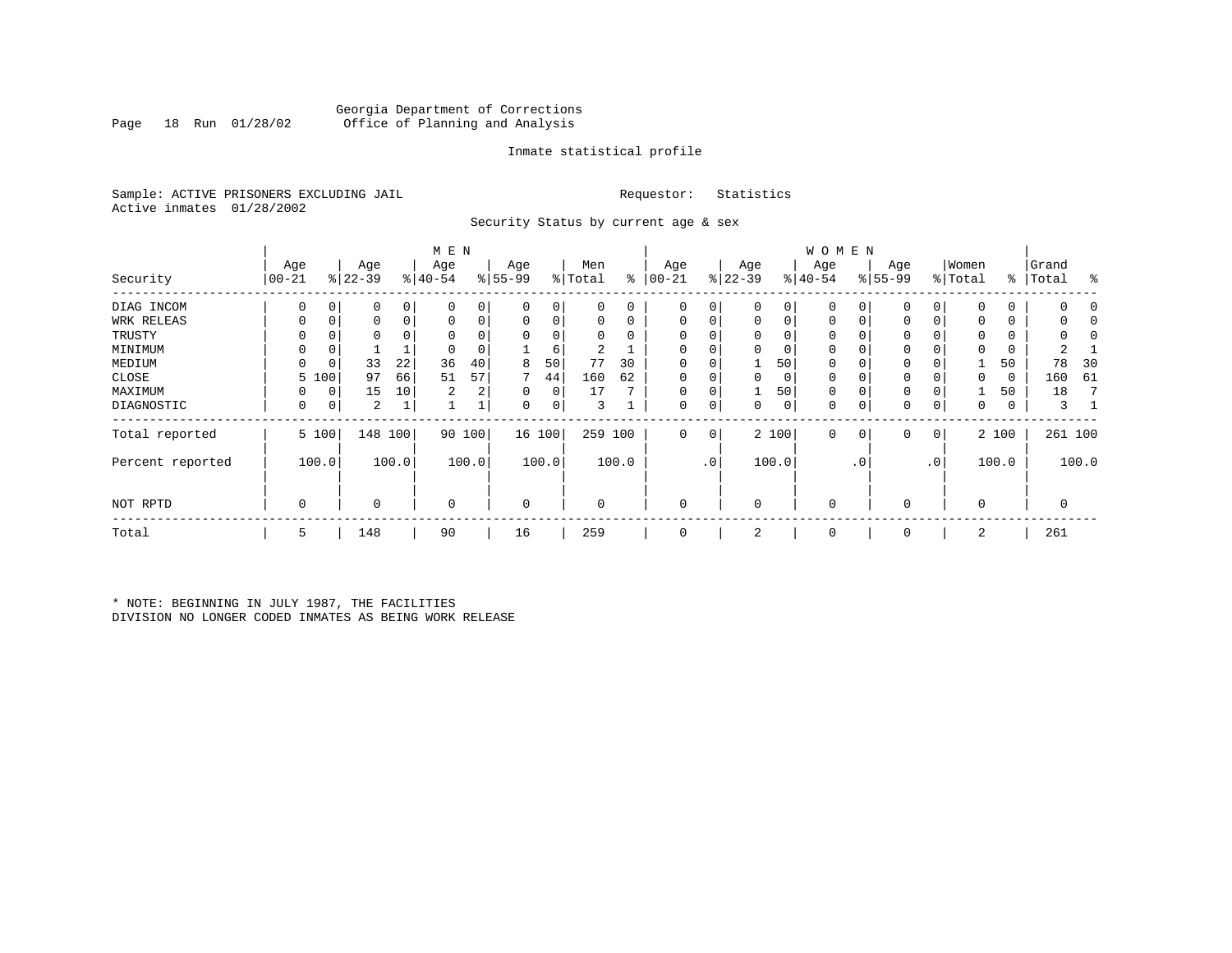#### Georgia Department of Corrections<br>Page 19 Run 01/28/02 Office of Planning and Analysis Page 19 Run 01/28/02 Office of Planning and Analysis

#### Inmate statistical profile

Sample: ACTIVE PRISONERS EXCLUDING JAIL **Requestor:** Statistics Active inmates 01/28/2002

Number Of Sentences by current age & sex

|                     |          |             |           |       | M E N       |        |             |          |         |       |               |                |           |                | WOMEN       |           |                     |           |          |             |         |       |
|---------------------|----------|-------------|-----------|-------|-------------|--------|-------------|----------|---------|-------|---------------|----------------|-----------|----------------|-------------|-----------|---------------------|-----------|----------|-------------|---------|-------|
|                     | Age      |             | Age       |       | Age         |        | Age         |          | Men     |       | Age           |                | Age       |                | Age         |           | Age                 |           | Women    |             | Grand   |       |
| Number Of Sentences | $ 00-21$ |             | $ 22-39 $ |       | $ 40-54 $   |        | $8 55-99$   |          | % Total |       | $8   00 - 21$ |                | $ 22-39 $ |                | $ 40-54 $   |           | $8 55-99$           |           | % Total  | ွေ          | Total   | ႜ     |
| $_{\rm ONE}$        | 0        | 0           | 17        | 11    | 12          | 13     | 3           | 19       | 32      | 12    | 0             | 0              | $\Omega$  | 0 <sup>1</sup> | 0           |           | $\mathbf 0$         | 0         | $\Omega$ | 0           | 32      | - 12  |
| TWO                 | 3        | 60          | 29        | 20    | 16          | 18     | 5           | 31       | 53      | 20    | $\Omega$      | 0              | 1         | 50             | $\mathbf 0$ | 0         | $\mathbf 0$         | $\Omega$  |          | 50          | 54      | -21   |
| THREE               | 0        | 0           | 28        | 19    | 19          | 21     |             | $6 \mid$ | 48      | 19    | 0             | 0              | 0         | 0 <sup>1</sup> | 0           |           | 0                   |           | $\Omega$ | 0           | 48      | 18    |
| FOUR                | $\Omega$ | 0           | 20        | 14    | 14          | 16     |             | 6        | 35      | 14    | $\Omega$      | 0              |           | $\mathbf 0$    | $\mathbf 0$ |           | $\mathsf 0$         |           | $\Omega$ | 0           | 35      | 13    |
| FIVE                | 0        | $\mathbf 0$ | 14        | 9     | 5           | 6      | 2           | 13       | 21      | 8     | 0             | 0              |           | 50             | 0           |           | $\mathbf 0$         |           |          | 50          | 22      | 8     |
| MORE THAN FIVE      | 2        | 40          | 40        | 27    | 24          | 27     | 4           | 25       | 70      | 27    | $\mathbf 0$   | 0 <sup>1</sup> | 0         | $\circ$        | 0           | 0         | $\mathsf{O}\xspace$ | 0         | 0        | $\mathbf 0$ | 70      | 27    |
| Total reported      |          | 5 100       | 148 100   |       |             | 90 100 |             | 16 100   | 259 100 |       | $\Omega$      | 0              |           | 2 100          | $\Omega$    | $\Omega$  | 0                   | 0         |          | 2 100       | 261 100 |       |
| Percent reported    |          | 100.0       |           | 100.0 |             | 100.0  |             | 100.0    |         | 100.0 |               | $\cdot$ 0      |           | 100.0          |             | $\cdot$ 0 |                     | $\cdot$ 0 |          | 100.0       |         | 100.0 |
| NOT REPORTED        | 0        |             | 0         |       | $\mathbf 0$ |        | $\mathbf 0$ |          | 0       |       | $\mathbf 0$   |                | $\Omega$  |                | $\mathbf 0$ |           | $\mathbf 0$         |           | 0        |             | 0       |       |
| Total               | 5        |             | 148       |       | 90          |        | 16          |          | 259     |       | $\Omega$      |                | 2         |                | 0           |           | 0                   |           | 2        |             | 261     |       |
|                     |          |             |           |       |             |        |             |          |         |       |               |                |           |                |             |           |                     |           |          |             |         |       |
| AVG NUM SENTENCES   | 4.40     |             | 4.41      |       | 4.46        |        | 4.19        |          | 4.41    |       | .00           |                | 3.50      |                | .00         |           | .00                 |           | 3.50     |             | 4.40    |       |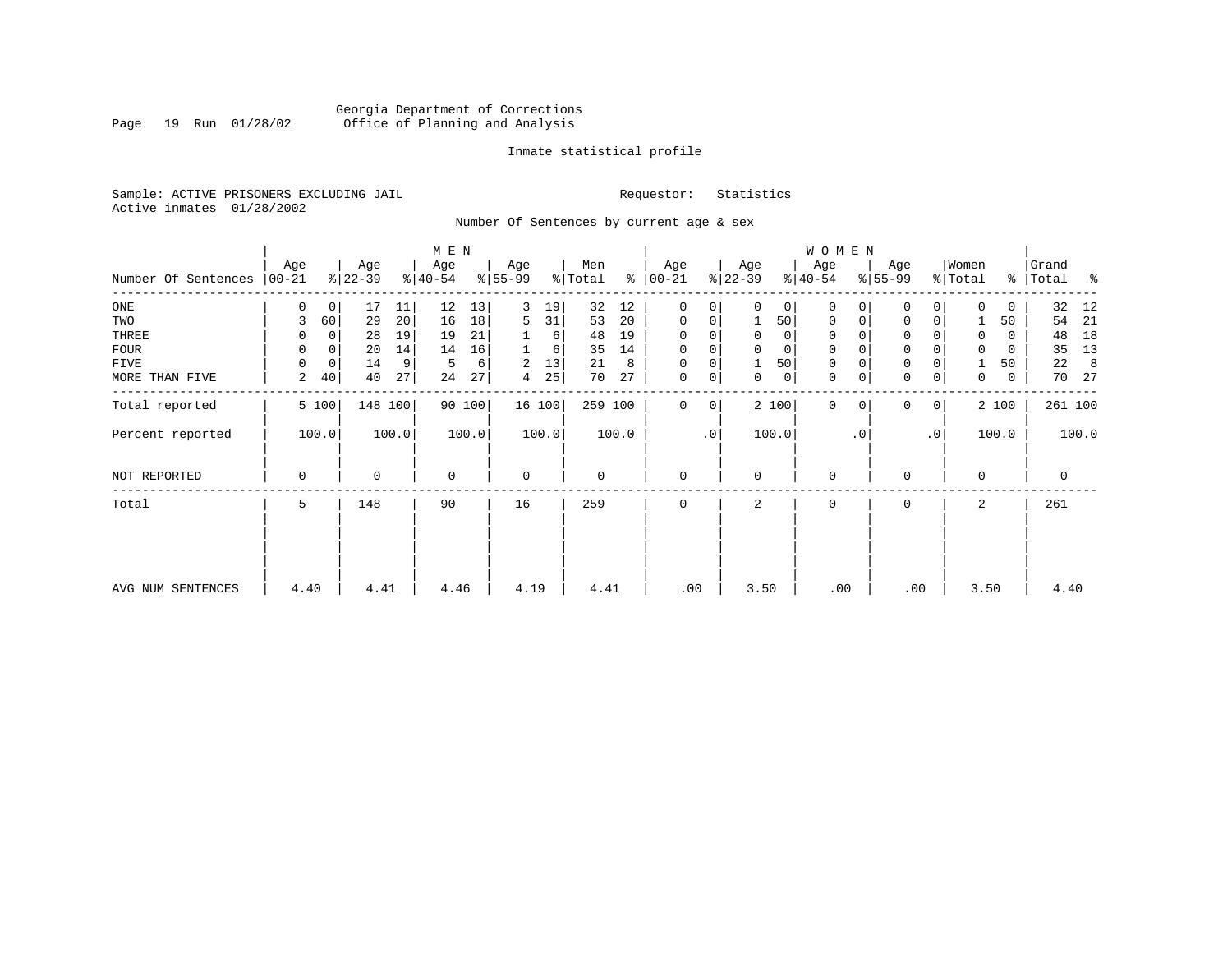### Georgia Department of Corrections<br>Page 20 Run 01/28/02 Office of Planning and Analysis Page 20 Run 01/28/02 Office of Planning and Analysis

#### Inmate statistical profile

Sample: ACTIVE PRISONERS EXCLUDING JAIL **Requestor:** Statistics Active inmates 01/28/2002

Number Of Disciplinaries by current age & sex

|                  |                  |             |                  |         | $M$ E $N$        |        |                 |        |                |       |                      |           |                  |                | WOMEN            |           |                     |             |                  |       |                |         |
|------------------|------------------|-------------|------------------|---------|------------------|--------|-----------------|--------|----------------|-------|----------------------|-----------|------------------|----------------|------------------|-----------|---------------------|-------------|------------------|-------|----------------|---------|
| Disciplinaries   | Age<br>$00 - 21$ |             | Age<br>$ 22-39 $ |         | Age<br>$ 40-54 $ |        | Age<br>$ 55-99$ |        | Men<br>% Total |       | Age<br>$8   00 - 21$ |           | Age<br>$ 22-39 $ |                | Age<br>$ 40-54 $ |           | Age<br>$8 55-99$    |             | Women<br>% Total | န္    | Grand<br>Total | ႜ       |
| ZERO             | 0                | $\mathbf 0$ | 34               | 23      | 31               | 34     | 7               | 44     | 72             | 28    | $\mathbf 0$          | 0         | $\Omega$         | $\Omega$       | $\Omega$         | 0         | $\mathbf{0}$        | $\Omega$    | $\Omega$         | 0     | 72             | 28      |
| ONE              | 4                | 80          | 13               | 9       | 9                | 10     | 3               | 19     | 29             | 11    | $\mathbf 0$          | 0         | $\mathbf 0$      | $\overline{0}$ | 0                | 0         | $\mathbf 0$         | 0           | 0                | 0     | 29             | 11      |
| TWO              |                  | 20          | 9                | 6       | 13               | 14     | 3               | 19     | 26             | 10    | 0                    | $\Omega$  |                  | $\Omega$       | 0                |           | 0                   |             |                  | 0     | 26             | 10      |
| THREE            | 0                | 0           | 17               | 11      | 8                | 9      | 0               | 0      | 25             | 10    | 0                    | 0         |                  | $\Omega$       | 0                |           | $\mathbf 0$         |             | $\mathbf 0$      | 0     | 25             | 10      |
| <b>FOUR</b>      | 0                | $\Omega$    | 12               | 8       |                  | 8      | $\Omega$        | 0      | 19             |       | $\Omega$             | 0         |                  | 50             | 0                |           | $\mathbf 0$         |             |                  | 50    | 20             | 8       |
| FIVE             | 0                | 0           | 8                |         | 3                | 3      | $\Omega$        | 0      | 11             | 4     | $\mathbf 0$          | 0         | $\Omega$         | 0              | 0                |           | $\mathbf 0$         |             | 0                | 0     | 11             | 4       |
| MORE THAN FIVE   | $\mathbf 0$      | 0           | 55               | 37      | 19               | 21     | 3               | 19     | 77             | 30    | 0                    | 0         |                  | 50             | $\mathbf 0$      | 0         | $\mathsf{O}\xspace$ | 0           |                  | 50    | 78             | 30      |
| Total reported   |                  | 5 100       |                  | 148 100 |                  | 90 100 |                 | 16 100 | 259 100        |       | $\mathbf 0$          | 0         |                  | 2 100          | $\mathbf 0$      | $\Omega$  | $\mathbf 0$         | $\mathbf 0$ |                  | 2 100 |                | 261 100 |
| Percent reported |                  | 100.0       |                  | 100.0   |                  | 100.0  |                 | 100.0  |                | 100.0 |                      | $\cdot$ 0 |                  | 100.0          |                  | $\cdot$ 0 |                     | $\cdot$ 0   |                  | 100.0 |                | 100.0   |
| NOT REPORTED     | $\mathbf 0$      |             | 0                |         | $\mathbf 0$      |        | $\mathbf 0$     |        | 0              |       | $\mathbf 0$          |           | $\Omega$         |                | $\mathbf 0$      |           | 0                   |             | $\Omega$         |       | 0              |         |
| Total            | 5                |             | 148              |         | 90               |        | 16              |        | 259            |       | $\mathbf 0$          |           | 2                |                | 0                |           | $\mathbf{0}$        |             | 2                |       | 261            |         |
|                  |                  |             |                  |         |                  |        |                 |        |                |       |                      |           |                  |                |                  |           |                     |             |                  |       |                |         |
|                  |                  |             |                  |         |                  |        |                 |        |                |       |                      |           |                  |                |                  |           |                     |             |                  |       |                |         |
| AVG NUM DISCIP   | 1.20             |             | 7.07             |         | 3.29             |        | 2.00            |        | 5.33           |       | .00                  |           | 12.50            |                | .00              |           | .00                 |             | 12.50            |       | 5.39           |         |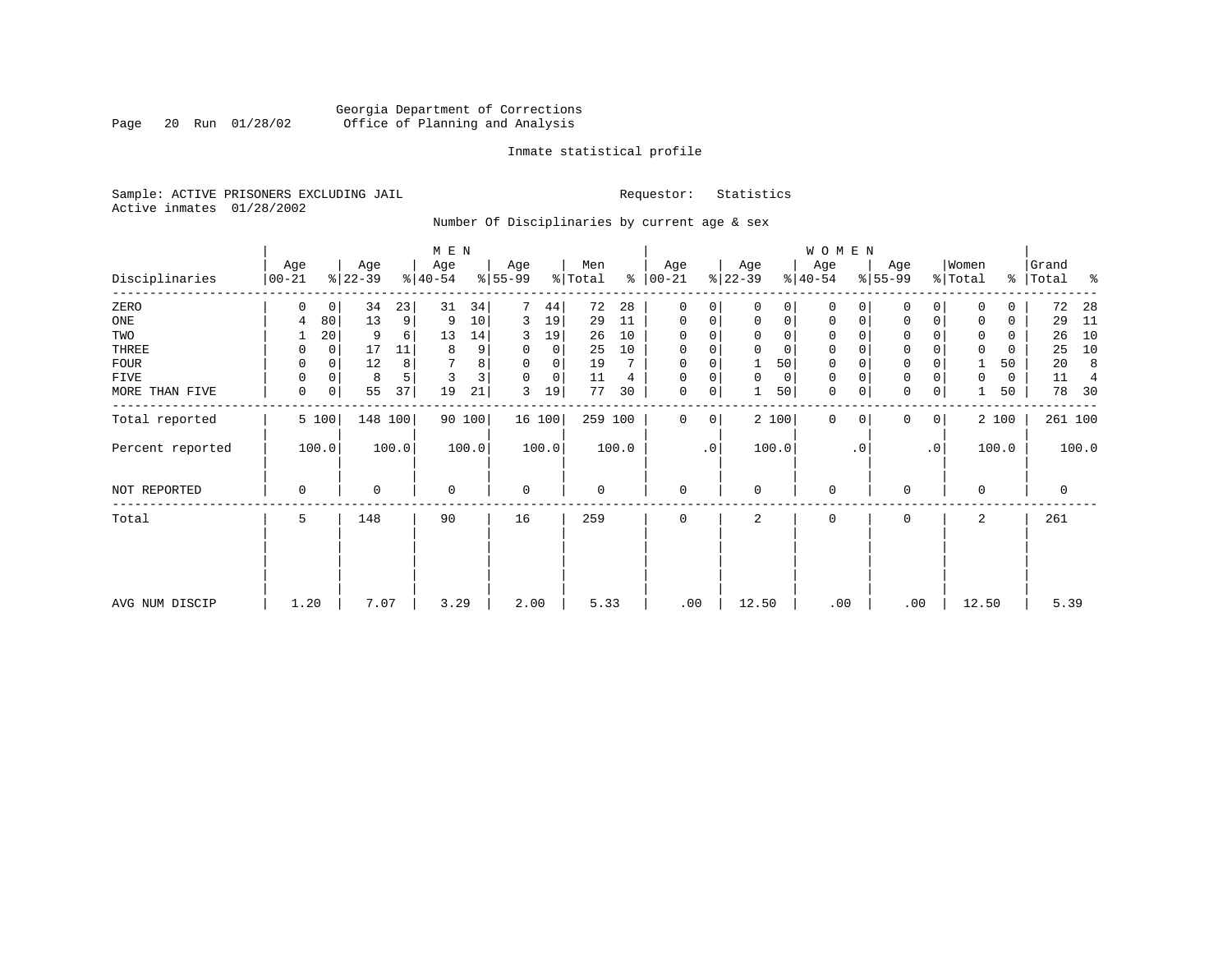### Georgia Department of Corrections<br>Page 21 Run 01/28/02 Office of Planning and Analysis Page 21 Run 01/28/02 Office of Planning and Analysis

#### Inmate statistical profile

Sample: ACTIVE PRISONERS EXCLUDING JAIL **Requestor:** Statistics Active inmates 01/28/2002

Number Of Escapes by current age & sex

|                  |                  |       |                  |              | M E N            |        |                  |             |                |             |                 |           |                  |          | W O M E N        |           |                  |           |                  |       |                     |
|------------------|------------------|-------|------------------|--------------|------------------|--------|------------------|-------------|----------------|-------------|-----------------|-----------|------------------|----------|------------------|-----------|------------------|-----------|------------------|-------|---------------------|
| Escapes          | Age<br>$00 - 21$ |       | Age<br>$ 22-39 $ |              | Age<br>$ 40-54 $ |        | Age<br>$ 55-99 $ |             | Men<br>% Total | ႜ           | Age<br>$ 00-21$ |           | Age<br>$ 22-39 $ |          | Age<br>$8 40-54$ |           | Age<br>$8 55-99$ |           | Women<br>% Total | ွေ    | Grand<br>Total<br>ႜ |
| ZERO             |                  | 5 100 | 147              | 99           |                  | 90 100 |                  | 16 100      | 258 100        |             | $\mathbf 0$     | 0         |                  | 2 100    | 0                | $\Omega$  | 0                | 0         |                  | 2 100 | 260 100             |
| ONE              |                  | 0     |                  | $\mathbf{1}$ | 0                | 0      | 0                | 0           |                | $\mathbf 0$ | 0               | 0         | 0                | 0        | 0                | 0         | 0                | 0         | 0                | 0     | $\Omega$            |
| TWO              | 0                |       | 0                |              | $\mathbf 0$      | 0      | 0                | 0           | $\Omega$       | 0           | $\mathbf 0$     | 0         |                  | $\Omega$ | 0                |           | $\mathbf 0$      |           | 0                | 0     |                     |
| THREE            | 0                |       | 0                |              | $\mathbf 0$      | 0      | 0                | 0           | $\Omega$       | 0           | $\mathbf 0$     | 0         | $\mathbf 0$      | $\Omega$ | 0                |           | $\mathbf 0$      |           | 0                | 0     | 0                   |
| <b>FOUR</b>      | $\Omega$         |       | 0                |              | $\mathbf 0$      | 0      | $\Omega$         |             | $\Omega$       | $\Omega$    | $\Omega$        |           |                  |          |                  |           | $\mathbf 0$      |           |                  | 0     |                     |
| FIVE             | 0                | 0     | 0                | 0            | $\mathbf 0$      | 0      | $\Omega$         | 0           | 0              | $\Omega$    | $\mathbf 0$     | 0         | $\mathbf 0$      | $\Omega$ | 0                |           | $\mathbf 0$      |           |                  | 0     |                     |
| MORE THAN FIVE   | $\mathbf 0$      | 0     | 0                | 0            | $\mathbf 0$      | 0      | 0                | $\mathbf 0$ | 0              | 0           | $\mathbf 0$     | 0         | $\Omega$         | 0        | 0                | 0         | $\mathbf 0$      | 0         | $\mathbf 0$      | 0     | 0                   |
| Total reported   |                  | 5 100 |                  | 148 100      |                  | 90 100 |                  | 16 100      | 259 100        |             | $\mathbf 0$     | 0         |                  | 2 100    | $\mathbf 0$      | 0         | $\mathbf{0}$     | 0         |                  | 2 100 | 261 100             |
| Percent reported |                  | 100.0 |                  | 100.0        |                  | 100.0  |                  | 100.0       |                | 100.0       |                 | $\cdot$ 0 |                  | 100.0    |                  | $\cdot$ 0 |                  | $\cdot$ 0 |                  | 100.0 | 100.0               |
| NOT REPORTED     | 0                |       | 0                |              | $\mathbf 0$      |        | 0                |             | 0              |             | $\mathbf 0$     |           | $\Omega$         |          | $\mathbf 0$      |           | 0                |           | $\Omega$         |       | 0                   |
| Total            | 5                |       | 148              |              | 90               |        | 16               |             | 259            |             | $\mathbf 0$     |           | 2                |          | $\mathbf 0$      |           | 0                |           | 2                |       | 261                 |
|                  |                  |       |                  |              |                  |        |                  |             |                |             |                 |           |                  |          |                  |           |                  |           |                  |       |                     |
|                  |                  |       |                  |              |                  |        |                  |             |                |             |                 |           |                  |          |                  |           |                  |           |                  |       |                     |
| AVG NUM ESCAPES  |                  | .00   | .01              |              |                  | .00    | .00              |             | .00            |             | .00             |           | .00              |          | .00              |           | .00              |           | .00              |       | .00                 |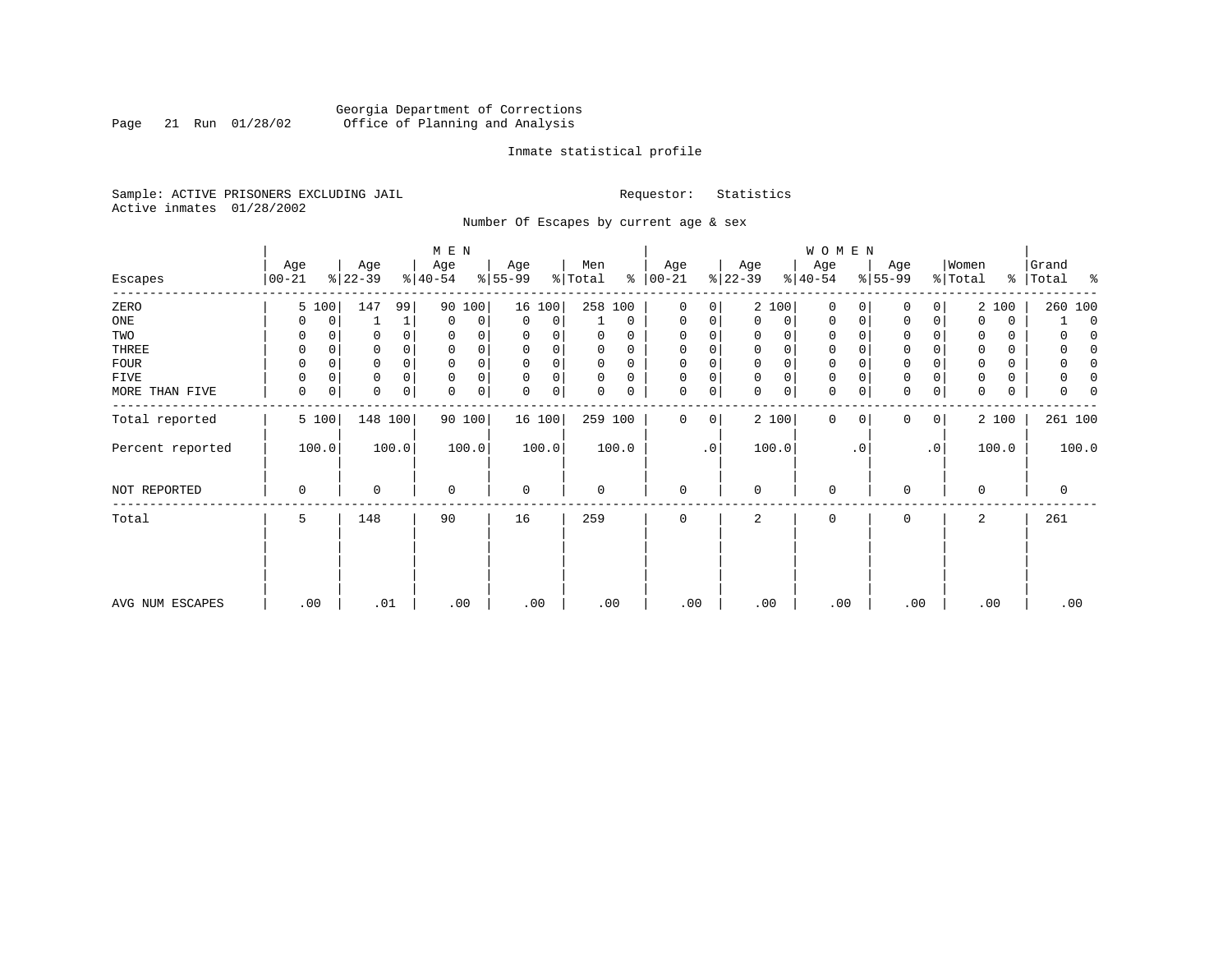#### Georgia Department of Corrections Page 22 Run 01/28/02 Office of Planning and Analysis

#### Inmate statistical profile

Sample: ACTIVE PRISONERS EXCLUDING JAIL **Requestor:** Statistics Active inmates 01/28/2002

#### Number Of Prior Georgia Incarcerations \* by current age & sex

|                            |             |             |                 |             | M E N            |                |                 |                |                |       |                      |                |                  |                | WOMEN            |           |                  |           |                  |             |                |       |
|----------------------------|-------------|-------------|-----------------|-------------|------------------|----------------|-----------------|----------------|----------------|-------|----------------------|----------------|------------------|----------------|------------------|-----------|------------------|-----------|------------------|-------------|----------------|-------|
| Prior Incarcerations 00-21 | Age         |             | Age<br>$ 22-39$ |             | Age<br>$ 40-54 $ |                | Age<br>$ 55-99$ |                | Men<br>% Total |       | Age<br>$8   00 - 21$ |                | Age<br>$ 22-39 $ |                | Age<br>$8 40-54$ |           | Age<br>$ 55-99 $ |           | Women<br>% Total | ွေ          | Grand<br>Total | ႜ     |
| ZERO                       | 4           | 80          | 86              | 58          | 32               | 36             | 9               | 56             | 131            | 51    | $\Omega$             | $\overline{0}$ |                  | 2 100          | $\Omega$         |           | $\mathbf{0}$     | 0         |                  | 2 100       | 133            | 51    |
| ONE                        |             | 20          | 27              | 18          | 17               | 19             | 4               | 25             | 49             | 19    | 0                    | 0              | $\Omega$         | $\overline{0}$ | $\Omega$         | 0         | 0                | 0         | $\Omega$         | $\mathbf 0$ | 49             | 19    |
| TWO                        | 0           | 0           | 17              | 11          | 12               | 13             |                 | $6 \mid$       | 30             | 12    | 0                    | 0              | $\Omega$         | 0              | 0                |           | 0                |           | 0                | 0           | 30             | 11    |
| THREE                      | $\Omega$    | $\mathbf 0$ | 15              | 10          | 11               | 12             |                 | 6              | 27             | 10    | $\mathbf 0$          | 0              | $\mathbf{0}$     | 0 <sup>1</sup> | $\mathbf 0$      |           | $\mathbf 0$      | 0         | $\Omega$         | 0           | 27             | 10    |
| <b>FOUR</b>                | 0           | $\Omega$    | 2               |             | 10               | 11             | $\mathbf 0$     | $\overline{0}$ | 12             | 5     | 0                    | 0              | $\mathbf 0$      | $\mathbf 0$    | 0                |           | $\mathbf 0$      |           | $\mathbf 0$      | 0           | 12             |       |
| <b>FIVE</b>                | 0           | 0           |                 |             | 6                | 7 <sup>1</sup> |                 | 0              | 7              |       | 0                    | 0              | $\Omega$         | 0 <sup>1</sup> | 0                |           | $\mathsf 0$      | 0         | $\mathbf 0$      | 0           | 7              |       |
| MORE THAN FIVE             | $\mathbf 0$ | $\mathbf 0$ | $\Omega$        | $\mathbf 0$ | $\overline{a}$   | 2 <sup>1</sup> |                 | 6              | 3              |       | $\mathbf 0$          | 0              | $\Omega$         | 0 <sup>1</sup> | $\mathbf 0$      | 0         | $\mathbf 0$      | 0         | $\Omega$         | $\mathbf 0$ | 3              |       |
| Total reported             |             | 5 100       | 148 100         |             |                  | 90 100         |                 | 16 100         | 259 100        |       | $\Omega$             | $\overline{0}$ |                  | 2 100          | $\Omega$         | $\Omega$  | $\mathbf 0$      | 0         |                  | 2 100       | 261 100        |       |
| Percent reported           |             | 100.0       |                 | 100.0       |                  | 100.0          |                 | 100.0          |                | 100.0 |                      | $\cdot$ 0      |                  | 100.0          |                  | $\cdot$ 0 |                  | $\cdot$ 0 |                  | 100.0       |                | 100.0 |
| NOT REPORTED               | 0           |             | 0               |             | $\mathbf 0$      |                | $\mathbf 0$     |                | $\mathbf 0$    |       | 0                    |                | $\Omega$         |                | $\mathbf 0$      |           | 0                |           | $\Omega$         |             | 0              |       |
| Total                      | 5           |             | 148             |             | 90               |                | 16              |                | 259            |       | 0                    |                | 2                |                | 0                |           | 0                |           | 2                |             | 261            |       |
|                            |             |             |                 |             |                  |                |                 |                |                |       |                      |                |                  |                |                  |           |                  |           |                  |             |                |       |
| AVG # INCARCERATIONS       | .20         |             | .80             |             | 1.78             |                | .94             |                | 1.14           |       | .00                  |                | .00              |                | .00              |           | .00              |           |                  | .00         | 1.13           |       |

\* This data counts a parole revocation on an existing sentenCE AS A prior incarceration. Also, this data counts, for any cohort of inmates, the total number of Georgia incarcerations the inmate has had during his entire criminal career. For example, if an inmate was admitted to prison first in FY72, and then re-admitted in FY79 and FY85, he had two prior incarcerations before the FY85 admission. This inmate's records show two prior incarcerations in all three of his records since he has had two prior incarcerations in his criminal career. If the cohort of FY72 admissions is selected for analysis, two prior incarcerations will be listed for this inmate even though in FY72, he had no prior incarcerations.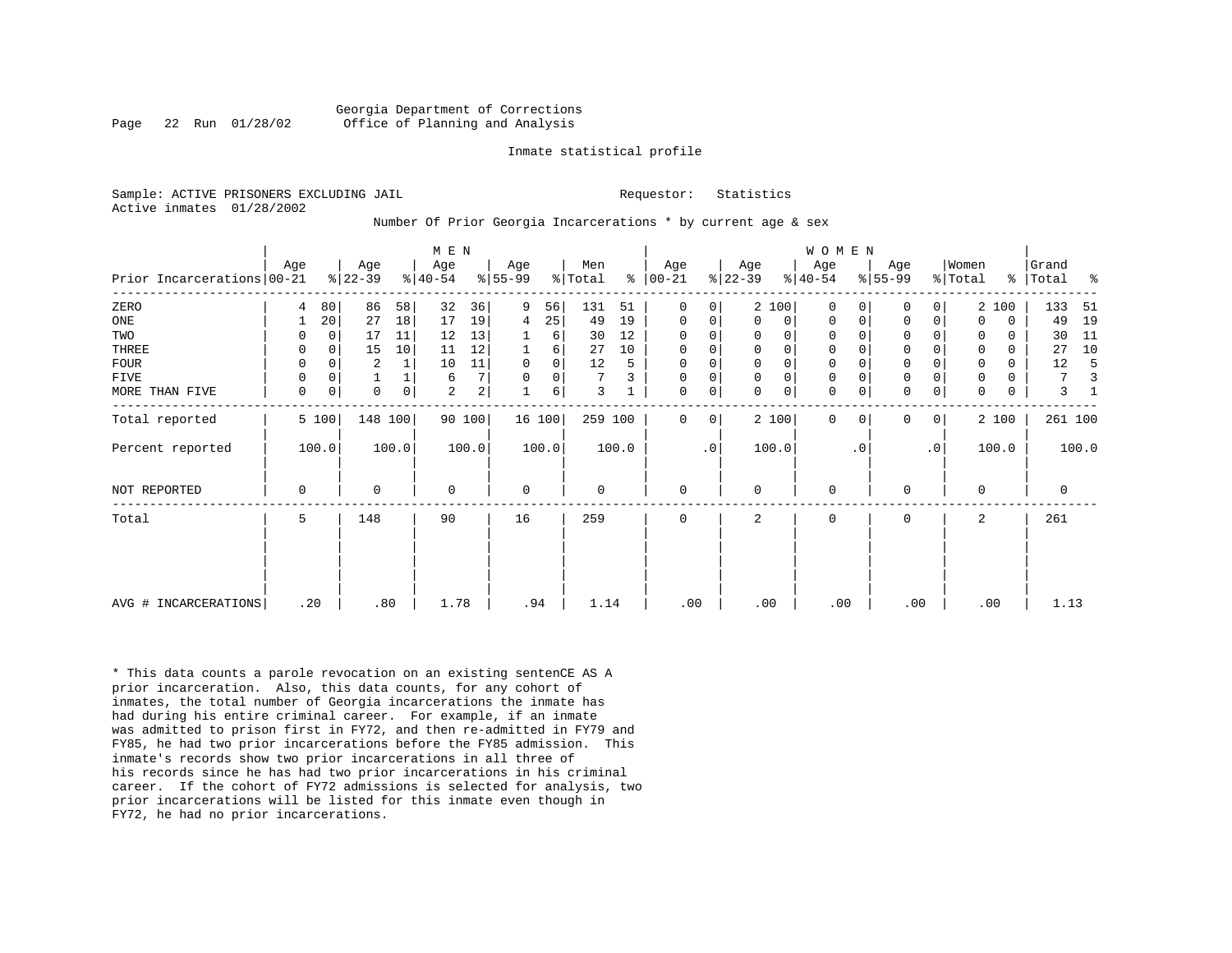### Georgia Department of Corrections<br>Page 23 Run 01/28/02 Office of Planning and Analysis Page 23 Run 01/28/02 Office of Planning and Analysis

#### Inmate statistical profile

Sample: ACTIVE PRISONERS EXCLUDING JAIL **Requestor:** Statistics Active inmates 01/28/2002

Number Of Transfers by current age & sex

|                   |                |                  | M E N               |                  |                     |                   |                  | W O M E N               |                            |                              |                         |
|-------------------|----------------|------------------|---------------------|------------------|---------------------|-------------------|------------------|-------------------------|----------------------------|------------------------------|-------------------------|
| Transfers         | Age<br>  00-21 | Age<br>$ 22-39 $ | Age<br>$ 40-54 $    | Age<br>$ 55-99 $ | Men<br>% Total<br>៖ | Age<br>$ 00 - 21$ | Age<br>$ 22-39 $ | Age<br>$ 40-54 $        | Age<br>$ 55-99 $           | Women<br>$\frac{1}{2}$ Total | Grand<br>%   Total<br>ႜ |
| ZERO              | 0              | 5<br>0           |                     | 0<br>0           | 8<br>3              | 0<br>0            | 50               | $\mathbf 0$<br>$\Omega$ | 0                          | 50                           | 9                       |
| ONE               | 60<br>3        | 69<br>47         | 43<br>48            | 8<br>50          | 123<br>47           | 0<br>0            | 50               | 0<br>0                  | $\mathbf 0$<br>0           | 50                           | 124<br>-48              |
| TWO               | 40<br>2        | 33<br>22         | 28<br>31            | 25<br>4          | 67<br>26            | $\Omega$          | 0<br>0           | 0                       | $\Omega$                   | 0<br>0                       | 26<br>67                |
| THREE             | 0              | 0<br>17<br>11    | 10<br>11            | 13<br>2          | 29<br>11            | $\Omega$          | 0<br>0           | 0                       | 0                          | 0                            | 11<br>29                |
| FOUR              | 0              | 4<br>6           | 4<br>4              | 6                | 11<br>4             | $\Omega$          | 0<br>$\Omega$    | $\mathbf 0$             | $\Omega$                   | 0<br>$\Omega$                | 11<br>4                 |
| FIVE              | 0              | 0<br>4<br>6      |                     | 0<br>0           | 3                   | $\Omega$<br>0     | 0<br>$\Omega$    | 0                       | $\mathbf 0$                | 0<br>$\Omega$                |                         |
| MORE THAN FIVE    | 0              | 10<br>7<br>0     | 3 <sup>1</sup><br>3 | 1<br>6           | 14<br>5             | 0<br>0            | 0<br>$\Omega$    | $\mathbf 0$<br>$\Omega$ | $\Omega$<br>0              | $\Omega$<br>0                | 14<br>5                 |
| Total reported    | 5 100          | 148 100          | 90 100              | 16 100           | 259 100             | 0<br>0            | 2 100            | 0<br>$\Omega$           | $\overline{0}$<br>$\Omega$ | 2 100                        | 261 100                 |
| Percent reported  | 100.0          | 100.0            | 100.0               | 100.0            | 100.0               | $\cdot$ 0         | 100.0            | . 0                     | $\cdot$ 0                  | 100.0                        | 100.0                   |
| NOT REPORTED      | 0              | 0                | $\mathbf 0$         | 0                | 0                   | $\mathbf 0$       | $\Omega$         | $\mathbf 0$             | $\Omega$                   | $\mathbf 0$                  | 0                       |
| Total             | 5              | 148              | 90                  | 16               | 259                 | $\mathbf 0$       | 2                | $\mathbf 0$             | 0                          | 2                            | 261                     |
|                   |                |                  |                     |                  |                     |                   |                  |                         |                            |                              |                         |
| AVG NUM TRANSFERS | 1.40           | 2.09             | 1.87                | 2.00             | 2.00                | .00               | .50              | .00                     | .00                        | .50                          | 1.98                    |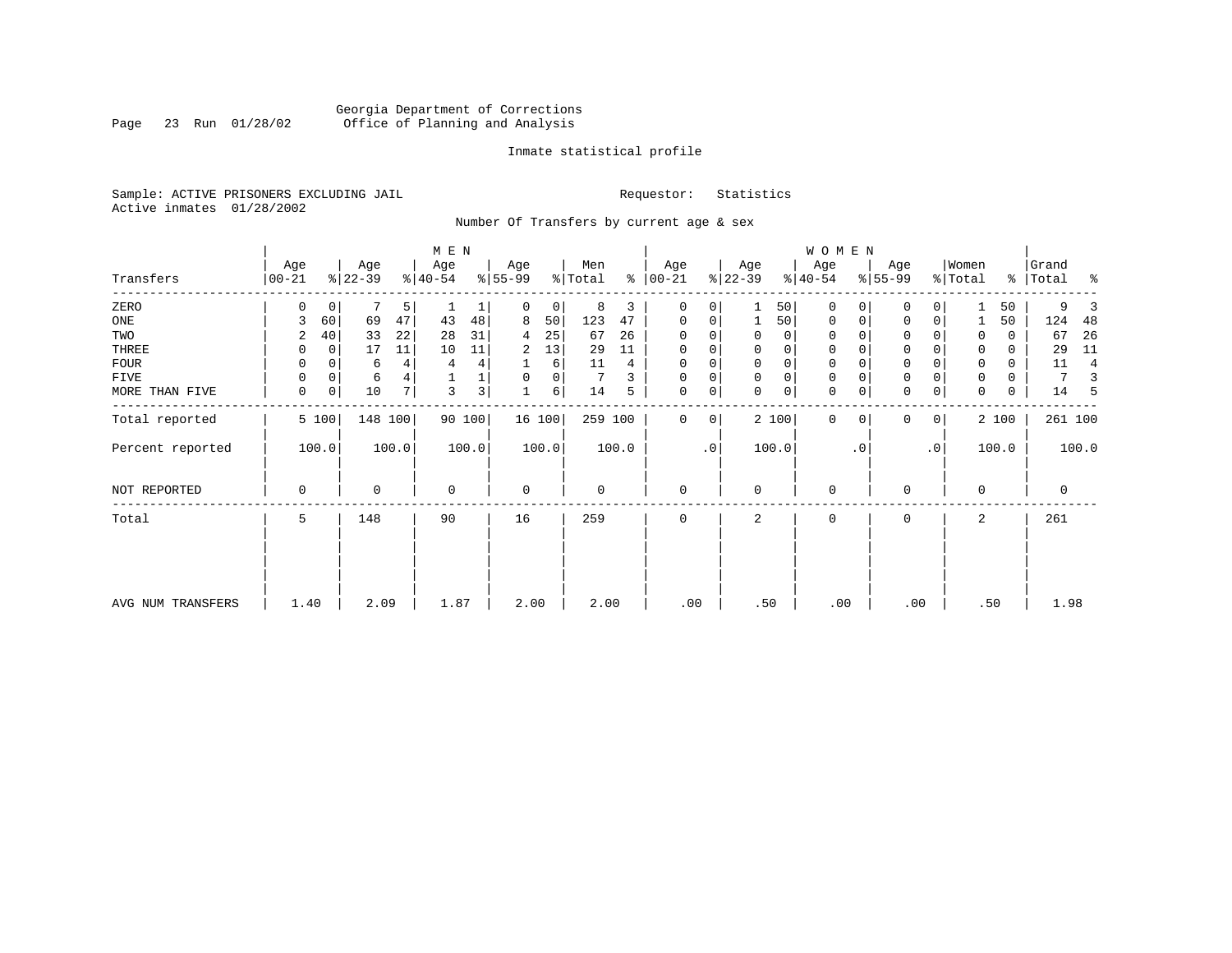#### Georgia Department of Corrections<br>Page 24 Run 01/28/02 Office of Planning and Analysis Page 24 Run 01/28/02 Office of Planning and Analysis

#### Inmate statistical profile

Sample: ACTIVE PRISONERS EXCLUDING JAIL **Requestor:** Statistics Active inmates 01/28/2002

County Of Conviction by current age & sex

|                              |          |                |                |              | M E N          |                |             |             |                |                |               |             |              |             | WOMEN     |             |              |             |             |          |                |                |
|------------------------------|----------|----------------|----------------|--------------|----------------|----------------|-------------|-------------|----------------|----------------|---------------|-------------|--------------|-------------|-----------|-------------|--------------|-------------|-------------|----------|----------------|----------------|
|                              | Age      |                | Age            |              | Age            |                | Age         |             | Men            |                | Age           |             | Age          |             | Age       |             | Age          |             | Women       |          | Grand          |                |
| County Of Conviction   00-21 |          |                | $8 22-39$      |              | $8 40-54$      |                | $8 55-99$   |             | % Total        |                | $8   00 - 21$ |             | $ 22-39$     |             | $8 40-54$ |             | $8155 - 99$  |             | % Total     | %        | Total          | နွ             |
| Appling                      | 0        | $\overline{0}$ | 1              | $\mathbf{1}$ | 1              | 1              | 0           | 0           | 2              | 1              | 0             | $\mathbf 0$ | 0            | 0           | 0         | 0           | 0            | 0           | 0           | 0        | 2              | 1              |
| Atkinson                     | 0        | 0              | $\mathbf{0}$   | $\mathsf{O}$ | 0              | 0              | $\mathbf 1$ | 6           | $\mathbf 1$    | 0              | $\mathbf 0$   | 0           | $\mathbf 0$  | $\mathsf 0$ | 0         | $\mathbf 0$ | $\mathbf 0$  | $\mathsf 0$ | $\mathbf 0$ | 0        | $\mathbf{1}$   | $\Omega$       |
| Bacon                        | 0        | 0              | $\mathbf 0$    | 0            | $\mathbf{1}$   | 1              | $\Omega$    | 0           | 1              | 0              | $\Omega$      | 0           | 0            | 0           | 0         | 0           | 0            | 0           | 0           | 0        |                | $\Omega$       |
| Baldwin                      | O        | 0              |                | 1            | 2              | 2              | $\Omega$    | $\mathbf 0$ | 3              | 1              | $\Omega$      | 0           | $\mathbf 0$  | 0           | 0         | $\mathbf 0$ | 0            | 0           | 0           | $\Omega$ | 3              | 1              |
| Banks                        | O        | $\Omega$       | $\Omega$       | $\Omega$     | $\mathbf{1}$   | $\mathbf{1}$   | $\Omega$    | $\Omega$    | $\mathbf{1}$   | $\Omega$       | $\Omega$      | $\Omega$    | $\Omega$     | $\Omega$    | $\Omega$  | $\Omega$    | $\Omega$     | $\Omega$    | $\Omega$    | $\Omega$ |                | $\Omega$       |
| Barrow                       | 0        | $\Omega$       | $\mathbf{1}$   | $\mathbf{1}$ | $\mathbf{1}$   | $\mathbf 1$    | $\Omega$    | $\Omega$    | 2              | $\mathbf{1}$   | $\Omega$      | 0           | $\mathbf 0$  | 0           | $\Omega$  | $\mathbf 0$ | $\Omega$     | $\Omega$    | $\Omega$    | 0        | 2              | $\mathbf{1}$   |
| Bartow                       | O        | 0              | $\mathbf 0$    | $\mathbf 0$  | $\mathbf{1}$   | 1              | $\Omega$    | $\mathsf 0$ | $\mathbf{1}$   | 0              | $\Omega$      | 0           | $\mathbf{0}$ | $\mathbf 0$ | $\Omega$  | $\mathbf 0$ | $\Omega$     | $\mathbf 0$ | $\mathbf 0$ | 0        |                | $\Omega$       |
| Ben Hill                     | O        | 0              | 1              | 1            | $\Omega$       | 0              | $\Omega$    | 0           | 1              | 0              | 0             | 0           | 0            | 0           | 0         | 0           | $\Omega$     | 0           | $\mathbf 0$ | 0        |                | $\Omega$       |
| Berrien                      | O        | 0              | $\mathbf{1}$   | 1            | 0              | 0              | $\Omega$    | 0           | 1              | 0              | $\Omega$      | 0           | $\mathbf 0$  | 0           | 0         | $\mathbf 0$ | $\mathbf 0$  | $\mathbf 0$ | 0           | 0        |                | $\Omega$       |
| <b>Bibb</b>                  | O        | 0              | 6              | 4            | 1              | 1              |             | 6           | 8              | 3              | $\Omega$      | 0           | $\Omega$     | 0           | $\Omega$  | $\mathbf 0$ | $\Omega$     | $\Omega$    | $\mathbf 0$ | $\Omega$ | 8              | 3              |
| Bleckley                     | O        | 0              | $\mathbf{1}$   | $\mathbf{1}$ | $\Omega$       | 0              | $\Omega$    | $\Omega$    | $\mathbf{1}$   | $\Omega$       | $\Omega$      | 0           | $\Omega$     | $\mathbf 0$ | $\Omega$  | $\mathbf 0$ | $\Omega$     | $\Omega$    | $\mathbf 0$ | $\Omega$ |                | $\Omega$       |
| Brantley                     | 0        | $\Omega$       | $\mathbf 0$    | $\mathbf 0$  | $\mathbf{1}$   | 1              | $\Omega$    | $\Omega$    | $\mathbf{1}$   | 0              | $\Omega$      | 0           | $\mathbf 0$  | $\mathbf 0$ | $\Omega$  | $\mathbf 0$ | $\Omega$     | $\Omega$    | $\mathbf 0$ | 0        |                | $\Omega$       |
| Brooks                       | U        | 0              | 0              | $\mathbf 0$  | $\mathbf{1}$   | 1              | $\Omega$    | 0           | 1              | 0              | 0             | 0           | $\mathbf 0$  | 0           | 0         | $\mathbf 0$ | 0            | $\mathbf 0$ | $\mathbf 0$ | 0        |                | $\mathbf 0$    |
| Burke                        | U        | 0              | $\overline{4}$ | 3            | $\mathbf{1}$   | 1              | O           | 0           | 5              | 2              | 0             | 0           | $\Omega$     | 0           | 0         | 0           | 0            | 0           | $\mathbf 0$ | 0        | 5              | $\overline{c}$ |
| <b>Butts</b>                 | U        | 0              | 1              | 1            | $\mathbf{1}$   | 1              |             | 6           | 3              | 1              | $\Omega$      | 0           | $\mathbf 0$  | 0           | 0         | 0           | 0            | 0           | 0           | 0        | ς              | 1              |
| Camden                       | O        | $\Omega$       | $\mathbf 0$    | $\Omega$     | 1              | 1              | $\Omega$    | $\mathbf 0$ | 1              | 0              | $\Omega$      | 0           | $\mathbf 0$  | 0           | $\Omega$  | $\mathbf 0$ | $\Omega$     | $\Omega$    | $\mathbf 0$ | $\Omega$ |                | $\Omega$       |
| Carroll                      | O        | 0              | $\overline{2}$ | $\mathbf{1}$ | $\Omega$       | 0              | $\Omega$    | $\Omega$    | $\overline{c}$ | 1              | $\Omega$      | $\Omega$    | $\Omega$     | 0           | $\Omega$  | $\mathbf 0$ | $\Omega$     | $\Omega$    | $\Omega$    | $\Omega$ | $\overline{2}$ | $\mathbf{1}$   |
| Chatham                      | 1        | 20             | 5              | 3            | 2              | 2              | -1          | 6           | 9              | 3              | $\Omega$      | 0           | $\mathbf 0$  | 0           | 0         | $\mathbf 0$ | $\Omega$     | $\Omega$    | $\mathbf 0$ | 0        | q              | $\overline{3}$ |
| Chatooga                     | 0        | 0              | 1              | $\mathbf{1}$ | $\Omega$       | 0              | $\Omega$    | 0           | 1              | 0              | 0             | 0           | $\mathbf 0$  | $\mathbf 0$ | 0         | $\mathbf 0$ | 0            | $\mathbf 0$ | $\mathbf 0$ | 0        |                | $\mathbf 0$    |
| Cherokee                     | U        | 0              | $\mathbf{1}$   | $\mathbf{1}$ | $\mathbf{1}$   | 1              | O           | 0           | 2              | $\mathbf{1}$   | 0             | 0           | 0            | 0           | 0         | 0           | 0            | 0           | $\mathbf 0$ | 0        | 2              | $\mathbf{1}$   |
| Clarke                       | O        | 0              | 5              | 3            | 5              | 6              | $\Omega$    | 0           | 10             | 4              | $\Omega$      | 0           | $\mathbf 0$  | 0           | 0         | $\mathbf 0$ | $\mathbf 0$  | 0           | $\mathbf 0$ | 0        | 10             | $\overline{4}$ |
| Clayton                      | U        | 0              | 5              | 3            | $\overline{c}$ | 2              |             | 6           | 8              | 3              | $\Omega$      | 0           | $\mathbf 0$  | 0           | $\Omega$  | 0           | $\Omega$     | $\Omega$    | $\mathbf 0$ | 0        |                | $\overline{3}$ |
| Cobb                         | 1        | 20             | $\overline{2}$ | $\mathbf{1}$ | $\mathbf{1}$   | $\mathbf 1$    | $\Omega$    | $\Omega$    | 4              | 2              | $\Omega$      | $\Omega$    | $\mathbf 0$  | $\mathbf 0$ | $\Omega$  | $\mathbf 0$ | $\Omega$     | $\Omega$    | $\mathbf 0$ | 0        | 4              | $\overline{2}$ |
| Coffee                       | 0        | 0              | $\mathbf{1}$   | $\mathbf{1}$ | 0              | 0              | $\mathbf 0$ | $\mathbf 0$ | 1              | 0              | $\Omega$      | 0           | $\mathbf 0$  | 0           | 0         | $\mathbf 0$ | $\Omega$     | $\Omega$    | $\mathbf 0$ | 0        | $\mathbf{1}$   | $\mathbf 0$    |
| Colquit                      | 0        | 0              | 1              | $\mathbf 1$  | $\overline{c}$ | 2              | $\Omega$    | 0           | 3              | 1              | 0             | 0           | $\mathbf 0$  | $\mathbf 0$ | 0         | $\mathbf 0$ | 0            | $\mathbf 0$ | $\mathbf 0$ | 0        | 3              | $\mathbf{1}$   |
| Columbia                     | O        | 0              | 1              | $\mathbf{1}$ | $\mathbf{1}$   | $\mathbf 1$    | $\Omega$    | 0           | 2              | $\mathbf{1}$   | 0             | 0           | $\Omega$     | 0           | 0         | $\mathbf 0$ | $\mathbf 0$  | 0           | 0           | 0        | 2              | $\mathbf{1}$   |
| Coweta                       | 0        | 0              | 1              | 1            | 0              | 0              | $\Omega$    | 0           | 1              | 0              | $\Omega$      | 0           | $\mathbf 0$  | 0           | 0         | $\mathbf 0$ | $\mathbf 0$  | 0           | $\mathbf 0$ | 0        |                | $\mathbf 0$    |
| Crisp                        | O        | 0              | $\mathbf{1}$   | 1            | $\Omega$       | 0              | $\Omega$    | $\mathbf 0$ | 1              | $\Omega$       | $\Omega$      | 0           | $\mathbf 0$  | 0           | 0         | 0           | 0            | 0           | 0           | 0        |                | $\Omega$       |
| Dade                         | O        | 0              | $\mathbf{1}$   | 1            | 0              | 0              | $\Omega$    | $\Omega$    | $\mathbf{1}$   | $\Omega$       | $\Omega$      | O           | $\mathbf{0}$ | 0           | $\Omega$  | $\mathbf 0$ | $\Omega$     | $\Omega$    | $\mathbf 0$ | 0        |                | $\Omega$       |
| Decatur                      | 0        | 0              | $\mathbf 0$    | $\mathbf 0$  | $\mathbf{1}$   | 1              | $\Omega$    | $\mathbf 0$ | $\mathbf{1}$   | 0              | $\Omega$      | 0           | $\mathbf 0$  | 0           | 0         | $\mathbf 0$ | $\Omega$     | $\Omega$    | 0           | 0        | 1              | $\Omega$       |
| DeKalb                       | 0        | 0              | 14             | 9            | 5              | 6              | 3           | 19          | 22             | 8              | 0             | 0           | $\mathbf 0$  | $\mathbf 0$ | 0         | $\mathbf 0$ | 0            | 0           | $\mathbf 0$ | 0        | 22             | 8              |
| Dodge                        | 0        | 0              | 1              | 1            | 0              | 0              | $\Omega$    | 0           | 1              | 0              | 0             | 0           | $\mathbf 0$  | 0           | 0         | $\mathbf 0$ | $\mathbf 0$  | 0           | 0           | 0        |                | $\Omega$       |
| Dougherty                    | 1        | 20             | $\overline{2}$ | $\mathbf{1}$ | $\overline{2}$ | 2              | 1           | 6           | 6              | $\overline{2}$ | $\Omega$      | 0           | $\mathbf{0}$ | $\mathbf 0$ | $\Omega$  | $\mathbf 0$ | $\mathbf{0}$ | $\mathbf 0$ | $\Omega$    | 0        | 6              | $\overline{2}$ |
| Douglas                      | $\Omega$ | 0              | 6              | 4            | $\overline{c}$ | $\overline{c}$ | $\Omega$    | $\mathbf 0$ | 8              | 3              | $\mathbf 0$   | 0           | $\mathbf 0$  | $\mathbf 0$ | 0         | 0           | 0            | $\mathbf 0$ | 0           | 0        |                | 3              |
| Elbert                       | 0        | 0              | 0              | 0            | 0              | 0              |             | 6           | 1              | 0              | 0             | 0           | $\Omega$     | 0           | 0         | 0           | 0            | 0           | 0           | 0        |                | $\Omega$       |
| Emanuel                      | 0        | 0              | 1              | 1            | 0              | 0              | $\mathbf 0$ | 0           | 1              | 0              | $\mathbf{0}$  | 0           | 0            | $\mathbf 0$ | 0         | 0           | $\mathbf 0$  | 0           | $\mathbf 0$ | 0        |                | $\Omega$       |
| --------------               |          |                |                |              |                |                |             |             |                |                |               |             |              |             |           |             |              |             |             |          |                |                |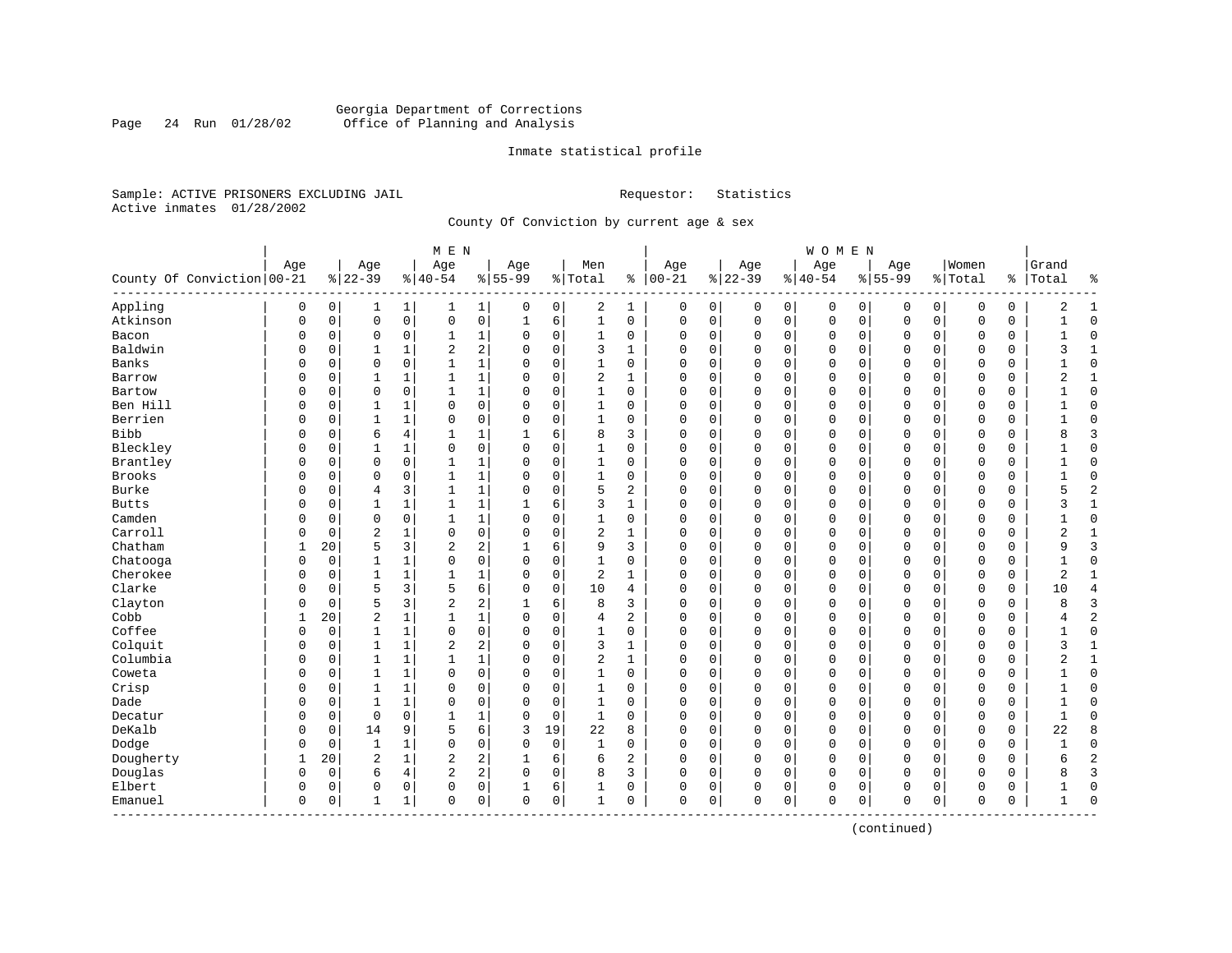### Georgia Department of Corrections<br>Page 25 Run 01/28/02 Office of Planning and Analysis Page 25 Run 01/28/02 Office of Planning and Analysis

#### Inmate statistical profile

|                           | Sample: ACTIVE PRISONERS EXCLUDING JAIL | Requestor: Statistics |  |
|---------------------------|-----------------------------------------|-----------------------|--|
| Active inmates 01/28/2002 |                                         |                       |  |

## County Of Conviction by current age & sex (continued)

|                            |             |             |                |                | M E N          |                         |             |             |                |              |            |          |          |             | <b>WOMEN</b> |             |             |          |              |               |              |                |
|----------------------------|-------------|-------------|----------------|----------------|----------------|-------------------------|-------------|-------------|----------------|--------------|------------|----------|----------|-------------|--------------|-------------|-------------|----------|--------------|---------------|--------------|----------------|
|                            | Age         |             | Age            |                | Age            |                         | Age         |             | Men            |              | Age        |          | Age      |             | Age          |             | Age         |          | Women        |               | Grand        |                |
| County Of Conviction 00-21 |             |             | $ 22-39$       |                | $8 40-54$      |                         | $8 55-99$   |             | % Total        | ႜ            | $ 00 - 21$ |          | $ 22-39$ |             | $ 40-54$     |             | $8 55-99$   |          | % Total      | $\frac{1}{6}$ | Total        | ಕಿ             |
| Fayette                    | 0           | 0           | 0              | 0              | 1              | 1                       | 1           | 6           | 2              | 1            | 0          | 0        | 0        | 0           | 0            | 0           | 0           | 0        | 0            | 0             | 2            | 1              |
| Floyd                      | $\Omega$    | 0           | 3              | 2              | $\mathbf{1}$   | 1                       | $\mathbf 0$ | $\mathbf 0$ | $\overline{4}$ | 2            | $\Omega$   | 0        | $\Omega$ | $\mathbf 0$ | 0            | $\mathbf 0$ | $\mathbf 0$ | 0        | $\mathbf 0$  | 0             |              | $\overline{2}$ |
| Forsyth                    | $\Omega$    | 0           | $\Omega$       | 0              | 1              | 1                       | $\Omega$    | 0           | 1              | 0            | $\Omega$   | 0        | $\Omega$ | 0           | 0            | $\mathbf 0$ | $\Omega$    | 0        | $\Omega$     | 0             |              | $\Omega$       |
| Franklin                   | $\Omega$    | $\Omega$    | $\mathbf{1}$   | 1              | $\Omega$       | $\mathbf 0$             | $\Omega$    | $\mathbf 0$ | 1              | $\Omega$     | $\Omega$   | $\Omega$ | $\Omega$ | $\Omega$    | 0            | $\Omega$    | $\Omega$    | $\Omega$ | $\Omega$     | 0             | $\mathbf{1}$ | $\Omega$       |
| Fulton                     | $\Omega$    | $\mathbf 0$ | 10             | 7              | 10             | 11                      | $\Omega$    | $\mathbf 0$ | 20             | 8            | U          | $\Omega$ | $\Omega$ | $\mathbf 0$ | 0            | $\mathbf 0$ | $\Omega$    | 0        | $\Omega$     | 0             | 20           | $\mathsf{R}$   |
| Gilmer                     | $\Omega$    | $\mathbf 0$ | 1              | $\mathbf 1$    | $\mathbf 0$    | 0                       | 0           | $\mathbf 0$ | 1              | $\mathbf 0$  | 0          | 0        | $\Omega$ | $\mathsf 0$ | 0            | $\mathsf 0$ | $\Omega$    | 0        | $\mathbf 0$  | 0             |              | $\Omega$       |
| Glynn                      | $\Omega$    | 0           | 5              | 3              | $\overline{2}$ | $\overline{\mathbf{c}}$ | 1           | 6           | 8              | 3            | $\Omega$   | 0        | $\Omega$ | $\mathbf 0$ | 0            | $\mathbf 0$ | $\Omega$    | 0        | $\mathbf 0$  | 0             |              | 3              |
| Gordon                     | $\Omega$    | 0           | 0              | 0              | $\Omega$       | 0                       |             | 6           | 1              | $\mathbf 0$  | C          | 0        |          | 0           | 0            | $\Omega$    | $\Omega$    | 0        | 0            | 0             |              | $\Omega$       |
| Greene                     | $\Omega$    | $\Omega$    | $\mathbf{1}$   | 1              | $\Omega$       | 0                       | $\Omega$    | $\mathbf 0$ | $1\,$          | 0            | $\cap$     | 0        | $\Omega$ | $\Omega$    | 0            | $\mathbf 0$ | $\Omega$    | 0        | 0            | 0             |              | $\Omega$       |
| Gwinnett                   | $\Omega$    | $\Omega$    | $\overline{2}$ | 1              | 1              | 1                       | $\Omega$    | 0           | 3              | 1            | $\Omega$   | 0        | $\Omega$ | 0           | 0            | $\mathbf 0$ | $\Omega$    | 0        | $\Omega$     | 0             | ς            | $\mathbf{1}$   |
| Habersham                  | $\Omega$    | $\Omega$    | $\mathbf{1}$   | 1              | $\Omega$       | 0                       | $\Omega$    | $\mathbf 0$ | $\mathbf{1}$   | $\mathbf 0$  | $\Omega$   | 0        | $\Omega$ | $\mathbf 0$ | 0            | 0           | $\Omega$    | 0        | 0            | 0             |              | $\Omega$       |
| Hall                       | $\Omega$    | O           | $\overline{2}$ | $\mathbf{1}$   | 1              | 1                       | $\Omega$    | $\mathbf 0$ | 3              | $\mathbf{1}$ | $\Omega$   | 0        | $\Omega$ | $\Omega$    | 0            | $\Omega$    | $\Omega$    | 0        | $\Omega$     | 0             | ς            | 1              |
| Harris                     | $\Omega$    | U           | $\mathbf{1}$   | $\mathbf 1$    | $\Omega$       | $\mathbf 0$             | $\Omega$    | $\mathbf 0$ | $\mathbf 1$    | 0            | $\Omega$   | 0        | $\Omega$ | 0           | 0            | $\Omega$    | $\Omega$    | $\Omega$ | $\Omega$     | 0             |              | $\Omega$       |
| Hart                       | $\Omega$    | $\Omega$    | 3              | 2              | $\Omega$       | $\mathbf 0$             | $\Omega$    | $\Omega$    | 3              | $\mathbf{1}$ | 0          | $\Omega$ | $\Omega$ | $\Omega$    | 0            | $\Omega$    | $\Omega$    | $\Omega$ | $\Omega$     | 0             | 3            |                |
| Henry                      | $\Omega$    | O           | 3              | 2              | $\Omega$       | $\mathbf 0$             | 0           | $\mathbf 0$ | 3              | 1            | 0          | 0        | $\Omega$ | 0           | 0            | $\Omega$    | $\Omega$    | $\Omega$ | $\Omega$     | 0             | 3            | 1              |
| Houston                    | $\Omega$    | $\Omega$    | $\overline{2}$ | $\mathbf 1$    | 3              | 3                       | 0           | $\mathbf 0$ | 5              | 2            | C          | 0        | $\Omega$ | 0           | 0            | $\Omega$    | $\Omega$    | 0        | 0            | 0             | Ҕ            | $\overline{c}$ |
| Jackson                    | $\Omega$    | $\Omega$    | $\Omega$       | 0              | $\mathbf{1}$   | 1                       | $\Omega$    | $\mathbf 0$ | $\mathbf{1}$   | $\mathbf 0$  | $\Omega$   | 0        | $\Omega$ | $\mathsf 0$ | $\Omega$     | $\mathbf 0$ | $\Omega$    | 0        | $\mathbf 0$  | 0             |              | $\Omega$       |
| Jasper                     | $\Omega$    | $\Omega$    | $\mathbf{1}$   | $\mathbf 1$    | $\Omega$       | $\mathbf 0$             | $\Omega$    | $\mathbf 0$ | $\mathbf{1}$   | $\mathbf 0$  | $\Omega$   | 0        | $\Omega$ | $\Omega$    | 0            | $\mathbf 0$ | $\Omega$    | 0        | $\mathbf 0$  | 0             |              | $\Omega$       |
| Jeff Davis                 | $\Omega$    | $\mathbf 0$ | 2              | $\mathbf 1$    | $\Omega$       | $\mathbf 0$             | $\Omega$    | $\mathbf 0$ | 2              | $\mathbf{1}$ | $\Omega$   | 0        | $\Omega$ | 0           | 0            | $\mathbf 0$ | $\Omega$    | 0        | 0            | 0             | 2            | $\mathbf{1}$   |
| Jones                      | $\Omega$    | O           |                | 1              | $\Omega$       | 0                       | $\Omega$    | $\mathbf 0$ | 1              | $\Omega$     | 0          | 0        | $\Omega$ | 0           | 0            | $\mathbf 0$ | $\Omega$    | $\Omega$ | $\Omega$     | 0             |              | $\Omega$       |
| Lee                        | $\Omega$    | 0           | $\mathbf{1}$   | $\mathbf 1$    | $\Omega$       | 0                       | $\Omega$    | $\mathbf 0$ | 1              | $\Omega$     | $\Omega$   | 0        | $\Omega$ | 0           | 0            | $\mathbf 0$ | $\Omega$    | 0        | $\Omega$     | 0             |              | $\Omega$       |
| Liberty                    | $\Omega$    | $\Omega$    | $\mathbf{1}$   | 1              |                | 1                       | $\Omega$    | 0           | $\overline{2}$ | 1            | $\Omega$   | 0        | $\Omega$ | $\Omega$    | 0            | $\Omega$    | $\Omega$    | 0        | $\Omega$     | 0             |              | -1             |
| Long                       | $\Omega$    | $\Omega$    | 3              | 2              | $\Omega$       | 0                       | $\Omega$    | $\mathbf 0$ | 3              | $\mathbf 1$  | O          | $\Omega$ | $\Omega$ | $\mathbf 0$ | 0            | $\Omega$    | $\Omega$    | $\Omega$ | $\Omega$     | 0             | κ            | $\mathbf{1}$   |
| Lowndes                    | $\Omega$    | $\Omega$    | $\mathbf{1}$   | $\mathbf 1$    | $\Omega$       | $\mathbf 0$             | $\Omega$    | $\mathbf 0$ | $\mathbf 1$    | 0            | 0          | 0        | $\Omega$ | $\mathbf 0$ | 0            | $\mathbf 0$ | $\Omega$    | 0        | $\mathbf 0$  | 0             |              | $\Omega$       |
| Madison                    | $\Omega$    | $\Omega$    | 1              | 1              | $\Omega$       | $\mathbf 0$             | 0           | $\mathbf 0$ | 1              | $\mathbf 0$  | 0          | 0        | $\Omega$ | $\mathbf 0$ | 0            | 0           | 0           | 0        | 0            | 0             |              | $\Omega$       |
| Marion                     | $\Omega$    | 0           | $\mathbf{1}$   | $\mathbf 1$    | $\Omega$       | 0                       | 0           | $\mathbf 0$ | $\mathbf 1$    | $\mathbf 0$  | 0          | 0        | $\Omega$ | $\mathbf 0$ | 0            | $\Omega$    | $\Omega$    | 0        | $\Omega$     | 0             |              | $\Omega$       |
| McIntosh                   | $\Omega$    | 0           | $\mathbf{1}$   | $\mathbf 1$    | $\Omega$       | 0                       | 0           | $\mathbf 0$ | $\mathbf 1$    | $\Omega$     | $\Omega$   | 0        | $\Omega$ | $\Omega$    | 0            | $\mathbf 0$ | $\Omega$    | $\Omega$ | $\Omega$     | 0             |              | $\Omega$       |
| Monroe                     | $\Omega$    | $\Omega$    | $\Omega$       | 0              | 1              | 1                       | 0           | 0           | $\mathbf 1$    | $\Omega$     | $\Omega$   | 0        | $\Omega$ | $\Omega$    | 0            | 0           | $\Omega$    | 0        | 0            | 0             |              | $\Omega$       |
| Muscogee                   | $\Omega$    | $\Omega$    | 4              | 3              | 4              | $\overline{4}$          | $\Omega$    | $\mathbf 0$ | 8              | 3            | $\Omega$   | 0        | $\Omega$ | 0           | 0            | $\mathbf 0$ | $\Omega$    | 0        | $\Omega$     | 0             |              | 3              |
| Newton                     | $\Omega$    | O           | 1              | $\mathbf 1$    | $\Omega$       | $\mathbf 0$             | 0           | $\mathbf 0$ | 1              | 0            | $\Omega$   | 0        | $\Omega$ | 0           | 0            | 0           | $\Omega$    | 0        | 0            | 0             |              | $\Omega$       |
| Oglethrope                 | $\Omega$    | 0           | 0              | 0              | 1              | $\mathbf 1$             | $\Omega$    | $\mathbf 0$ | 1              | 0            | $\Omega$   | 0        | $\Omega$ | $\Omega$    | 0            | 0           | $\Omega$    | 0        | 0            | 0             |              | $\Omega$       |
| Paulding                   | $\Omega$    | O           | $\Omega$       | 0              | $\mathbf{1}$   | $\mathbf 1$             | $\Omega$    | $\Omega$    | $\mathbf 1$    | $\Omega$     | $\Omega$   | $\Omega$ | $\Omega$ | $\Omega$    | 0            | $\Omega$    | $\Omega$    | $\Omega$ | $\Omega$     | 0             |              | $\Omega$       |
| Pike                       | $\Omega$    | $\Omega$    |                | 1              | 1              | 1                       | $\Omega$    | $\mathbf 0$ | $\overline{2}$ | 1            | $\Omega$   | $\Omega$ | $\Omega$ | $\Omega$    | 0            | $\Omega$    | $\Omega$    | $\Omega$ | $\Omega$     | 0             | 2            | $\mathbf{1}$   |
| Pulaski                    | $\Omega$    | $\Omega$    | 1              | $\mathbf{1}$   | $\Omega$       | 0                       | $\Omega$    | 0           | 1              | 0            | 0          | 0        | $\Omega$ | 0           | 0            | $\Omega$    | $\Omega$    | 0        | $\Omega$     | 0             |              | $\Omega$       |
| Putnam                     | $\mathbf 0$ | 0           | 3              | $\overline{a}$ |                | 1                       | $\Omega$    | $\mathbf 0$ | 4              | 2            | $\Omega$   | 0        | $\Omega$ | $\mathbf 0$ | $\Omega$     | 0           | $\mathbf 0$ | 0        | $\mathbf{0}$ | 0             | 4            | $\overline{2}$ |

------------------------------------------------------------------------------------------------------------------------------------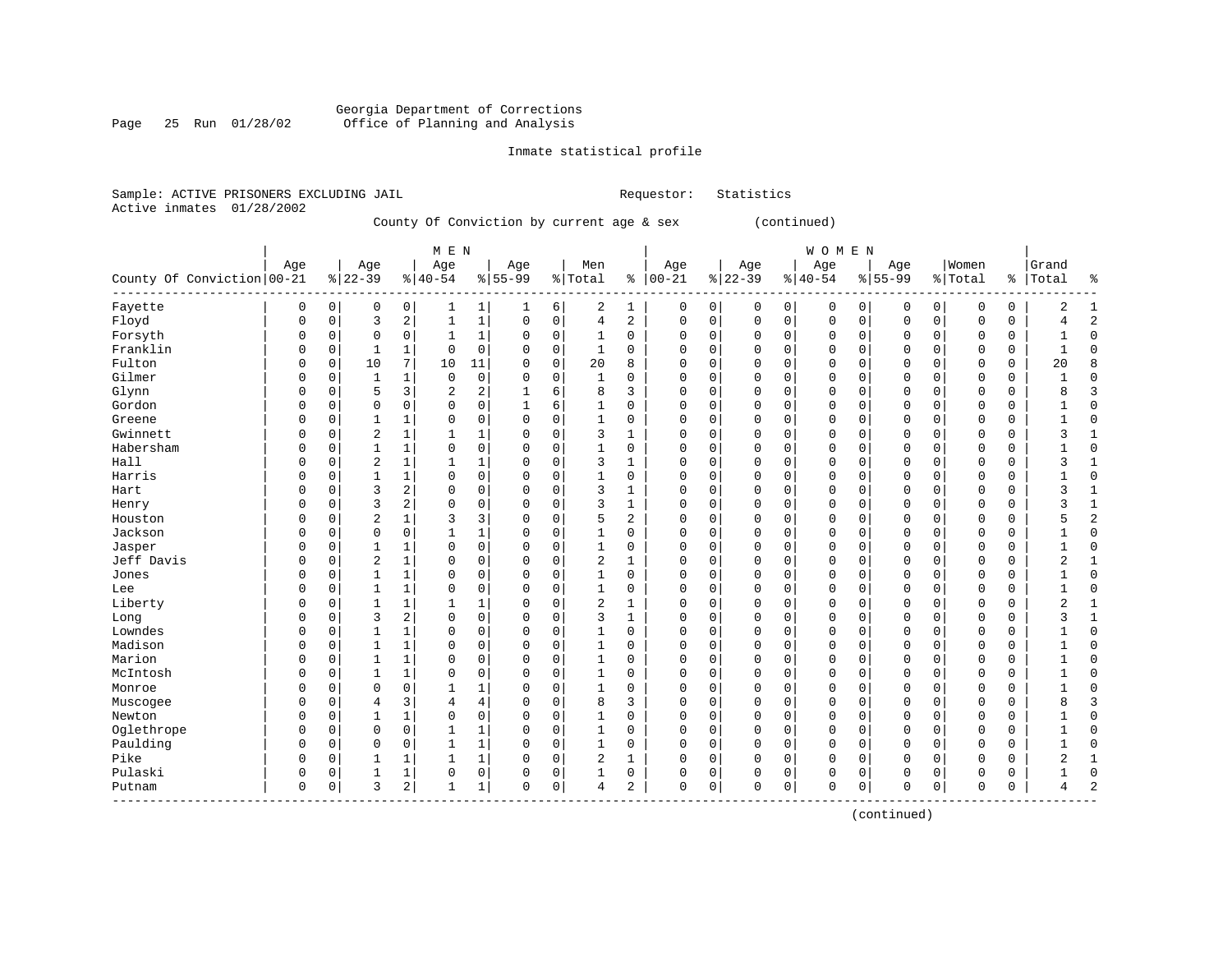#### Georgia Department of Corrections Page 26 Run 01/28/02 Office of Planning and Analysis

## Inmate statistical profile

|  | Sample: ACTIVE PRISONERS EXCLUDING JAIL |     |                                           |     |     | Requestor: | Statistics |              |     |         |       |
|--|-----------------------------------------|-----|-------------------------------------------|-----|-----|------------|------------|--------------|-----|---------|-------|
|  | Active inmates 01/28/2002               |     |                                           |     |     |            |            |              |     |         |       |
|  |                                         |     | County Of Conviction by current age & sex |     |     |            |            | (continued)  |     |         |       |
|  |                                         |     |                                           |     |     |            |            |              |     |         |       |
|  |                                         |     | M E N                                     |     |     |            |            | <b>WOMEN</b> |     |         |       |
|  | Age                                     | Age | Aqe                                       | Age | Men | Age        | Age        | Aqe          | Age | ' Women | Grand |
|  | .                                       | .   |                                           | .   |     | .          |            |              | .   |         |       |

| County Of Conviction   00-21 |            |          | $ 22-39$    |             | $ 40-54$       |                | $ 55-99$ |       | %   Total      |                | $8   00 - 21$ |           | $ 22-39$ |                      | $ 40-54$     |           | $8 55-99$   |           | % Total     |       | %   Total   | ႜ        |
|------------------------------|------------|----------|-------------|-------------|----------------|----------------|----------|-------|----------------|----------------|---------------|-----------|----------|----------------------|--------------|-----------|-------------|-----------|-------------|-------|-------------|----------|
| Rabun                        | $\Omega$   | 0        | 1           | 1           | $\Omega$       | 0 <sup>1</sup> | 0        | 0     |                | 0              | 0             | 0         |          | $\circ$<br>0         | 0            | $\Omega$  | 0           | 0         | $\Omega$    | 0     |             | O        |
| Randolph                     |            | 20       | $\mathbf 0$ | $\mathbf 0$ | $\Omega$       | 0 <sup>1</sup> | 0        | 0     |                | $\Omega$       | 0             | 0         |          | $\Omega$<br>0        | $\Omega$     | 0         | $\Omega$    | $\Omega$  | O           | 0     |             | $\Omega$ |
| Richmond                     |            | 20       | 6           | 4           | 6              | 7              |          | 0     | 13             | 5              | $\Omega$      | 0         |          | 50                   | <sup>0</sup> |           | $\Omega$    |           |             | 50    | 14          |          |
| Rockdale                     | $\Omega$   | $\Omega$ | 2           |             |                |                |          |       | ζ              |                | $\Omega$      | O         |          | $\Omega$<br>$\Omega$ | U            |           | $\Omega$    |           | $\Omega$    | 0     |             |          |
| Spalding                     | C          |          | 4           | 3           |                |                |          | U     |                | $\overline{c}$ | O             | $\Omega$  |          | $\cap$               | U            |           | $\Omega$    |           | C           | 0     |             | 2        |
| Sumter                       |            |          | $\Omega$    |             |                |                |          |       |                |                | $\Omega$      |           |          |                      | U            |           | $\Omega$    |           | C           | 0     |             |          |
| Terrell                      |            |          | 0           |             |                |                |          |       |                |                | O             | O         |          | O                    | O            |           | $\Omega$    |           | C           | 0     |             |          |
| Thomas                       | $\Omega$   |          |             |             |                |                |          |       |                |                | O             | O         |          |                      | O            |           | $\Omega$    |           | C           | 0     |             |          |
| Tift                         | $\sqrt{ }$ |          | 0           | O           |                |                |          | б     | $\overline{c}$ |                | U             | O         |          | $\cap$               | U            |           | $\Omega$    |           | C           | 0     |             |          |
| Toombs                       |            |          |             |             |                |                |          |       |                |                | O             | O         |          |                      | U            |           | $\Omega$    |           |             | 0     |             |          |
| Towns                        |            |          |             |             |                | $\Omega$       |          |       |                |                |               | O         |          |                      |              |           | 0           |           | C           | 0     |             |          |
| Troup                        | $\Omega$   |          | $\Omega$    |             |                |                |          |       | $\overline{a}$ |                | O             | 0         |          | $\cap$               | U            |           | $\Omega$    |           | C           | 0     |             |          |
| Union                        |            |          | $\Omega$    | O           |                | 1              |          |       |                | $\Omega$       |               | O         |          | $\Omega$             |              |           |             |           |             | 0     |             |          |
| Upson                        |            |          | O           | O           |                |                |          |       |                | U              | O             | O         |          | $\Omega$             | U            |           | $\Omega$    |           | C           | 0     |             |          |
| Walker                       |            |          |             |             |                | $\mathbf 0$    |          |       |                | 0              |               | 0         |          | 50                   | 0            |           |             |           |             | 50    | z.          |          |
| Walton                       | $\Omega$   |          |             |             |                | 1              |          |       | $\overline{c}$ |                | $\Omega$      | 0         |          | $\Omega$             | O            |           | $\Omega$    |           | C           | 0     |             |          |
| Ware                         | $\Omega$   | 0        | 3           | 2           | $\overline{2}$ | $\overline{2}$ |          | U     |                | 2              | $\Omega$      | 0         |          | $\Omega$             | 0            |           | $\Omega$    |           |             | 0     |             | 2        |
| Whitfield                    | $\Omega$   | 0        | $\Omega$    | 0           | 3              | 3              |          | 6     |                | ◠<br>z.        | $\Omega$      | 0         |          | $\Omega$<br>$\Omega$ | $\Omega$     |           | $\Omega$    |           | $\Omega$    | 0     |             | 2        |
| Wilkes                       | 0          | 0        | 1           |             | 0              | 0              | 0        | 0     |                | O              | $\Omega$      | 0         |          | 0                    | 0            |           | 0           | 0         | $\Omega$    | 0     |             |          |
| Total reported               |            | 5 100    | 148 100     |             |                | 90 100         | 16 100   |       |                | 259 100        | 0             | 0         |          | 2 100                | 0            | 0         | 0           | 0         |             | 2 100 | 261 100     |          |
| Percent reported             |            | 100.0    | 100.0       |             |                | 100.0          |          | 100.0 |                | 100.0          |               | $\cdot$ 0 |          | 100.0                |              | $\cdot$ 0 |             | $\cdot$ 0 |             | 100.0 | 100.0       |          |
| Not reported                 | 0          |          | 0           |             | $\mathbf 0$    |                | 0        |       | $\mathbf 0$    |                | 0             |           |          | $\mathbf 0$          | 0            |           | $\mathbf 0$ |           | $\mathbf 0$ |       | $\mathbf 0$ |          |
| Total                        | 5          |          | 148         |             | 90             |                | 16       |       | 259            |                | 0             |           |          | 2                    | 0            |           | 0           |           | 2           |       | 261         |          |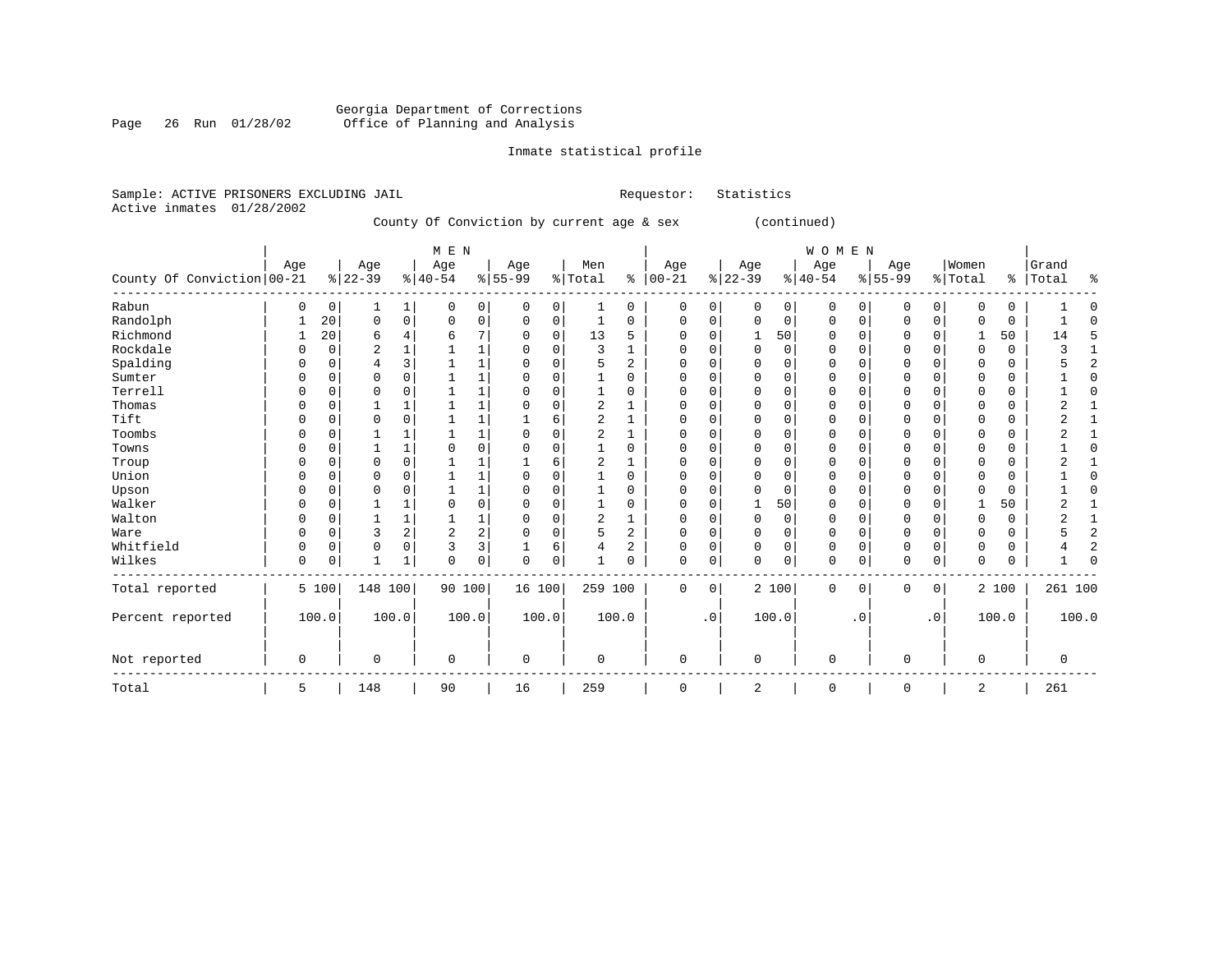#### Georgia Department of Corrections<br>Page 27 Run 01/28/02 Office of Planning and Analysis Page 27 Run 01/28/02 Office of Planning and Analysis

#### Inmate statistical profile

Sample: ACTIVE PRISONERS EXCLUDING JAIL **Requestor:** Statistics Active inmates 01/28/2002

Circ Of Conviction by current age & sex

|                           |                   |             |                  |                | M E N            |                |                  |             |                |                |                      |          |                  |             | <b>WOMEN</b>     |             |                  |             |                  |             |                |                |
|---------------------------|-------------------|-------------|------------------|----------------|------------------|----------------|------------------|-------------|----------------|----------------|----------------------|----------|------------------|-------------|------------------|-------------|------------------|-------------|------------------|-------------|----------------|----------------|
| Circ Of Conviction        | Age<br>$ 00 - 21$ |             | Age<br>$8 22-39$ |                | Age<br>$8 40-54$ |                | Age<br>$8 55-99$ |             | Men<br>% Total |                | Age<br>$8   00 - 21$ |          | Age<br>$8 22-39$ |             | Age<br>$8 40-54$ |             | Age<br>$8 55-99$ |             | Women<br>% Total | ႜ           | Grand<br>Total | ႜ              |
| Alapaha                   | 0                 | $\mathbf 0$ | 1                | 1              | 0                | 0              | 1                | 6           | 2              | 1              | $\Omega$             | 0        | $\Omega$         | 0           | $\Omega$         | 0           | $\Omega$         | $\mathbf 0$ | $\Omega$         | $\mathbf 0$ | $\overline{2}$ | $\mathbf{1}$   |
| Alcovy                    | $\Omega$          | $\mathbf 0$ | $\overline{2}$   | $\mathbf{1}$   | $\mathbf{1}$     | $\mathbf{1}$   | $\Omega$         | $\mathbf 0$ | 3              | $\mathbf{1}$   | $\mathbf{0}$         | 0        | $\Omega$         | $\mathbf 0$ | $\mathbf 0$      | $\mathbf 0$ | $\Omega$         | $\mathbf 0$ | $\Omega$         | $\mathbf 0$ | 3              | $\mathbf{1}$   |
| Atlanta                   | 0                 | 0           | 10               | 7              | 10               | 11             | $\Omega$         | 0           | 20             | 8              | $\Omega$             | 0        | $\Omega$         | 0           | 0                | 0           | $\Omega$         | 0           | 0                | 0           | 20             | 8              |
| Atlantic                  | 0                 | 0           | 5                | 3              | $\mathbf{1}$     | $\mathbf{1}$   | n                | $\mathbf 0$ | 6              | $\overline{2}$ | $\Omega$             | 0        | $\Omega$         | $\Omega$    | 0                | $\mathbf 0$ | $\Omega$         | $\mathbf 0$ | $\Omega$         | $\Omega$    | 6              | $\overline{c}$ |
| Augusta                   | 1                 | 20          | 11               | 7              | 8                | 9              | $\Omega$         | $\mathbf 0$ | 20             | 8              | $\Omega$             | 0        | 1                | 50          | 0                | $\Omega$    | $\Omega$         | $\Omega$    | 1                | 50          | 21             | 8              |
| Blue Ridge                | $\Omega$          | $\mathbf 0$ | 1                | 1              | 1                | $\mathbf 1$    | $\Omega$         | $\mathbf 0$ | 2              | 1              | 0                    | 0        | $\Omega$         | 0           | 0                | 0           | $\Omega$         | $\mathbf 0$ | $\Omega$         | 0           | 2              | $\mathbf{1}$   |
| Brunswick                 | 0                 | $\mathbf 0$ | 8                | 5              | 4                | 4              | $\mathbf{1}$     | 6           | 13             | 5              | $\Omega$             | 0        | $\Omega$         | $\mathbf 0$ | $\Omega$         | $\mathbf 0$ | $\Omega$         | $\mathbf 0$ | $\Omega$         | 0           | 13             | 5              |
| Chattahoochee             | N                 | 0           | 6                | 4              | 4                | 4              | $\Omega$         | $\Omega$    | 10             | 4              | $\Omega$             | 0        | $\Omega$         | 0           | 0                | $\mathbf 0$ | $\Omega$         | $\Omega$    | $\Omega$         | 0           | 10             | $\overline{4}$ |
| Cherokee                  | N                 | 0           | $\Omega$         | 0              | $\mathbf{1}$     | $\mathbf 1$    |                  | 6           | 2              | 1              | $\Omega$             | 0        | $\Omega$         | 0           | 0                | 0           | $\Omega$         | 0           | $\Omega$         | 0           | 2              | $\mathbf{1}$   |
| Clayton                   | O                 | 0           | 5                | 3              | $\overline{2}$   | $\overline{a}$ | $\mathbf{1}$     | 6           | 8              | 3              | $\Omega$             | 0        | $\Omega$         | $\mathbf 0$ | 0                | $\mathbf 0$ | $\Omega$         | 0           | $\Omega$         | 0           | 8              | $\overline{3}$ |
| Cobb                      | 1                 | 20          | $\overline{2}$   | 1              | $\mathbf{1}$     | $\mathbf{1}$   | $\mathbf 0$      | $\Omega$    | 4              | $\overline{a}$ | $\Omega$             | 0        | $\Omega$         | $\mathbf 0$ | 0                | $\Omega$    | $\Omega$         | $\Omega$    | $\mathbf 0$      | 0           | 4              | $\overline{2}$ |
| Conasauga                 | $\Omega$          | $\Omega$    | $\mathbf 0$      | $\Omega$       | 3                | 3              | 1                | 6           | 4              | 2              | $\Omega$             | 0        | $\Omega$         | $\Omega$    | $\Omega$         | $\Omega$    | $\Omega$         | $\Omega$    | $\Omega$         | 0           | 4              | $\overline{2}$ |
| Cordele                   | N                 | $\mathbf 0$ | $\overline{2}$   | $\mathbf{1}$   | $\Omega$         | 0              | $\Omega$         | $\mathbf 0$ | $\overline{c}$ | $\mathbf{1}$   | $\Omega$             | 0        | $\Omega$         | $\mathbf 0$ | $\Omega$         | $\Omega$    | $\Omega$         | $\Omega$    | $\Omega$         | 0           | $\overline{2}$ | $\mathbf{1}$   |
| Coweta                    | N                 | 0           | $\overline{3}$   | $\overline{c}$ | $\mathbf{1}$     | $\mathbf 1$    | -1               | 6           | 5              | $\overline{a}$ | $\Omega$             | 0        | $\Omega$         | $\Omega$    | $\Omega$         | $\Omega$    | $\Omega$         | $\Omega$    | $\Omega$         | 0           | 5              | $\overline{2}$ |
| Dougherty                 |                   | 20          | $\overline{2}$   |                | $\overline{2}$   | 2              |                  | 6           | 6              | 2              | $\Omega$             | 0        | $\Omega$         | $\mathbf 0$ | 0                | $\Omega$    | $\Omega$         | 0           | $\Omega$         | 0           | б              | $\overline{2}$ |
| Eastern                   | 1                 | 20          | 5                | 3              | $\overline{2}$   | $\overline{a}$ | -1               | 6           | 9              | 3              | $\Omega$             | 0        | $\Omega$         | 0           | 0                | $\Omega$    | $\Omega$         | 0           | $\Omega$         | 0           | 9              | 3              |
| Flint                     | $\Omega$          | $\Omega$    | 3                | 2              | $\Omega$         | $\Omega$       | $\Omega$         | $\Omega$    | 3              | $\mathbf{1}$   | $\Omega$             | 0        | $\Omega$         | $\Omega$    | $\Omega$         | $\Omega$    | $\Omega$         | $\Omega$    | $\Omega$         | 0           | 3              | $\mathbf{1}$   |
| Griffin                   | O                 | $\Omega$    | 5                | 3              | 4                | 4              | 1                | 6           | 10             | 4              | $\Omega$             | $\Omega$ | $\Omega$         | $\Omega$    | $\Omega$         | $\Omega$    | $\Omega$         | $\Omega$    | $\Omega$         | 0           | 10             | $\overline{4}$ |
| Gwinnett                  | N                 | 0           | $\overline{2}$   | $\mathbf{1}$   | $\mathbf{1}$     | $\mathbf{1}$   | $\Omega$         | $\mathbf 0$ | 3              | $\mathbf{1}$   | $\Omega$             | 0        | $\Omega$         | $\mathbf 0$ | $\Omega$         | $\mathbf 0$ | $\Omega$         | $\mathbf 0$ | $\Omega$         | 0           | 3              | $\mathbf{1}$   |
| Houston                   | U                 | 0           | $\overline{2}$   | $\mathbf{1}$   | 3                | 3              | $\Omega$         | $\mathbf 0$ | 5              | $\overline{a}$ | $\Omega$             | 0        | $\Omega$         | $\mathbf 0$ | $\Omega$         | $\mathbf 0$ | $\Omega$         | $\Omega$    | $\Omega$         | 0           |                | $\overline{2}$ |
| Lookout Mountain          | U                 | 0           | $\overline{3}$   | 2              | $\Omega$         | 0              | $\Omega$         | 0           | 3              | 1              | $\Omega$             | 0        |                  | 50          | 0                | 0           | $\Omega$         | 0           | 1                | 50          | 4              | $\overline{2}$ |
| Macon                     | O                 | $\Omega$    | 6                | 4              | $\mathbf{1}$     | $\mathbf 1$    |                  | 6           | 8              | 3              | $\Omega$             | 0        | $\Omega$         | $\Omega$    | $\Omega$         | $\Omega$    | $\Omega$         | $\Omega$    | $\Omega$         | $\Omega$    | 8              | 3              |
| Middle                    | N                 | $\Omega$    | $\overline{2}$   | $\mathbf{1}$   | $\mathbf{1}$     | $\mathbf{1}$   | $\Omega$         | $\Omega$    | 3              | $\mathbf{1}$   | $\Omega$             | 0        | $\Omega$         | $\Omega$    | $\Omega$         | $\Omega$    | $\Omega$         | $\Omega$    | $\Omega$         | 0           | 3              | $\mathbf{1}$   |
| Mountain                  | N                 | $\Omega$    | $\overline{2}$   | $\mathbf{1}$   | $\Omega$         | 0              | $\Omega$         | $\Omega$    | $\overline{c}$ | $\mathbf{1}$   | $\Omega$             | 0        | $\Omega$         | $\Omega$    | 0                | $\Omega$    | $\Omega$         | $\Omega$    | $\Omega$         | 0           | 2              | $\mathbf{1}$   |
| Northeastern              | N                 | $\mathbf 0$ | $\overline{2}$   | $\mathbf{1}$   | $\mathbf{1}$     | $\mathbf 1$    | $\Omega$         | $\mathbf 0$ | 3              | $\mathbf{1}$   | $\Omega$             | 0        | $\Omega$         | $\mathbf 0$ | $\Omega$         | $\Omega$    | $\Omega$         | $\mathbf 0$ | $\Omega$         | 0           | 3              | $\mathbf{1}$   |
| Northern                  | N                 | 0           | 5                | 3              | $\mathbf 1$      | $\mathbf 1$    | 1                | 6           | 7              | 3              | $\Omega$             | 0        | $\Omega$         | 0           | 0                | $\mathbf 0$ | $\Omega$         | $\mathbf 0$ | $\Omega$         | 0           |                | $\overline{3}$ |
| Ocmulgee                  | N                 | 0           | 7                | 5              | 3                | 3              | $\mathbf 0$      | 0           | 10             | 4              | $\Omega$             | 0        | $\Omega$         | 0           | 0                | 0           | $\Omega$         | 0           | $\Omega$         | 0           | 10             | 4              |
| Oconee                    | N                 | $\Omega$    | 3                | $\overline{a}$ | $\Omega$         | 0              | $\Omega$         | $\Omega$    | 3              | $\mathbf{1}$   | $\Omega$             | 0        | $\Omega$         | $\Omega$    | $\Omega$         | $\Omega$    | $\Omega$         | $\Omega$    | $\Omega$         | 0           | 3              | $\mathbf{1}$   |
| Pataula                   | 1                 | 20          | $\Omega$         | $\Omega$       | $\mathbf{1}$     | $\mathbf{1}$   | $\Omega$         | $\Omega$    | $\overline{2}$ | $\mathbf{1}$   | $\Omega$             | 0        | $\Omega$         | $\Omega$    | O                | $\Omega$    | $\Omega$         | $\Omega$    | $\bigcap$        | 0           | $\overline{a}$ | $\mathbf{1}$   |
| Piedmont                  | 0                 | $\mathbf 0$ | 1                | 1              | 3                | 3              | O                | $\Omega$    | 4              | $\overline{a}$ | $\Omega$             | 0        | $\Omega$         | $\Omega$    | 0                | $\Omega$    | $\Omega$         | $\Omega$    | $\Omega$         | 0           | 4              | $\overline{2}$ |
| Rome                      | N                 | 0           | 3                | $\overline{c}$ | $\mathbf{1}$     | $\mathbf 1$    |                  | $\mathbf 0$ | 4              | $\overline{c}$ | $\Omega$             | 0        | $\Omega$         | $\mathbf 0$ | 0                | $\Omega$    | $\Omega$         | $\mathbf 0$ | $\Omega$         | 0           | 4              | $\overline{2}$ |
| South Georgia             | N                 | 0           | $\Omega$         | 0              | $\mathbf{1}$     | $\mathbf 1$    | n                | 0           | $\mathbf 1$    | $\Omega$       | $\Omega$             | 0        | $\Omega$         | 0           | 0                | $\mathbf 0$ | $\Omega$         | $\mathbf 0$ | $\Omega$         | 0           | 1              | $\mathbf 0$    |
| Southern                  | 0                 | 0           | 3                | 2              | 4                | 4              | $\Omega$         | $\mathbf 0$ | 7              | 3              | $\Omega$             | 0        | $\Omega$         | $\Omega$    | $\Omega$         | $\mathbf 0$ | $\Omega$         | $\Omega$    | $\Omega$         | 0           | 7              | 3              |
| Southwestern              | O                 | 0           | 1                | $\mathbf{1}$   | 1                | 1              | $\Omega$         | $\mathbf 0$ | $\overline{c}$ | $\mathbf{1}$   | $\Omega$             | 0        | $\Omega$         | $\mathbf 0$ | $\Omega$         | $\Omega$    | $\Omega$         | $\mathbf 0$ | $\Omega$         | $\Omega$    | $\overline{a}$ | $\mathbf{1}$   |
| Stone Mountain            | 0                 | 0           | 14               | 9              | 5                | 6              | 3                | 19          | 22             | 8              | $\Omega$             | 0        | $\Omega$         | 0           | 0                | $\mathbf 0$ | $\Omega$         | $\Omega$    | $\Omega$         | 0           | 22             | 8              |
| Tallapoosa<br>----------- | 0                 | 0           | $\Omega$         | 0              | $\mathbf{1}$     | $\mathbf{1}$   | $\mathbf 0$      | 0           | $\mathbf{1}$   | 0              | $\mathbf 0$          | 0        | $\Omega$         | $\mathsf 0$ | $\Omega$         | 0           | 0                | $\mathsf 0$ | $\Omega$         | 0           |                | $\cap$         |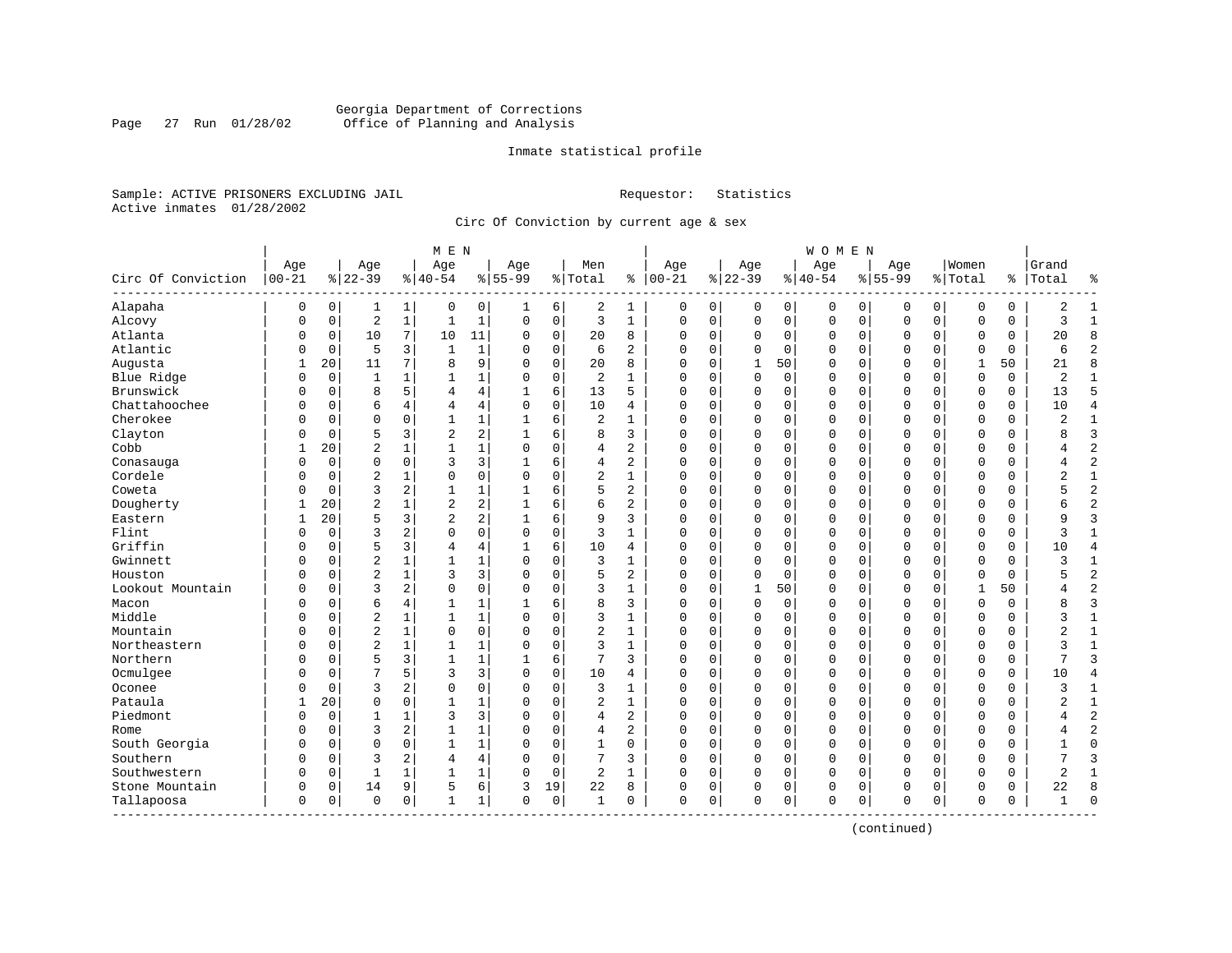#### Georgia Department of Corrections Page 28 Run 01/28/02 Office of Planning and Analysis

## Inmate statistical profile

Statistics

|  | Sample: ACTIVE PRISONERS EXCLUDING JAIL |  |                                         |  |  | Requestor: |  |
|--|-----------------------------------------|--|-----------------------------------------|--|--|------------|--|
|  | Active inmates 01/28/2002               |  |                                         |  |  |            |  |
|  |                                         |  | Circ Of Conviction by current age & sex |  |  |            |  |

|                    |                  |       |                  |         | $M$ E $N$        |                |                  |          |                |          |                   |           |                 |          | WOMEN           |           |                  |                 |                  |          |                |       |
|--------------------|------------------|-------|------------------|---------|------------------|----------------|------------------|----------|----------------|----------|-------------------|-----------|-----------------|----------|-----------------|-----------|------------------|-----------------|------------------|----------|----------------|-------|
| Circ Of Conviction | Age<br>$00 - 21$ |       | Age<br>$ 22-39 $ |         | Age<br>$8 40-54$ |                | Age<br>$8 55-99$ |          | Men<br>% Total | နွ       | Age<br>$ 00 - 21$ |           | Age<br>$ 22-39$ |          | Age<br>$ 40-54$ |           | Age<br>$8 55-99$ |                 | Women<br>% Total | %        | Grand<br>Total | န္    |
| Tifton             | O                |       | $\Omega$         |         |                  |                |                  | 6        | 2              |          | $\Omega$          | 0         |                 | $\Omega$ | $\Omega$        |           | $\Omega$         |                 |                  | 0        | 2              |       |
| Toombs             | $\Omega$         |       |                  |         | $\Omega$         | 0              | O                |          |                | 0        | $\Omega$          | 0         |                 | $\Omega$ | $\Omega$        |           | 0                |                 |                  | 0        |                |       |
| Waycross           |                  |       | 4                |         | 4                | 4              |                  |          | 8              |          | $\Omega$          |           |                 |          | 0               |           | 0                |                 |                  | 0        | 8              |       |
| Western            | U                |       |                  |         |                  | 6              | O                | $\Omega$ | 10             |          | $\Omega$          |           |                 | $\Omega$ | $\Omega$        |           | $\Omega$         |                 |                  | $\Omega$ | 10             |       |
| Rockdale           |                  |       |                  |         |                  |                |                  |          |                |          |                   |           |                 |          |                 |           | $\Omega$         |                 |                  | 0        |                |       |
| Douglas            |                  |       | 6                |         |                  | $\overline{2}$ |                  |          | 8              |          |                   |           |                 |          |                 |           | 0                |                 |                  | 0        |                |       |
| Appalachian        | U                |       |                  |         |                  |                |                  |          |                |          | 0                 |           |                 | $\Omega$ | $\Omega$        |           | 0                |                 |                  | 0        |                |       |
| Enotah             | O                |       |                  |         |                  |                |                  |          |                |          | $\Omega$          |           |                 |          | 0               |           | 0                |                 |                  | 0        |                |       |
| Forsyth-Bell       | 0                |       | 0                |         |                  |                |                  |          |                | $\Omega$ | $\Omega$          |           |                 | 0        | $\Omega$        |           | $\mathbf 0$      |                 |                  | 0        |                |       |
| Towaliga           | 0                |       |                  |         | 2                | $\overline{c}$ |                  | 6        | 4              | 2        | 0                 | 0         |                 | 0        | 0               |           | $\mathbf 0$      |                 | 0                | 0        |                |       |
| Total reported     |                  | 5 100 |                  | 148 100 | 90               | 100            | 16 100           |          | 259 100        |          | 0                 | 0         |                 | 2 100    | $\mathbf 0$     | $\Omega$  | $\mathbf{0}$     | $\mathbf 0$     |                  | 2 100    | 261 100        |       |
| Percent reported   |                  | 100.0 |                  | 100.0   |                  | 100.0          |                  | 100.0    |                | 100.0    |                   | $\cdot$ 0 |                 | 100.0    |                 | $\cdot$ 0 |                  | .0 <sup>1</sup> |                  | 100.0    |                | 100.0 |
| Not reported       | 0                |       | $\mathbf 0$      |         | 0                |                | $\mathbf 0$      |          | $\Omega$       |          | $\mathbf 0$       |           | $\Omega$        |          | $\mathbf 0$     |           | 0                |                 | $\Omega$         |          | 0              |       |
| Total              | 5                |       | 148              |         | 90               |                | 16               |          | 259            |          | 0                 |           | 2               |          | 0               |           | $\mathbf 0$      |                 | 2                |          | 261            |       |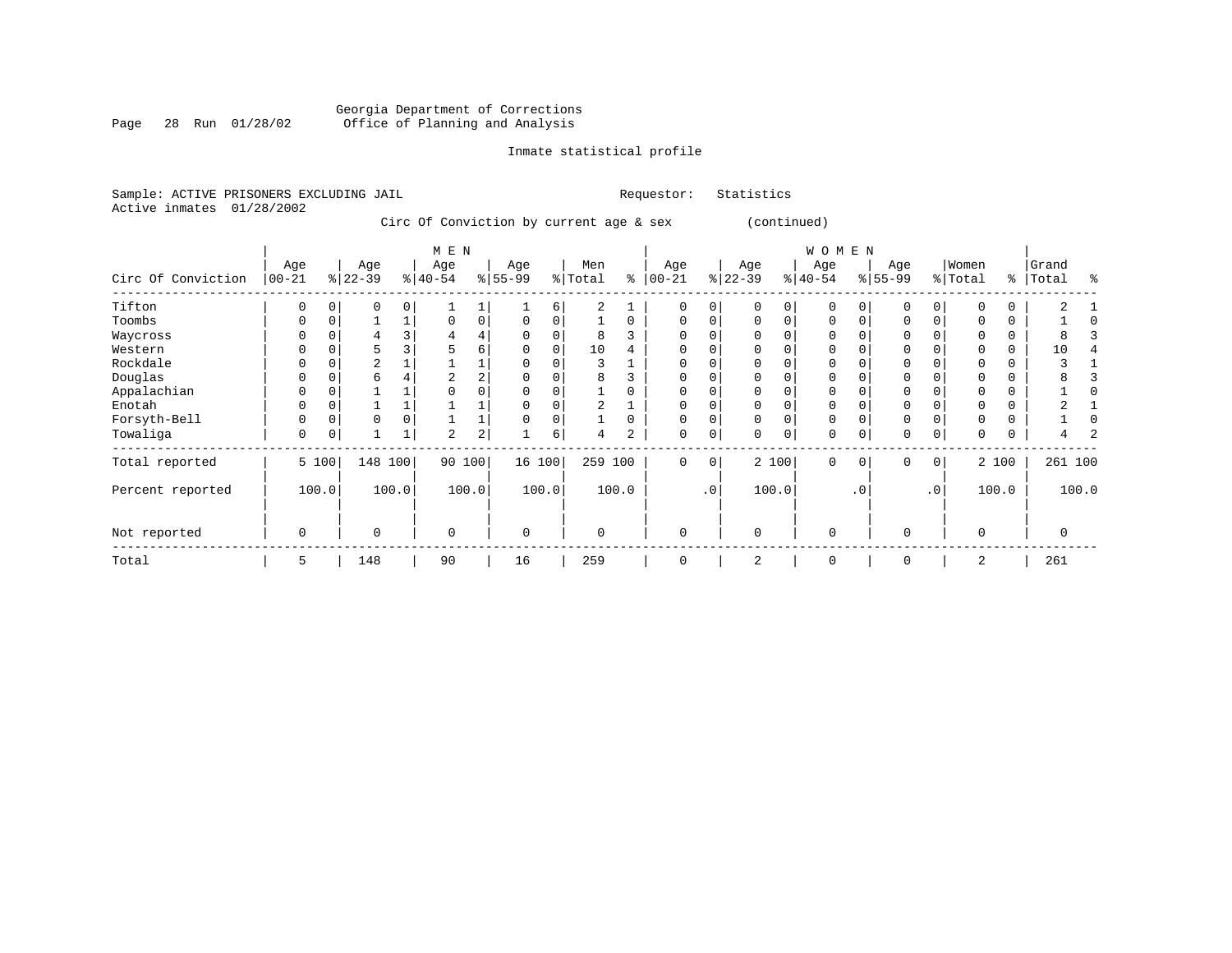#### Georgia Department of Corrections<br>Page 29 Run 01/28/02 Office of Planning and Analysis Page 29 Run 01/28/02 Office of Planning and Analysis

#### Inmate statistical profile

Sample: ACTIVE PRISONERS EXCLUDING JAIL **Requestor:** Statistics Active inmates 01/28/2002

Home County by current age & sex

| Age<br>Age<br>Women<br>Age<br>Age<br>Age<br>Men<br>Age<br>Age<br>Age<br>$00 - 21$<br>$8   00 - 21$<br>$ 22-39$<br>$8 22-39$<br>$8 40-54$<br>$8155 - 99$<br>% Total<br>$8 40-54$<br>$8155 - 99$<br>% Total<br>Home County<br>%  <br>Appling<br>0<br>2<br>0<br>0<br>$\mathbf 0$<br>0<br>0<br>0<br>$\mathbf{1}$<br>1 <br>0<br>1<br>0<br>0<br>0<br>0<br>0<br>1<br>0<br>1<br>Atkinson<br>$\mathbf{0}$<br>$\mathsf{O}$<br>0<br>0<br>$\mathbf{1}$<br>9<br>$\mathbf{1}$<br>$\mathbf 0$<br>0<br>$\mathsf 0$<br>0<br>$\mathbf 0$<br>$\mathbf 0$<br>$\mathsf 0$<br>$\mathbf 0$<br>$\Omega$<br>0<br>0<br>$\mathbf 0$<br>0<br>Baldwin<br>3<br>2<br>$\mathbf 0$<br>3<br>0<br>$\mathbf 0$<br>$\mathbf 0$<br>$\mathbf 0$<br>0<br>0<br>1<br>$\Omega$<br>1<br>$\Omega$<br>$\mathbf 0$<br>0<br>0<br>$\mathbf 0$<br>0<br>1<br>$\mathbf 1$<br>$\overline{c}$<br>$\mathbf 1$<br>$\mathbf 0$<br>0<br>$\Omega$<br>Barrow<br>O<br>0<br>1<br>$\Omega$<br>1<br>$\Omega$<br>0<br>$\mathbf 0$<br>$\Omega$<br>0<br>0<br>0<br>0<br>1<br>3<br>4<br>3<br>Bartow<br>0<br>$\mathbf 0$<br>$\Omega$<br>$\Omega$<br>1<br>$\Omega$<br>0<br>$\mathbf 0$<br>0<br>$\Omega$<br>$\mathbf 0$<br>$\Omega$<br>$\Omega$<br>$\mathbf 0$<br>0<br>O<br>$\Omega$<br>Ben Hill<br>0<br>1<br>0<br>0<br>1<br>0<br>0<br>0<br>$\mathbf 0$<br>0<br>0<br>$\mathbf 0$<br>0<br>0<br>$\mathbf 0$<br>0<br>0<br>0<br>1<br>$\Omega$ | Grand<br>Total<br>နွ<br>2<br>1<br>$\Omega$<br>$\mathbf{1}$<br>$\mathbf{1}$<br>ζ<br>$\overline{2}$<br>1<br>ζ<br>1<br>$\mathbf{0}$<br>$\overline{2}$<br>4<br>$1\,$<br>$\overline{2}$ |
|-------------------------------------------------------------------------------------------------------------------------------------------------------------------------------------------------------------------------------------------------------------------------------------------------------------------------------------------------------------------------------------------------------------------------------------------------------------------------------------------------------------------------------------------------------------------------------------------------------------------------------------------------------------------------------------------------------------------------------------------------------------------------------------------------------------------------------------------------------------------------------------------------------------------------------------------------------------------------------------------------------------------------------------------------------------------------------------------------------------------------------------------------------------------------------------------------------------------------------------------------------------------------------------------------------------------------------------------------------------------|------------------------------------------------------------------------------------------------------------------------------------------------------------------------------------|
|                                                                                                                                                                                                                                                                                                                                                                                                                                                                                                                                                                                                                                                                                                                                                                                                                                                                                                                                                                                                                                                                                                                                                                                                                                                                                                                                                                   |                                                                                                                                                                                    |
|                                                                                                                                                                                                                                                                                                                                                                                                                                                                                                                                                                                                                                                                                                                                                                                                                                                                                                                                                                                                                                                                                                                                                                                                                                                                                                                                                                   |                                                                                                                                                                                    |
|                                                                                                                                                                                                                                                                                                                                                                                                                                                                                                                                                                                                                                                                                                                                                                                                                                                                                                                                                                                                                                                                                                                                                                                                                                                                                                                                                                   |                                                                                                                                                                                    |
|                                                                                                                                                                                                                                                                                                                                                                                                                                                                                                                                                                                                                                                                                                                                                                                                                                                                                                                                                                                                                                                                                                                                                                                                                                                                                                                                                                   |                                                                                                                                                                                    |
|                                                                                                                                                                                                                                                                                                                                                                                                                                                                                                                                                                                                                                                                                                                                                                                                                                                                                                                                                                                                                                                                                                                                                                                                                                                                                                                                                                   |                                                                                                                                                                                    |
|                                                                                                                                                                                                                                                                                                                                                                                                                                                                                                                                                                                                                                                                                                                                                                                                                                                                                                                                                                                                                                                                                                                                                                                                                                                                                                                                                                   |                                                                                                                                                                                    |
|                                                                                                                                                                                                                                                                                                                                                                                                                                                                                                                                                                                                                                                                                                                                                                                                                                                                                                                                                                                                                                                                                                                                                                                                                                                                                                                                                                   |                                                                                                                                                                                    |
|                                                                                                                                                                                                                                                                                                                                                                                                                                                                                                                                                                                                                                                                                                                                                                                                                                                                                                                                                                                                                                                                                                                                                                                                                                                                                                                                                                   |                                                                                                                                                                                    |
| <b>Bibb</b><br>3<br>2<br>1<br>$\mathbf 0$<br>2<br>0<br>0<br>$\mathbf 0$<br>$\Omega$<br>0<br>$\mathbf{1}$<br>4<br>$\Omega$<br>$\mathbf{0}$<br>$\Omega$<br>$\mathbf 0$<br>$\Omega$<br>$\mathbf 0$<br>0<br>$\Omega$                                                                                                                                                                                                                                                                                                                                                                                                                                                                                                                                                                                                                                                                                                                                                                                                                                                                                                                                                                                                                                                                                                                                                  |                                                                                                                                                                                    |
| $\overline{2}$<br>Bleckley<br>$\overline{a}$<br>$\overline{c}$<br>$\mathbf{1}$<br>0<br>0<br>$\mathbf 0$<br>$\Omega$<br>0<br>$\mathbf{0}$<br>$\mathbf 0$<br>$\Omega$<br>$\mathbf 0$<br>$\Omega$<br>0<br>$\Omega$<br>O<br>0<br>$\Omega$<br>0                                                                                                                                                                                                                                                                                                                                                                                                                                                                                                                                                                                                                                                                                                                                                                                                                                                                                                                                                                                                                                                                                                                        |                                                                                                                                                                                    |
| <b>Brooks</b><br>0<br>$\mathbf 0$<br>$\mathbf{1}$<br>$\mathbf{0}$<br>0<br>$\mathbf 0$<br>$\Omega$<br>$\mathbf{0}$<br>$\mathbf 0$<br>O<br>0<br>$\mathbf{1}$<br>1<br>0<br>$\Omega$<br>0<br>$\mathbf 0$<br>$\mathbf 0$<br>$\mathbf 0$<br>0                                                                                                                                                                                                                                                                                                                                                                                                                                                                                                                                                                                                                                                                                                                                                                                                                                                                                                                                                                                                                                                                                                                           | $\mathbf{0}$                                                                                                                                                                       |
| $\overline{2}$<br>$\overline{a}$<br>Burke<br>1<br>$\mathbf 0$<br>3<br>0<br>0<br>0<br>$\mathbf 0$<br>O<br>0<br>1<br>$\Omega$<br>$\Omega$<br>0<br>$\mathbf 0$<br>0<br>0<br>$\Omega$<br>1                                                                                                                                                                                                                                                                                                                                                                                                                                                                                                                                                                                                                                                                                                                                                                                                                                                                                                                                                                                                                                                                                                                                                                            | 3<br>1                                                                                                                                                                             |
| $\mathbf 0$<br>0<br>0<br>9<br>$\mathbf{1}$<br>$\mathbf 0$<br>$\mathbf 0$<br><b>Butts</b><br>0<br>0<br>0<br>0<br>0<br>$\mathbf 0$<br>$\Omega$<br>$\mathbf 0$<br>$\Omega$<br>$\Omega$<br>0<br>U<br>1                                                                                                                                                                                                                                                                                                                                                                                                                                                                                                                                                                                                                                                                                                                                                                                                                                                                                                                                                                                                                                                                                                                                                                | $\mathbf{0}$                                                                                                                                                                       |
| Camden<br>$\mathbf 0$<br>0<br>$\mathbf 0$<br>0<br>1<br>1<br>$\Omega$<br>1<br>0<br>0<br>$\mathbf 0$<br>0<br>0<br>$\mathbf 0$<br>0<br>$\Omega$<br>$\mathbf 0$<br>0<br>0<br>0                                                                                                                                                                                                                                                                                                                                                                                                                                                                                                                                                                                                                                                                                                                                                                                                                                                                                                                                                                                                                                                                                                                                                                                        | $\Omega$<br>$\mathbf{1}$                                                                                                                                                           |
| Carroll<br>$\overline{2}$<br>2<br>$\mathbf 0$<br>0<br>$\mathbf 0$<br>2<br>$\mathbf{1}$<br>0<br>0<br>$\mathbf 0$<br>0<br>0<br>0<br>0<br>0<br>$\mathbf 0$<br>0<br>0<br>0<br>0                                                                                                                                                                                                                                                                                                                                                                                                                                                                                                                                                                                                                                                                                                                                                                                                                                                                                                                                                                                                                                                                                                                                                                                       | $\overline{2}$<br>1                                                                                                                                                                |
| Chatham<br>5<br>9<br>5<br>$\Omega$<br>$\mathbf{1}$<br>20<br>6<br>3<br>4<br>11<br>$\Omega$<br>0<br>$\mathbf{0}$<br>$\mathbf 0$<br>$\Omega$<br>$\mathbf 0$<br>$\mathbf{0}$<br>$\Omega$<br>$\mathbf 0$<br>1                                                                                                                                                                                                                                                                                                                                                                                                                                                                                                                                                                                                                                                                                                                                                                                                                                                                                                                                                                                                                                                                                                                                                          | 5<br>11                                                                                                                                                                            |
| Chatooga<br>$\Omega$<br>0<br>$\Omega$<br>0<br>$\Omega$<br>$\mathbf 0$<br>$\mathbf{1}$<br>$\mathbf{0}$<br>0<br>$\mathbf{0}$<br>$\mathbf 0$<br>$\Omega$<br>$\mathbf 0$<br>$\mathbf{0}$<br>$\Omega$<br>$\mathbf 0$<br>$\mathbf{1}$<br>1<br>$\Omega$<br>0                                                                                                                                                                                                                                                                                                                                                                                                                                                                                                                                                                                                                                                                                                                                                                                                                                                                                                                                                                                                                                                                                                             | $\mathbf{0}$                                                                                                                                                                       |
| Cherokee<br>1<br>2<br>0<br>0<br>0<br>1<br>1<br>$\Omega$<br>0<br>$\Omega$<br>$\mathbf 0$<br>0<br>0<br>0<br>0<br>0<br>0<br>U<br>1<br>1                                                                                                                                                                                                                                                                                                                                                                                                                                                                                                                                                                                                                                                                                                                                                                                                                                                                                                                                                                                                                                                                                                                                                                                                                              | $\overline{2}$<br>1                                                                                                                                                                |
| Clarke<br>5<br>3<br>8<br>$\mathbf 0$<br>0<br>4<br>4<br>$\Omega$<br>$\Omega$<br>$\Omega$<br>0<br>$\mathbf 0$<br>0<br>$\Omega$<br>$\mathbf 0$<br>$\Omega$<br>$\Omega$<br>0<br>U<br>4                                                                                                                                                                                                                                                                                                                                                                                                                                                                                                                                                                                                                                                                                                                                                                                                                                                                                                                                                                                                                                                                                                                                                                                | $\overline{4}$<br>8                                                                                                                                                                |
| 3<br>$\mathbf{1}$<br>9<br>6<br>3<br>Clayton<br>0<br>4<br>$\mathbf{1}$<br>0<br>0<br>$\mathbf 0$<br>0<br>0<br>$\mathbf 0$<br>$\Omega$<br>$\Omega$<br>$\mathbf 0$<br>0<br>0<br>1                                                                                                                                                                                                                                                                                                                                                                                                                                                                                                                                                                                                                                                                                                                                                                                                                                                                                                                                                                                                                                                                                                                                                                                     | $\overline{3}$<br>6                                                                                                                                                                |
| Cobb<br>20<br>$\mathbf{1}$<br>$\mathbf 1$<br>$\mathbf 0$<br>3<br>0<br>0<br>0<br>$\mathbf 0$<br>1<br>$\Omega$<br>1<br>0<br>0<br>0<br>$\mathbf 0$<br>0<br>0<br>1<br>1                                                                                                                                                                                                                                                                                                                                                                                                                                                                                                                                                                                                                                                                                                                                                                                                                                                                                                                                                                                                                                                                                                                                                                                               | $\mathbf{1}$<br>3                                                                                                                                                                  |
| $\overline{c}$<br>3<br>Colquit<br>$\Omega$<br>$\Omega$<br>$\overline{2}$<br>$\Omega$<br>$\Omega$<br>0<br>0<br>$\Omega$<br>$\mathbf 0$<br>$\mathbf{1}$<br>0<br>$\mathbf{0}$<br>$\mathbf 0$<br>$\Omega$<br>$\mathbf 0$<br>$\mathbf{0}$<br>$\Omega$<br>$\Omega$                                                                                                                                                                                                                                                                                                                                                                                                                                                                                                                                                                                                                                                                                                                                                                                                                                                                                                                                                                                                                                                                                                      | $\mathbf 1$<br>$\overline{c}$                                                                                                                                                      |
| Columbia<br>$\mathbf 0$<br>$\mathbf 0$<br>$\mathbf{1}$<br>$\mathbf 1$<br>$\mathbf 0$<br>$\mathbf{0}$<br>0<br>$\mathbf{0}$<br>$\mathbf 0$<br>$\Omega$<br>$\mathbf 0$<br>$\Omega$<br>$\Omega$<br>$\Omega$<br>0<br>0<br>$\Omega$<br>1<br>$\Omega$<br>0                                                                                                                                                                                                                                                                                                                                                                                                                                                                                                                                                                                                                                                                                                                                                                                                                                                                                                                                                                                                                                                                                                               | $\Omega$                                                                                                                                                                           |
| Coweta<br>0<br>$\mathbf 0$<br>0<br>0<br>0<br>$\Omega$<br>$\mathbf 0$<br>0<br>1<br>$\Omega$<br>$\Omega$<br>$\Omega$<br>$\Omega$<br>$\mathbf 0$<br>0<br>0<br>0<br>U<br>1<br>1                                                                                                                                                                                                                                                                                                                                                                                                                                                                                                                                                                                                                                                                                                                                                                                                                                                                                                                                                                                                                                                                                                                                                                                       | $\Omega$                                                                                                                                                                           |
| Crisp<br>$\Omega$<br>$\mathbf 1$<br>$\mathbf 0$<br>$\Omega$<br>$\mathbf 0$<br>0<br>1<br>1<br>0<br>0<br>$\Omega$<br>$\Omega$<br>$\Omega$<br>0<br>$\mathbf 0$<br>$\Omega$<br>$\mathbf 0$<br>$\Omega$<br>0<br>U                                                                                                                                                                                                                                                                                                                                                                                                                                                                                                                                                                                                                                                                                                                                                                                                                                                                                                                                                                                                                                                                                                                                                      | 1<br>$\Omega$                                                                                                                                                                      |
| $\mathbf 0$<br>$\mathbf 0$<br>2<br>3<br>$\mathbf 0$<br>2<br>0<br>$\mathbf 0$<br>$\mathbf 0$<br>Decatur<br>0<br>$\Omega$<br>0<br>$\mathbf 0$<br>0<br>$\mathbf 0$<br>$\Omega$<br>$\Omega$<br>0<br>0<br>1                                                                                                                                                                                                                                                                                                                                                                                                                                                                                                                                                                                                                                                                                                                                                                                                                                                                                                                                                                                                                                                                                                                                                            | $\overline{2}$<br>$\mathbf{1}$                                                                                                                                                     |
| DeKalb<br>0<br>16<br>12<br>3<br>4<br>$\mathbf 0$<br>19<br>8<br>0<br>0<br>0<br>$\mathbf 0$<br>0<br>$\Omega$<br>0<br>0<br>0<br>$\mathbf 0$<br>0<br>0                                                                                                                                                                                                                                                                                                                                                                                                                                                                                                                                                                                                                                                                                                                                                                                                                                                                                                                                                                                                                                                                                                                                                                                                                | 19<br>8                                                                                                                                                                            |
| 2<br>Dougherty<br>$\overline{2}$<br>2<br>3<br>9<br>6<br>3<br>$\Omega$<br>$\mathbf 0$<br>1<br>20<br>1<br>0<br>$\mathbf 0$<br>0<br>$\Omega$<br>$\mathbf 0$<br>$\mathbf 0$<br>0<br>0                                                                                                                                                                                                                                                                                                                                                                                                                                                                                                                                                                                                                                                                                                                                                                                                                                                                                                                                                                                                                                                                                                                                                                                 | $\overline{3}$<br>6                                                                                                                                                                |
| Douglas<br>3<br>2<br>2<br>3<br>$\Omega$<br>0<br>$\Omega$<br>$\mathbf 0$<br>5<br>2<br>$\mathbf{0}$<br>0<br>$\Omega$<br>$\mathbf 0$<br>$\Omega$<br>$\mathbf 0$<br>$\Omega$<br>$\Omega$<br>$\Omega$<br>0                                                                                                                                                                                                                                                                                                                                                                                                                                                                                                                                                                                                                                                                                                                                                                                                                                                                                                                                                                                                                                                                                                                                                             | $\overline{2}$<br>5                                                                                                                                                                |
| Elbert<br>$\mathbf 0$<br>0<br>9<br>0<br>0<br>$\Omega$<br>0<br>0<br>$\Omega$<br>1<br>$\Omega$<br>$\Omega$<br>$\mathbf 0$<br>0<br>$\mathbf 0$<br>0<br>$\Omega$<br>0<br>U                                                                                                                                                                                                                                                                                                                                                                                                                                                                                                                                                                                                                                                                                                                                                                                                                                                                                                                                                                                                                                                                                                                                                                                            | $\mathbf 0$                                                                                                                                                                        |
| $\overline{c}$<br>Fayette<br>$\Omega$<br>$\mathbf{1}$<br>1<br>9<br>$\mathbf 0$<br>$\Omega$<br>$\mathbf 0$<br>0<br>$\Omega$<br>1<br>1<br>$\Omega$<br>0<br>$\Omega$<br>$\Omega$<br>$\mathbf 0$<br>$\Omega$<br>0<br>U                                                                                                                                                                                                                                                                                                                                                                                                                                                                                                                                                                                                                                                                                                                                                                                                                                                                                                                                                                                                                                                                                                                                                | 2<br>1                                                                                                                                                                             |
| 2<br>Floyd<br>3<br>0<br>0<br>$\mathbf 0$<br>3<br>0<br>$\mathbf 0$<br>$\Omega$<br>$\Omega$<br>$\mathbf 0$<br>0<br>$\mathbf 0$<br>1<br>$\Omega$<br>$\mathbf 0$<br>$\Omega$<br>$\mathbf 0$<br>0<br>U                                                                                                                                                                                                                                                                                                                                                                                                                                                                                                                                                                                                                                                                                                                                                                                                                                                                                                                                                                                                                                                                                                                                                                 | 3<br>$\mathbf{1}$                                                                                                                                                                  |
| Franklin<br>0<br>$\mathbf{1}$<br>$\mathbf{1}$<br>0<br>0<br>0<br>$\mathbf{1}$<br>0<br>0<br>$\mathbf 0$<br>0<br>$\mathbf 0$<br>0<br>$\Omega$<br>0<br>0<br>0<br>0<br>0<br>0                                                                                                                                                                                                                                                                                                                                                                                                                                                                                                                                                                                                                                                                                                                                                                                                                                                                                                                                                                                                                                                                                                                                                                                          | $\Omega$                                                                                                                                                                           |
| 12<br>Fulton<br>15<br>13<br>16<br>28<br>12<br>$\Omega$<br>$\Omega$<br>$\mathbf 0$<br>$\mathbf 0$<br>0<br>0<br>$\Omega$<br>0<br>0<br>$\mathbf 0$<br>0<br>$\mathbf 0$<br>$\mathbf 0$<br>0                                                                                                                                                                                                                                                                                                                                                                                                                                                                                                                                                                                                                                                                                                                                                                                                                                                                                                                                                                                                                                                                                                                                                                           | 12<br>28                                                                                                                                                                           |
| Gilmer<br>$\mathbf{1}$<br>$\mathbf 0$<br>0<br>$\mathbf 0$<br>0<br>$\mathbf 0$<br>0<br>$\mathbf 0$<br>$\Omega$<br>$\Omega$<br>$\mathbf 0$<br>O<br>0<br>$\mathbf{1}$<br>$\Omega$<br>1<br>$\mathbf 0$<br>$\mathbf 0$<br>$\mathbf 0$<br>0                                                                                                                                                                                                                                                                                                                                                                                                                                                                                                                                                                                                                                                                                                                                                                                                                                                                                                                                                                                                                                                                                                                             | $\mathbf 0$                                                                                                                                                                        |
| 2<br>9<br>Glynn<br>0<br>3<br>0<br>2<br>$\mathbf{0}$<br>0<br>$\mathbf 0$<br>$\Omega$<br>$\Omega$<br>$\mathbf 0$<br>O<br>$\Omega$<br>$\mathbf 0$<br>0<br>0<br>0<br>1<br>4                                                                                                                                                                                                                                                                                                                                                                                                                                                                                                                                                                                                                                                                                                                                                                                                                                                                                                                                                                                                                                                                                                                                                                                           | $\overline{2}$                                                                                                                                                                     |
| Gordon<br>9<br>0<br>$\Omega$<br>0<br>0<br>0<br>1<br>0<br>0<br>0<br>$\Omega$<br>0<br>$\Omega$<br>0<br>$\Omega$<br>0<br>$\mathbf 0$<br>0<br>0<br>1                                                                                                                                                                                                                                                                                                                                                                                                                                                                                                                                                                                                                                                                                                                                                                                                                                                                                                                                                                                                                                                                                                                                                                                                                  | $\Omega$<br>1                                                                                                                                                                      |
| 0<br>0<br>$\mathbf 0$<br>0<br>$\mathbf 0$<br>0<br>$\mathbf 0$<br>$\Omega$<br>$\mathbf 0$<br>$\Omega$<br>$\mathbf 0$<br>$\mathbf 0$<br>0<br>1<br>0<br>1<br>0<br>$\mathbf 0$<br>0<br>Greene<br>1                                                                                                                                                                                                                                                                                                                                                                                                                                                                                                                                                                                                                                                                                                                                                                                                                                                                                                                                                                                                                                                                                                                                                                    | $\Omega$<br>1                                                                                                                                                                      |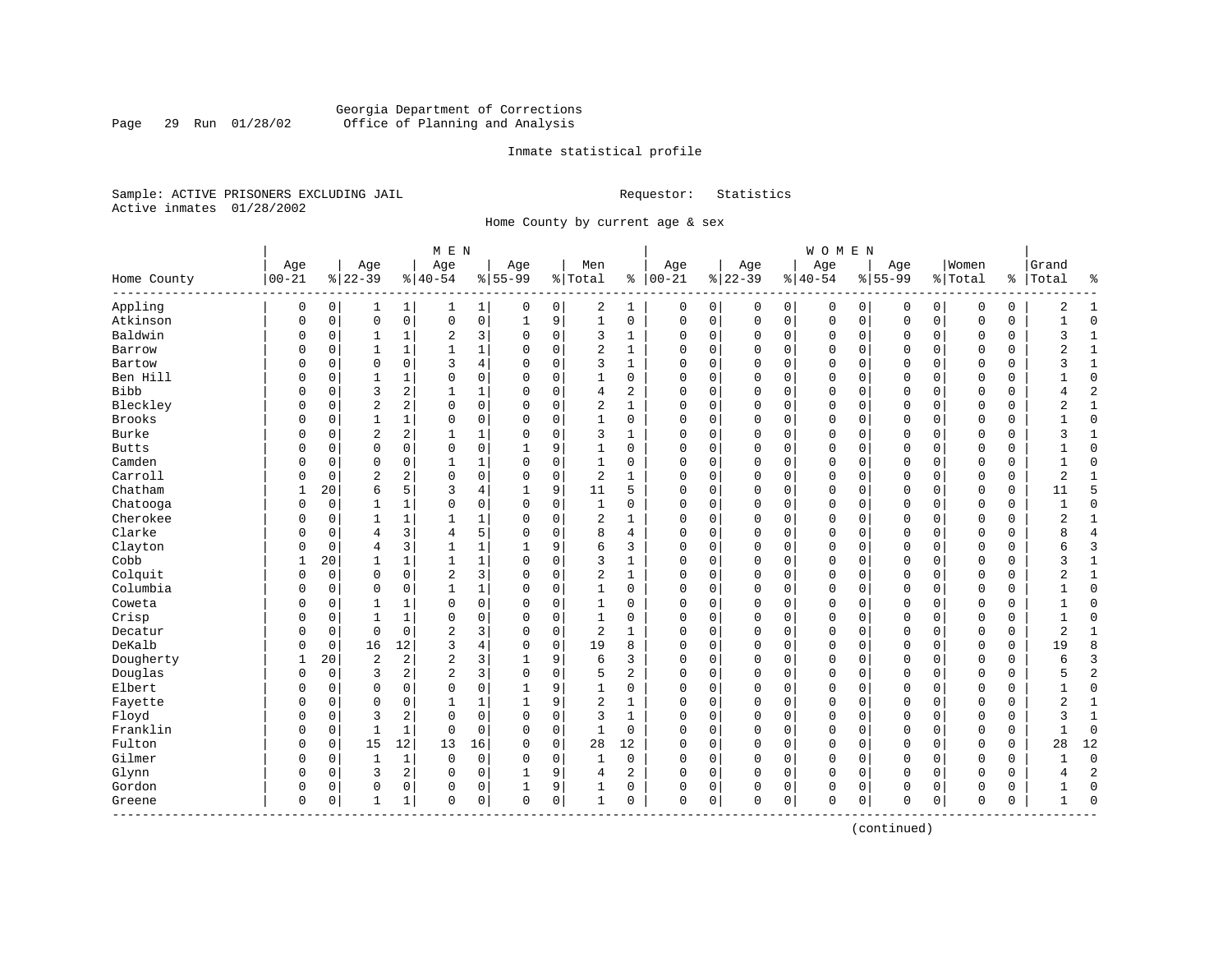#### Georgia Department of Corrections Page 30 Run 01/28/02 Office of Planning and Analysis

#### Inmate statistical profile

|  | Sample: ACTIVE PRISONERS EXCLUDING JAIL | Requestor: Statistics |  |
|--|-----------------------------------------|-----------------------|--|
|  | Active inmates 01/28/2002               |                       |  |

Home County by current age & sex (continued)

| M E N | W O M E N | Age | Age | Age | Age | Men | Age | Age | Age | Age |Women |Grand Home County |00-21 %|22-39 %|40-54 %|55-99 %|Total % |00-21 %|22-39 %|40-54 %|55-99 %|Total % |Total % ------------------------------------------------------------------------------------------------------------------------------------Gwinnett | 0 0| 1 1| 2 3| 0 0| 3 1 | 0 0| 0 0| 0 0| 0 0| 0 0 | 3 1 Habersham | 0 0| 1 1| 0 0| 0 0| 1 0 | 0 0| 0 0| 0 0| 0 0| 0 0 | 1 0 Hall | 0 0| 1 1| 2 3| 0 0| 3 1 | 0 0| 0 0| 0 0| 0 0| 0 0 | 3 1 Harris | 0 0| 0 0| 1 1| 0 0| 1 0 | 0 0| 0 0| 0 0| 0 0| 0 0 | 1 0 Hart | 0 0| 2 2| 0 0| 0 0| 2 1 | 0 0| 0 0| 0 0| 0 0| 0 0 | 2 1 Henry | 0 0| 2 2| 1 1| 0 0| 3 1 | 0 0| 0 0| 0 0| 0 0| 0 0 | 3 1 Houston | 0 0| 2 2| 2 3| 0 0| 4 2 | 0 0| 0 0| 0 0| 0 0| 0 0 | 4 2 Jackson | 0 0| 0 0| 1 1| 0 0| 1 0 | 0 0| 0 0| 0 0| 0 0| 0 0 | 1 0 Jeff Davis | 0 0| 2 2| 0 0| 0 0| 2 1 | 0 0| 0 0| 0 0| 0 0| 0 0 | 2 1 Jenkins | 0 0| 2 2| 0 0| 0 0| 2 1 | 0 0| 0 0| 0 0| 0 0| 0 0 | 2 1 Laurens | 0 0| 1 1| 0 0| 0 0| 1 0 | 0 0| 0 0| 0 0| 0 0| 0 0 | 1 0 Liberty | 0 0| 2 2| 1 1| 0 0| 3 1 | 0 0| 0 0| 0 0| 0 0| 0 0 | 3 1 Lincoln | 0 0| 1 1| 0 0| 0 0| 1 0 | 0 0| 0 0| 0 0| 0 0| 0 0 | 1 0 Long | 0 0| 1 1| 0 0| 0 0| 1 0 | 0 0| 0 0| 0 0| 0 0| 0 0 | 1 0 Lowndes | 0 0| 1 1| 0 0| 0 0| 1 0 | 0 0| 0 0| 0 0| 0 0| 0 0 | 1 0 Marion | 0 0| 1 1| 0 0| 0 0| 1 0 | 0 0| 0 0| 0 0| 0 0| 0 0 | 1 0 McDuffie | 0 0| 0 0| 1 1| 0 0| 1 0 | 0 0| 0 0| 0 0| 0 0| 0 0 | 1 0 McIntosh | 0 0| 2 2| 0 0| 0 0| 2 1 | 0 0| 0 0| 0 0| 0 0| 0 0 | 2 1 Mitchell | 0 0| 1 1| 0 0| 0 0| 1 0 | 0 0| 0 0| 0 0| 0 0| 0 0 | 1 0 Monroe | 0 0| 0 0| 1 1| 0 0| 1 0 | 0 0| 0 0| 0 0| 0 0| 0 0 | 1 0 Morgan | 0 0| 1 1| 0 0| 0 0| 1 0 | 0 0| 0 0| 0 0| 0 0| 0 0 | 1 0 Muscogee | 0 0| 4 3| 3 4| 0 0| 7 3 | 0 0| 0 0| 0 0| 0 0| 0 0 | 7 3 Newton | 0 0| 1 1| 0 0| 0 0| 1 0 | 0 0| 0 0| 0 0| 0 0| 0 0 | 1 0 Oglethrope | 0 0| 1 1| 0 0| 0 0| 1 0 | 0 0| 0 0| 0 0| 0 0| 0 0 | 1 0 Paulding | 0 0| 0 0| 1 1| 0 0| 1 0 | 0 0| 0 0| 0 0| 0 0| 0 0 | 1 0 Pierce | 0 0| 0 0| 1 1| 0 0| 1 0 | 0 0| 0 0| 0 0| 0 0| 0 0 | 1 0 Pike | 0 0| 1 1| 1 1| 0 0| 2 1 | 0 0| 0 0| 0 0| 0 0| 0 0 | 2 1 Putnam | 0 0| 1 1| 1 1| 0 0| 2 1 | 0 0| 0 0| 0 0| 0 0| 0 0 | 2 1 Rabun | 0 0| 1 1| 0 0| 0 0| 1 0 | 0 0| 0 0| 0 0| 0 0| 0 0 | 1 0 Randolph | 1 20| 0 0| 1 1| 0 0| 2 1 | 0 0| 0 0| 0 0| 0 0| 0 0 | 2 1 Richmond | 1 20| 5 4| 3 4| 0 0| 9 4 | 0 0| 1 50| 0 0| 0 0| 1 50 | 10 4 Rockdale | 0 0| 0 0| 1 1| 0 0| 1 0 | 0 0| 0 0| 0 0| 0 0| 0 0 | 1 0 Spalding | 0 0| 3 2| 1 1| 0 0| 4 2 | 0 0| 0 0| 0 0| 0 0| 0 0 | 4 2 Sumter | 0 0| 0 0| 1 1| 0 0| 1 0 | 0 0| 0 0| 0 0| 0 0| 0 0 | 1 0 Tattnall | 0 0| 1 1| 0 0| 0 0| 1 0 | 0 0| 0 0| 0 0| 0 0| 0 0 | 1 0 ------------------------------------------------------------------------------------------------------------------------------------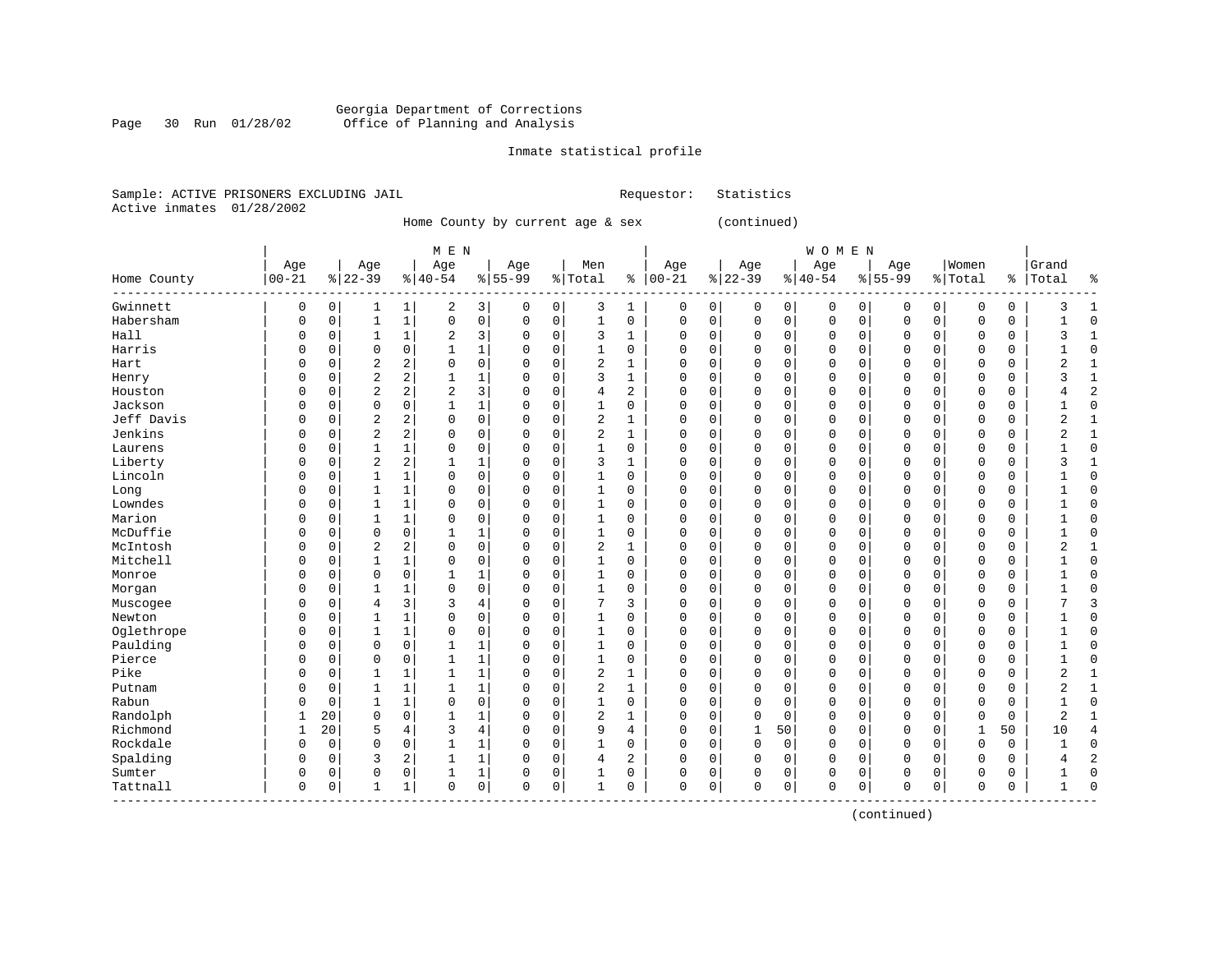#### Georgia Department of Corrections Page 31 Run 01/28/02 Office of Planning and Analysis

## Inmate statistical profile

| Sample: ACTIVE PRISONERS EXCLUDING JAIL | Requestor: Statistics |  |
|-----------------------------------------|-----------------------|--|
| Active inmates 01/28/2002               |                       |  |

Home County by current age & sex (continued)

|                  |                  |          |                  |          | M E N            |              |                 |             |                |          |                   |                 |                  |          | W O M E N        |          |                 |                        |                  |       |                    |      |
|------------------|------------------|----------|------------------|----------|------------------|--------------|-----------------|-------------|----------------|----------|-------------------|-----------------|------------------|----------|------------------|----------|-----------------|------------------------|------------------|-------|--------------------|------|
| Home County      | Age<br>$00 - 21$ |          | Age<br>$ 22-39 $ |          | Age<br>$ 40-54 $ |              | Age<br>$ 55-99$ |             | Men<br>% Total | နွ       | Age<br>$ 00 - 21$ |                 | Age<br>$ 22-39 $ |          | Age<br>$ 40-54 $ |          | Age<br>$ 55-99$ |                        | Women<br>% Total |       | Grand<br>%   Total | ႜ    |
| Thomas           | 0                | $\Omega$ |                  |          |                  | $\mathbf{1}$ | $\Omega$        | 0           | 2              |          | 0                 | 0               | $\Omega$         | 0        | $\mathbf 0$      | $\Omega$ | $\Omega$        | 0                      |                  | 0     |                    |      |
| Tift             | 0                | C        | $\Omega$         | $\Omega$ |                  |              |                 | 9           | $\overline{a}$ |          | $\Omega$          | 0               | $\Omega$         | 0        | 0                |          | $\Omega$        |                        |                  | 0     |                    |      |
| Toombs           | 0                |          |                  |          |                  |              |                 | 0           | 2              |          | $\Omega$          |                 |                  | 0        | 0                |          | 0               |                        |                  | 0     |                    |      |
| Troup            | 0                |          |                  |          |                  | 0            |                 | 9           |                |          |                   |                 |                  | $\Omega$ | 0                |          | 0               |                        |                  | 0     |                    |      |
| Union            | 0                |          | 0                |          |                  |              |                 |             |                |          | $\Omega$          |                 |                  | $\Omega$ | 0                |          | 0               |                        |                  | 0     |                    |      |
| Upson            | 0                |          | O                |          |                  |              |                 |             |                |          |                   |                 |                  |          | 0                |          | 0               |                        |                  | 0     |                    |      |
| Walker           | 0                |          | 2                |          |                  | 0            |                 |             | 2              |          | $\Omega$          |                 |                  | 50       | 0                |          | 0               |                        |                  | 50    |                    |      |
| Walton           |                  |          |                  |          |                  |              |                 |             |                |          |                   |                 |                  | 0        | 0                |          |                 |                        |                  | 0     |                    |      |
| Ware             | 0                |          |                  |          |                  |              |                 |             |                | 2        |                   |                 |                  | $\Omega$ | 0                |          | $\Omega$        |                        |                  | 0     |                    |      |
| Wayne            |                  |          |                  |          |                  |              |                 |             |                |          |                   |                 |                  |          | 0                |          | O               |                        |                  | 0     |                    |      |
| Whitfield        | 0                |          | 0                |          |                  |              |                 | 0           |                |          | $\Omega$          |                 |                  | 0        | 0                |          | $\Omega$        |                        |                  | 0     |                    |      |
| Wilkinson        | 0                | C        |                  |          | $\Omega$         | 0            | $\Omega$        | $\mathbf 0$ |                | $\Omega$ | $\Omega$          | 0               | $\Omega$         | 0        | 0                |          | $\Omega$        | $\Omega$               |                  | 0     |                    |      |
| Total reported   |                  | 5 100    | 130              | 100      | 80               | 100          | 11 100          |             | 226 100        |          | $\Omega$          | $\mathbf 0$     |                  | 2 100    | $\Omega$         | $\Omega$ | $\Omega$        | 0                      |                  | 2 100 | 228 100            |      |
| Percent reported |                  | 100.0    |                  | 87.8     |                  | 88.9         |                 | 68.8        |                | 87.3     |                   | .0 <sup>1</sup> |                  | 100.0    |                  | . 0      |                 | $\boldsymbol{\cdot}$ 0 |                  | 100.0 |                    | 87.4 |
| Not reported     | 0                |          | 18               |          | 10               |              | 5               |             | 33             |          | $\Omega$          |                 | $\Omega$         |          | 0                |          | $\Omega$        |                        | $\Omega$         |       | 33                 |      |
| Total            | 5                |          | 148              |          | 90               |              | 16              |             | 259            |          | $\mathbf 0$       |                 | 2                |          | 0                |          | 0               |                        | 2                |       | 261                |      |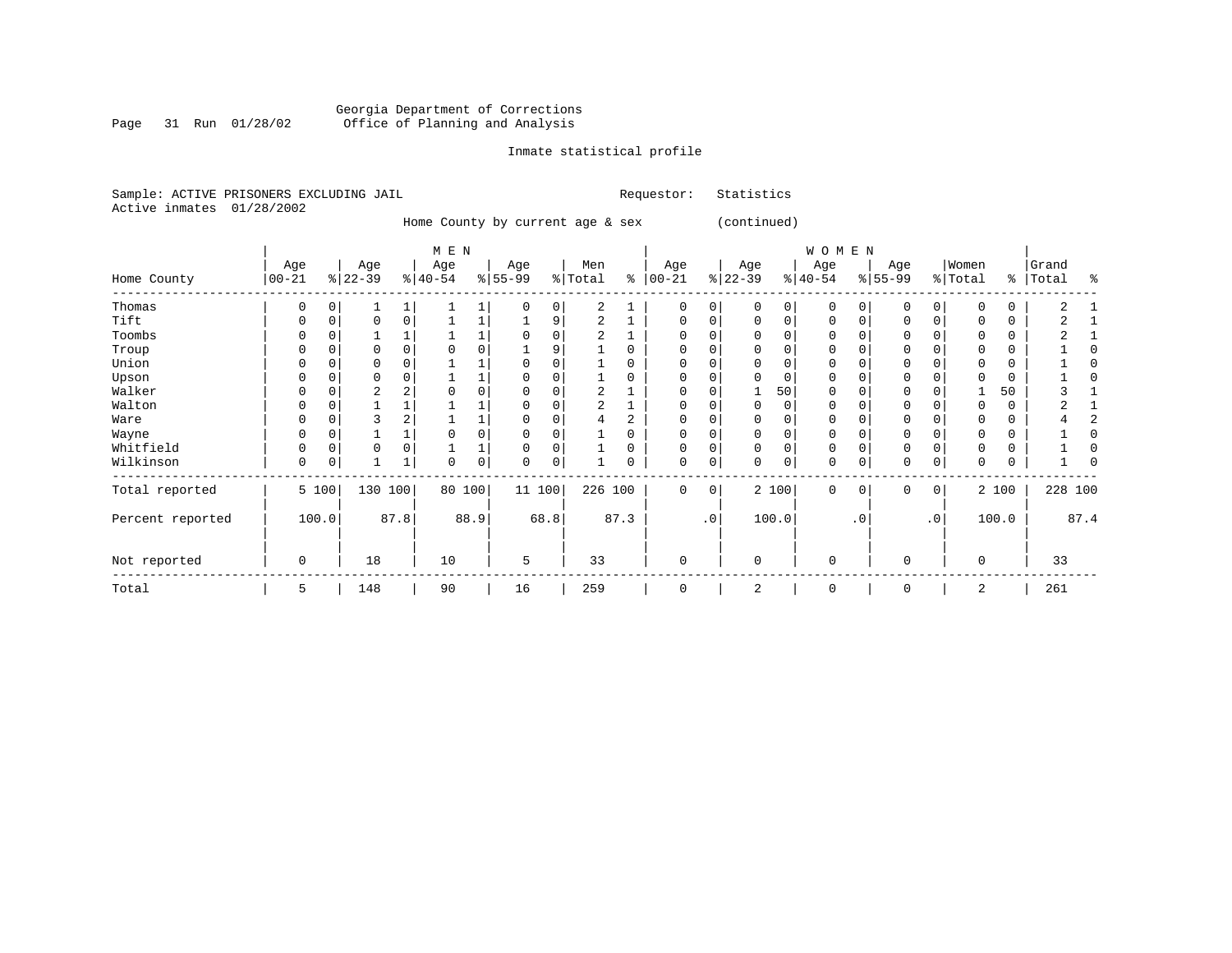Georgia Department of Corrections<br>Page 32 Run 01/28/02 Office of Planning and Analysis Office of Planning and Analysis

Inmate statistical profile<br>Requestor: Statistics

Sample: ACTIVE PRISONERS EXCLUDING JAIL Active inmates 01/28/2002

### Prison Sentence In Years by current age & sex

|                                    |                   |                              | M E N                      |                         |                      |                            |                            | WOMEN                      |                            |                            |                      |
|------------------------------------|-------------------|------------------------------|----------------------------|-------------------------|----------------------|----------------------------|----------------------------|----------------------------|----------------------------|----------------------------|----------------------|
| Sentence In Years<br>--------      | Age<br>$ 00 - 21$ | Age<br>$8 22-39$             | Age<br>$ 40-54$            | Age<br>$8155 - 99$      | Men<br>% Total       | Age<br>$% 100-21$          | Age<br>$ 22-39$            | Age<br>$ 40-54$            | Age<br>$8155 - 99$         | Women<br>% Total<br>နွ     | Grand<br>Total<br>٩, |
| $0 - 1$                            | 0                 | $\Omega$<br>0<br>0           | 0<br>0                     | 0<br>0                  | $\Omega$<br>0        | 0<br>0                     | 0<br>0                     | 0<br>0                     | 0<br>0                     | 0<br>0                     | $\mathbf 0$<br>0     |
| $1.1 - 2$                          | 0                 | $\mathbf 0$<br>0<br>0        | $\mathbf 0$<br>0           | 0<br>0                  | 0<br>0               | 0<br>0                     | $\mathbf 0$<br>0           | 0<br>0                     | 0<br>0                     | $\mathbf 0$<br>0           | 0<br>$\Omega$        |
| $2.1 - 3$                          | 0                 | $\mathbf 0$<br>0<br>0        | $\mathbf 0$<br>0           | 0<br>0                  | 0<br>0               | 0<br>0                     | $\mathbf 0$<br>0           | 0<br>0                     | $\mathbf 0$<br>0           | 0<br>$\mathbf 0$           | $\Omega$<br>0        |
| $3.1 - 4$                          | $\Omega$          | $\Omega$<br>0<br>0           | $\Omega$<br>$\Omega$       | 0<br>0                  | $\Omega$<br>$\Omega$ | $\mathbf 0$<br>0           | $\mathbf 0$<br>$\mathbf 0$ | 0<br>0                     | $\mathbf 0$<br>0           | $\Omega$<br>0              | $\Omega$<br>$\Omega$ |
| $4.1 - 5$                          | $\Omega$          | $\mathbf 0$<br>0<br>0        | $\mathbf 0$<br>$\mathbf 0$ | $\mathbf 0$<br>0        | $\Omega$<br>0        | 0<br>0                     | $\mathbf 0$<br>$\mathbf 0$ | $\mathbf 0$<br>0           | $\mathbf 0$<br>0           | $\mathbf 0$<br>0           | $\Omega$<br>0        |
| $5.1 - 6$                          | $\Omega$          | $\Omega$<br>0<br>$\Omega$    | $\Omega$<br>0              | 0<br>0                  | $\Omega$<br>$\Omega$ | $\mathbf 0$<br>$\Omega$    | $\mathbf 0$<br>0           | 0<br>0                     | $\mathbf 0$<br>0           | 0<br>$\Omega$              | 0<br>$\Omega$        |
| $6.1 - 7$                          | $\Omega$          | $\mathbf 0$<br>$\Omega$<br>0 | $\mathbf 0$<br>$\Omega$    | $\Omega$<br>$\mathbf 0$ | $\Omega$<br>0        | $\mathbf 0$<br>$\mathbf 0$ | $\mathbf 0$<br>$\Omega$    | $\mathbf 0$<br>$\mathbf 0$ | $\mathbf 0$<br>$\mathbf 0$ | $\mathbf 0$<br>$\mathbf 0$ | $\Omega$<br>$\Omega$ |
| $7.1 - 8$                          | $\Omega$          | $\Omega$<br>0<br>0           | 0<br>0                     | 0<br>0                  | $\Omega$<br>$\Omega$ | $\mathbf 0$<br>$\Omega$    | $\mathbf 0$<br>$\mathbf 0$ | 0<br>0                     | $\mathbf 0$<br>$\mathbf 0$ | $\Omega$<br>$\Omega$       | 0<br>$\Omega$        |
| $8.1 - 9$                          | 0                 | $\mathbf 0$<br>0<br>0        | $\mathbf 0$<br>0           | $\Omega$<br>0           | 0<br>0               | $\mathbf 0$<br>0           | $\mathbf 0$<br>0           | 0<br>0                     | $\mathbf 0$<br>0           | $\mathbf 0$<br>$\mathbf 0$ | $\Omega$<br>0        |
| $9.1 - 10$                         | $\Omega$          | 0<br>0<br>0                  | $\mathbf 0$<br>$\Omega$    | 0<br>$\mathbf 0$        | $\Omega$<br>0        | $\mathbf 0$<br>0           | $\mathbf 0$<br>$\mathbf 0$ | $\mathbf 0$<br>0           | $\mathbf 0$<br>0           | $\mathbf 0$<br>0           | 0<br>$\Omega$        |
| $10.1 - 12$                        | 0                 | 0<br>0<br>0                  | 0<br>0                     | 0<br>0                  | $\Omega$<br>$\Omega$ | 0<br>0                     | $\mathbf 0$<br>$\mathbf 0$ | 0<br>0                     | $\mathbf 0$<br>0           | 0<br>0                     | 0<br>$\Omega$        |
| $12.1 - 15$                        | $\Omega$          | 0<br>0<br>0                  | $\mathbf 0$<br>0           | 0<br>0                  | $\Omega$<br>0        | $\mathbf 0$<br>0           | $\mathbf 0$<br>$\mathbf 0$ | 0<br>0                     | $\mathbf 0$<br>$\mathbf 0$ | 0<br>0                     | $\mathbf 0$<br>0     |
| $15.1 - 20$                        | $\Omega$          | $\Omega$<br>0<br>0           | $\Omega$<br>$\Omega$       | 0<br>$\mathbf 0$        | $\Omega$<br>$\Omega$ | $\mathbf 0$<br>0           | $\mathbf 0$<br>$\mathbf 0$ | $\mathbf 0$<br>0           | 0<br>0                     | $\mathbf 0$<br>0           | $\Omega$<br>$\Omega$ |
| 20.1-OVER                          | 0                 | 0<br>0<br>0                  | $\mathbf 0$<br>0           | 0<br>0                  | 0<br>0               | 0<br>0                     | $\mathbf 0$<br>$\mathbf 0$ | 0<br>0                     | 0<br>0                     | $\mathbf 0$<br>0           | 0<br>$\Omega$        |
| LIFE                               | $\Omega$          | 0<br>0<br>0                  | $\Omega$<br>0              | 0<br>$\mathbf 0$        | $\Omega$<br>$\Omega$ | 0<br>$\Omega$              | $\mathbf 0$<br>0           | 0<br>0                     | $\mathbf 0$<br>0           | 0<br>0                     | $\Omega$<br>$\Omega$ |
| DEATH                              | $\Omega$          | $\mathbf 0$<br>$\Omega$<br>0 | $\mathbf 0$<br>$\Omega$    | $\mathbf 0$<br>0        | $\Omega$<br>$\Omega$ | $\Omega$<br>$\mathbf 0$    | $\mathbf 0$<br>$\Omega$    | $\mathbf 0$<br>0           | $\mathbf 0$<br>$\mathbf 0$ | $\mathbf 0$<br>$\mathbf 0$ | $\Omega$<br>$\Omega$ |
| LIFE W/O PAROLE                    | 5<br>100          | 148 100                      | 90<br>100                  | 16<br>100               | 259 100              | 0<br>0                     | 2 100                      | 0<br>0                     | $\mathbf 0$<br>0           | 100                        | 261 100              |
|                                    |                   |                              |                            |                         |                      | $\mathbf 0$                |                            |                            |                            | 2                          |                      |
| YOUTHFUL OFFENDERS                 | 0                 | 0<br>$\mathbf 0$<br>0        | $\mathsf 0$<br>0           | 0<br>0                  | $\mathsf 0$<br>0     | 0                          | 0<br>0                     | 0<br>0                     | $\mathbf 0$<br>0           | 0<br>0                     | 0<br>$\overline{0}$  |
| Total reported                     | 5 100             | 148 100                      | 90 100                     | 16 100                  | 259 100              | 0<br>0                     | 2 100                      | $\mathbf 0$<br>0           | 0<br>0                     | 2 100                      | 261 100              |
| Percent reported                   | 100.0             | 100.0                        | 100.0                      | 100.0                   | 100.0                | $\cdot$ 0                  | 100.0                      | $\cdot$ 0                  | . 0                        | 100.0                      | 100.0                |
| NOT REPORTED                       | $\mathbf 0$       | 0                            | 0                          | $\mathbf 0$             | $\mathbf 0$          | 0                          | $\mathbf 0$                | 0                          | $\mathbf 0$                | 0                          | $\mathbf 0$          |
| Total                              | 5                 | 148                          | 90                         | 16                      | 259                  | 0                          | 2                          | 0                          | $\mathsf 0$                | 2                          | 261                  |
| AVG EXCLUDING<br>LIFE, DEATH, YO   | .00               | .00                          | .00                        | .00                     | .00                  | .00                        | .00                        | .00                        | .00                        | .00                        | .00                  |
| AVG INCLUDING<br>LIFE=21, YO=3 YRS | 3.00              | 3.00                         | 3.00                       | 3.00                    | 3.00                 | .00                        | 3.00                       | .00                        | .00                        | 3.00                       | 3.00                 |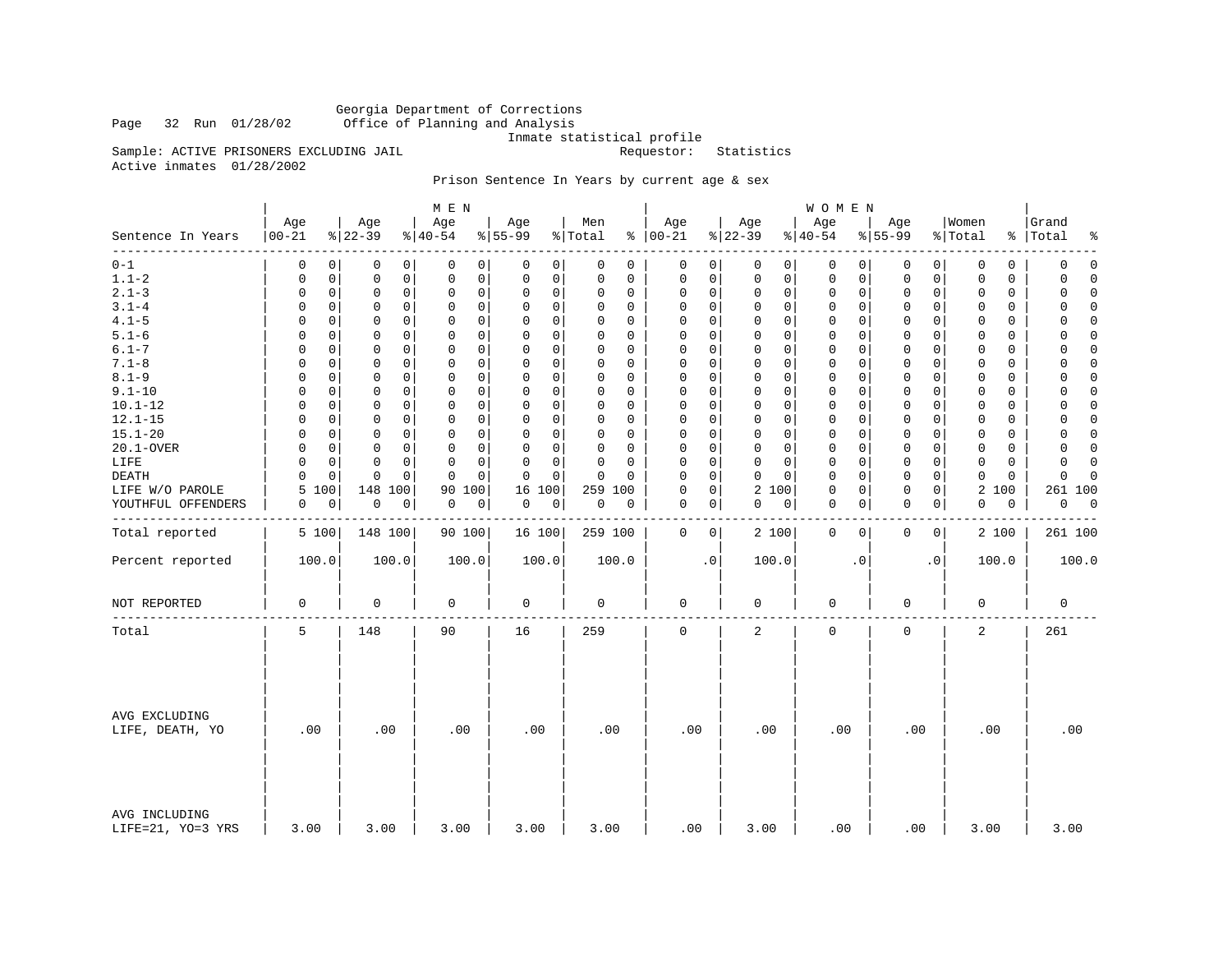#### Georgia Department of Corrections<br>Page 33 Run 01/28/02 Office of Planning and Analysis Page 33 Run 01/28/02 Office of Planning and Analysis

#### Inmate statistical profile

Sample: ACTIVE PRISONERS EXCLUDING JAIL **Requestor:** Statistics Active inmates 01/28/2002

Probation To Follow Prison by current age & sex

| Prob After Prison                      | Age<br>$ 00-21$        | Age<br>$ 22-39 $ | M E N<br>Age<br>$8 40-54$ | Age<br>$8 55-99$              | Men<br>% Total<br>∻ | Age<br>$ 00 - 21 $ | Aqe<br>$8$   22-39              | <b>WOMEN</b><br>Aqe<br>$ 40-54$      | Age<br>$8155 - 99$                                    | Women<br>% Total                                     | Grand<br>%   Total<br>း ေ |
|----------------------------------------|------------------------|------------------|---------------------------|-------------------------------|---------------------|--------------------|---------------------------------|--------------------------------------|-------------------------------------------------------|------------------------------------------------------|---------------------------|
| PROBATION TO<br>FOLLOW<br>NO PROBATION | $\Omega$<br>0<br>5 100 | 2<br>145<br>98   | 89<br>99                  | 0<br>$\overline{0}$<br>16 100 | 2<br>4<br>255<br>98 | 0<br>$\mathbf 0$   | $\circ$<br>$\overline{0}$<br> 0 | $\circ$<br>0<br>2 100<br>$\mathbf 0$ | 0 <sup>1</sup><br>0<br>0 <sup>1</sup><br>$\mathbf{0}$ | $\Omega$<br>0<br>$\Omega$<br>0 <sup>1</sup><br>2 100 | 257<br>98                 |
| Total reported                         | 5 100                  | 148 100          | 90<br>100                 | 16 100                        | 259 100             | 0                  | $\overline{0}$                  | 2 100<br>0                           | 0 <sup>1</sup><br>0                                   | 2 100<br> 0                                          | 261 100                   |
| Percent reported                       | 100.0                  | 100.0            | 100.0                     | 100.0                         | 100.0               |                    | .0 <sup>1</sup>                 | 100.0                                | .0 <sup>1</sup>                                       | 100.0<br>$\cdot$ 0                                   | 100.0                     |
| NOT REPORTED                           | 0                      | $\Omega$         | $\mathbf 0$               | $\mathbf 0$                   | $\Omega$            | $\Omega$           | 0                               | $\mathbf 0$                          | $\Omega$                                              | 0                                                    | $\Omega$                  |
| Total                                  | 5                      | 148              | 90                        | 16                            | 259                 |                    | 2                               |                                      |                                                       | 2                                                    | 261                       |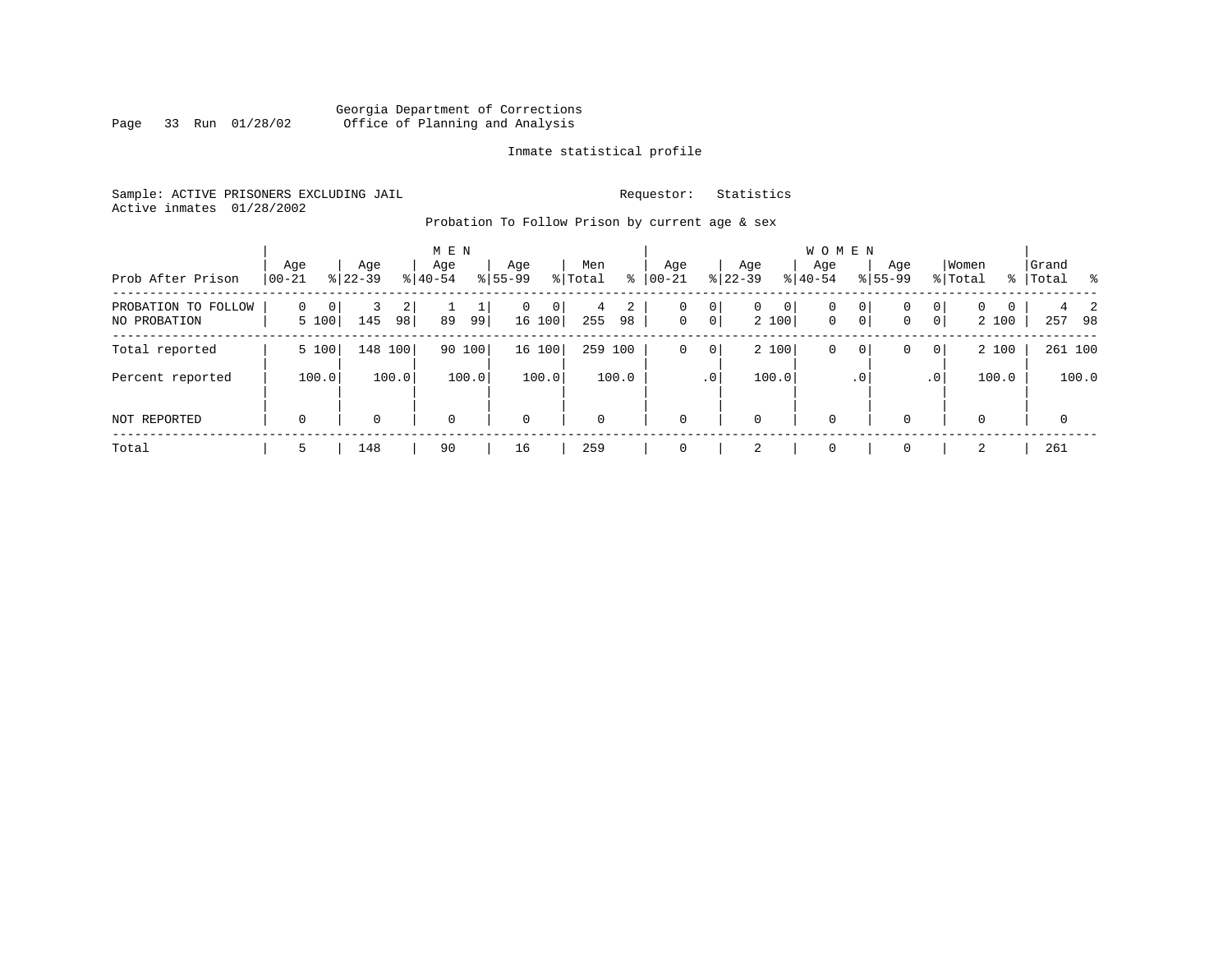### Georgia Department of Corrections<br>Page 34 Run 01/28/02 Office of Planning and Analysis Page 34 Run 01/28/02 Office of Planning and Analysis

#### Inmate statistical profile

Sample: ACTIVE PRISONERS EXCLUDING JAIL **Requestor:** Statistics Active inmates 01/28/2002

Admission Type by current age & sex

|                      |           |             |          |              | M E N     |       |           |             |          |          |             |           |          |          | <b>WOMEN</b> |                  |              |              |          |          |         |                         |
|----------------------|-----------|-------------|----------|--------------|-----------|-------|-----------|-------------|----------|----------|-------------|-----------|----------|----------|--------------|------------------|--------------|--------------|----------|----------|---------|-------------------------|
|                      | Age       |             | Age      |              | Age       |       | Age       |             | Men      |          | Age         |           | Age      |          | Age          |                  | Aqe          |              | Women    |          | Grand   |                         |
| Admission Type       | $00 - 21$ |             | $ 22-39$ |              | $ 40-54 $ |       | $8 55-99$ |             | % Total  | ႜ        | $ 00-21$    |           | $ 22-39$ |          | $ 40-54$     |                  | $8 55-99$    |              | % Total  | ွေ       | Total   | ू                       |
| COMMITTED FROM COURT | 1         | 20          | 45       | 30           | 30        | 33    | 3         | 19          | 79       | 31       | 0           | 0         |          | 2 100    | 0            | $\left( \right)$ | $\Omega$     | $\Omega$     |          | 2 100    | 81      | -31                     |
| RETURN APPEAL/BOND   | 0         | $\Omega$    | $\Omega$ | $\mathbf 0$  | $\Omega$  | 0     | $\Omega$  | 0           | $\Omega$ | $\Omega$ | $\Omega$    | 0         | $\Omega$ | $\Omega$ | 0            | $\Omega$         | 0            | $\Omega$     | $\Omega$ | $\Omega$ | 0       | $\Omega$                |
| PAROLE REV/NEW SENT  | O         | 0           | 11       | 7            | 14        | 16    |           | 6           | 26       | 10       | $\Omega$    | 0         | $\Omega$ | $\Omega$ | 0            | $\Omega$         | <sup>0</sup> | 0            | O        | U        | 26      | 10                      |
| PAR REV/NO NEW SENT  | U         | 0           | 3        |              |           | 1     |           | $\Omega$    | 4        | 2        | $\Omega$    | 0         | $\Omega$ | $\Omega$ | O            | C                | ∩            | <sup>n</sup> | U        | U        |         | $\overline{\mathbf{c}}$ |
| PROB VIOL/TOTAL REV  | U         | $\mathbf 0$ | $\Omega$ | $\Omega$     | $\Omega$  | 0     |           | 0           | O        | O        | $\Omega$    | 0         | $\Omega$ | $\Omega$ | 0            | C                | $\Omega$     | $\Omega$     | $\Omega$ | O        |         | $\Omega$                |
| PROB VIOL/PARTIAL    |           | 20          | 0        | $\Omega$     |           | 1     |           | $\Omega$    | 2        |          | O           | 0         | $\Omega$ | $\Omega$ | 0            | O                | <sup>0</sup> |              |          | 0        |         |                         |
| ADMIT FM OTHER CUST  | O         | $\Omega$    | O        | $\Omega$     | 0         | 0     | ∩         | $\Omega$    | 0        | 0        | $\Omega$    | 0         | O        | $\Omega$ | 0            | O                | O            | 0            | O        | 0        | U       | $\Omega$                |
| SHOCK INCARCERATION  |           | 0           | U        | 0            | O         | 0     | ∩         | $\Omega$    | O        | 0        | $\Omega$    | 0         | $\Omega$ | $\Omega$ | O            | $\Omega$         | ∩            | 0            | U        | 0        |         | ∩                       |
| PROB REV/REMAINDER   |           | 0           |          | 3            |           | 2     |           | $\Omega$    |          | 3        | $\Omega$    | 0         | $\Omega$ | $\Omega$ | 0            | C                | <sup>0</sup> | 0            |          | 0        |         |                         |
| NEW SENT/PAR REV PND |           | $\mathbf 0$ | $\Omega$ | $\Omega$     |           | 1     |           | $\Omega$    |          | $\Omega$ | O           | O         |          | $\Omega$ | 0            | $\Omega$         | 0            | $\Omega$     | 0        | $\Omega$ |         | ſ                       |
| LIFE W/O PAROLE      | 3         | 60          | 84       | 57           | 41        | 46    | 11        | 69          | 139      | 54       | 0           | O         |          | $\Omega$ | 0            | $\Omega$         |              | $\Omega$     |          | 0        | 139     | 53                      |
| PAROLE REV BOOT CAMP |           | $\Omega$    | 0        | $\Omega$     | $\Omega$  | 0     | 0         | $\Omega$    | 0        | $\Omega$ | 0           | $\Omega$  | O        | $\Omega$ | 0            | $\Omega$         | O            | 0            | 0        | 0        | Ω       | $\Omega$                |
| PAR REV/RSN UNKNOWN  |           | $\Omega$    | U        | $\Omega$     | O         | 0     |           | 6           |          | 0        | O           | 0         | O        | $\Omega$ | O            | O                | O            | 0            | O        | 0        |         | <sup>0</sup>            |
| PROBATION/PAROLE REV |           | $\Omega$    | U        | $\Omega$     | O         | 0     |           | $\Omega$    | O        | 0        | $\Omega$    | 0         | O        | $\Omega$ | O            | $\Omega$         | <sup>0</sup> | 0            | U        | 0        | U       | ∩                       |
| PB PAROLE RESCINDED  | U         | $\Omega$    | U        | <sup>n</sup> | $\cap$    | 0     |           | $\Omega$    | O        | 0        | ∩           | 0         | ∩        | $\Omega$ | O            | C                | ∩            | <sup>n</sup> | U        | 0        | U       | ∩                       |
| PROB REVOC/SPEC COND | O         | $\Omega$    | U        | $\Omega$     | O         | 0     |           | $\Omega$    | 0        | O        | $\Omega$    | O         | $\Omega$ | $\Omega$ | 0            | C                | <sup>0</sup> | $\Omega$     | Λ        | 0        |         | <sup>0</sup>            |
| PAR REV/REVOC CENTER |           | 0           | O        | $\Omega$     | O         | 0     |           | $\Omega$    | N        | U        | n           | O         |          | $\Omega$ | O            | C                |              | 0            |          | U        |         | <sup>0</sup>            |
| INFORMATION ONLY     | O         | 0           | O        | $\Omega$     | O         | 0     |           | $\Omega$    | 0        | 0        | $\Omega$    | O         | $\Omega$ | $\Omega$ | 0            | $\Omega$         | <sup>0</sup> | 0            |          | 0        |         | <sup>0</sup>            |
| INCOMPLETE SENT PKG  | 0         | 0           | O        | $\Omega$     | O         | 0     | ∩         | $\Omega$    | 0        | 0        | $\Omega$    | 0         | $\Omega$ | $\Omega$ | 0            | $\Omega$         | <sup>0</sup> | 0            | O        | 0        |         | <sup>0</sup>            |
| HANCOCK REVOC CENTER | 0         | 0           | U        | $\Omega$     | O         | 0     |           | $\Omega$    | 0        | 0        | $\Omega$    | 0         | $\Omega$ | $\Omega$ | 0            | $\Omega$         | <sup>0</sup> | $\Omega$     | U        | 0        |         | ∩                       |
| WHITWORTH DETENTION  | $\Omega$  | $\Omega$    | U        | $\Omega$     | O         | 0     | ∩         | $\Omega$    | 0        | 0        | $\Omega$    | 0         | $\Omega$ | $\Omega$ | 0            | $\Omega$         | ∩            | $\Omega$     | U        | 0        |         | $\cap$                  |
| DCYS AT RISK         | N         | 0           | O        | $\Omega$     | O         | 0     |           | $\mathbf 0$ | N        | O        | O           | 0         |          | 0        | U            | $\Omega$         | <sup>0</sup> | $\Omega$     | Ω        | $\Omega$ |         | ſ                       |
| <b>OTHER</b>         | O         | 0           | $\Omega$ | 0            | O         | 0     |           | 0           | N        | 0        | $\Omega$    | 0         | $\Omega$ | 0        | 0            | $\Omega$         | $\Omega$     | 0            | U        | U        |         |                         |
| Total reported       |           | 5 100       | 148 100  |              | 90 100    |       | 16 100    |             | 259 100  |          | 0           | 0         |          | 2 100    | 0            | 0                | 0            | 0            |          | 2 100    | 261 100 |                         |
| Percent reported     |           | 100.0       |          | 100.0        |           | 100.0 |           | 100.0       |          | 100.0    |             | $\cdot$ 0 |          | 100.0    |              | . 0              |              | $\cdot$ 0    |          | 100.0    |         | 100.0                   |
| <b>UNKNOWN</b>       | 0         |             | 0        |              | 0         |       | 0         |             | 0        |          | 0           |           | $\Omega$ |          | 0            |                  | $\Omega$     |              | 0        |          | 0       |                         |
| Total                | 5         |             | 148      |              | 90        |       | 16        |             | 259      |          | $\mathbf 0$ |           | 2        |          | 0            |                  | $\Omega$     |              | 2        |          | 261     |                         |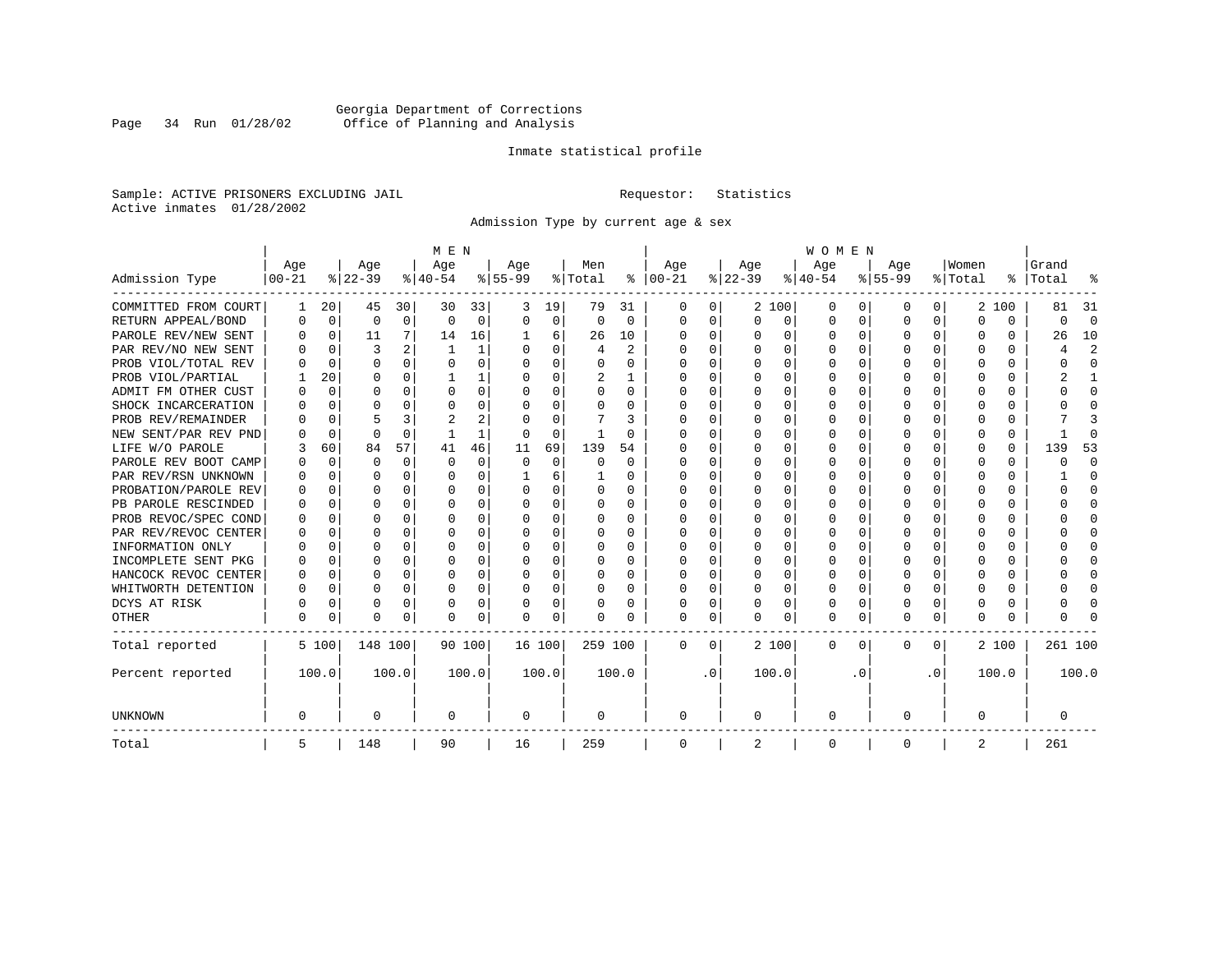#### Georgia Department of Corrections Page 35 Run 01/28/02 Office of Planning and Analysis

## Inmate statistical profile

| Active inmates 01/28/2002 | Sample: ACTIVE PRISONERS EXCLUDING JAIL |                                        | Requestor:                                     | Statistics                                      |                                        |                      |
|---------------------------|-----------------------------------------|----------------------------------------|------------------------------------------------|-------------------------------------------------|----------------------------------------|----------------------|
|                           |                                         |                                        | Release Type by current age & sex              |                                                 |                                        |                      |
|                           |                                         | M E N                                  |                                                | W O M E N                                       |                                        |                      |
| Release Type              | Aqe<br>Aqe<br>  00-21<br>$8122 - 39$    | Age<br>Age<br>$8155 - 99$<br>$8 40-54$ | Age<br>Men<br>$\frac{1}{6}$   00-21<br>% Total | Age<br>Aqe<br>$8 22-39$<br>$\frac{1}{6}$  40-54 | Women<br>Aqe<br>$8155 - 99$<br>% Total | Grand<br>%   Total % |
| Active                    | 5 100                                   | 90 100<br>148 100                      | 16 100   259 100  <br>$0 \qquad 0 \mid$        | 2 100<br>$\begin{array}{cc} 0 & 0 \end{array}$  | 2 100<br> 0 <br>$\overline{0}$         | 261 100              |
| Total                     | 148<br>5                                | 90<br>16                               | 259<br>0                                       | 2<br>$\overline{0}$                             | 0<br>2                                 | 261                  |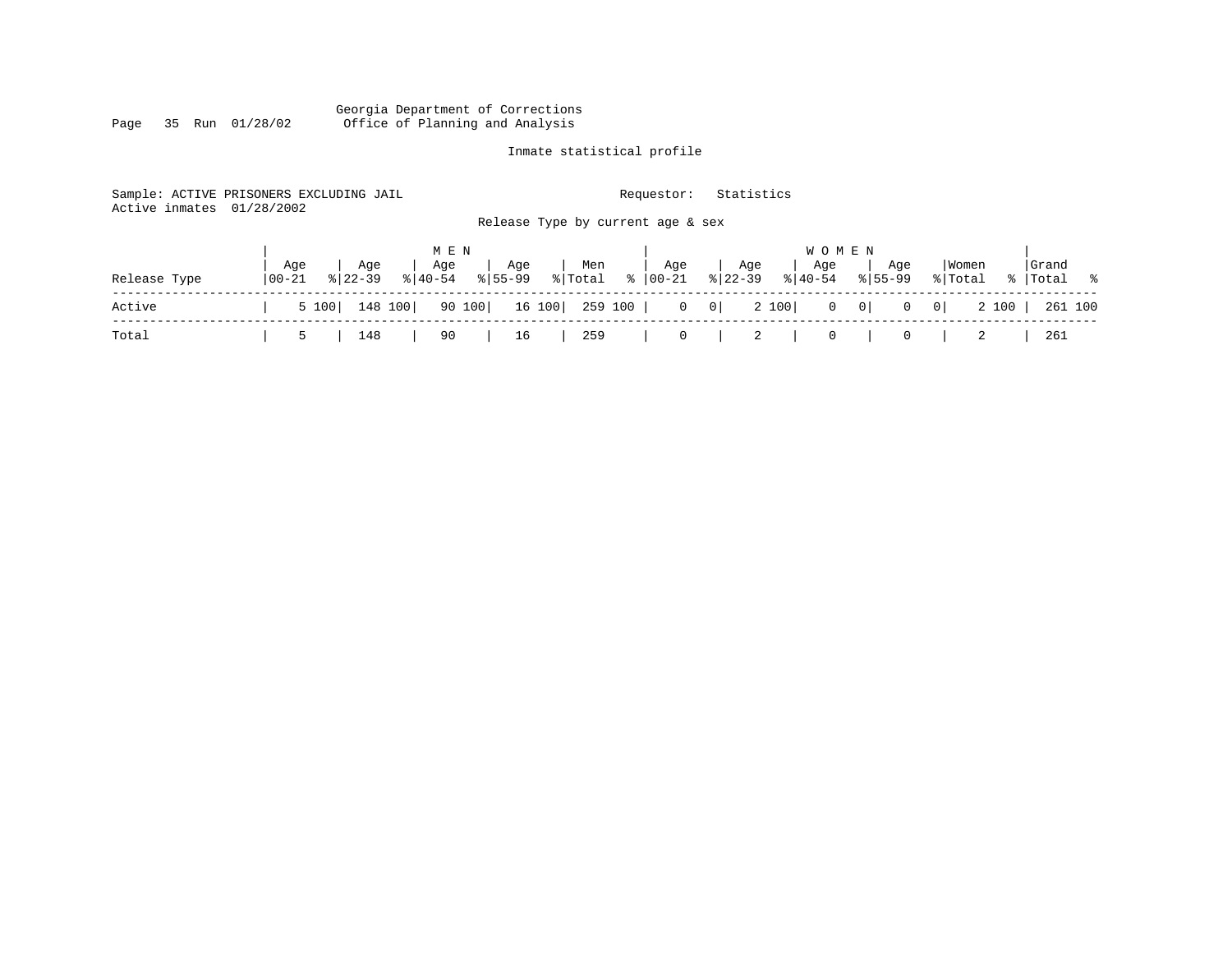### Georgia Department of Corrections<br>Page 36 Run 01/28/02 Office of Planning and Analysis Page 36 Run 01/28/02 Office of Planning and Analysis

#### Inmate statistical profile

Sample: ACTIVE PRISONERS EXCLUDING JAIL **Requestor:** Statistics Active inmates 01/28/2002

Inst By Group by current age & sex

|                      | M E N       |             |             |                |           |             |           |             |          |          |             |          |          |             | WOMEN       |             |             |                 |          |       |           |       |
|----------------------|-------------|-------------|-------------|----------------|-----------|-------------|-----------|-------------|----------|----------|-------------|----------|----------|-------------|-------------|-------------|-------------|-----------------|----------|-------|-----------|-------|
|                      | Age         |             | Age         |                | Age       |             | Age       |             | Men      |          | Age         |          | Age      |             | Age         |             | Age         |                 | Women    |       | Grand     |       |
| Inst By Group        | $00 - 21$   |             | $ 22-39 $   |                | $8 40-54$ |             | $8 55-99$ |             | % Total  | ႜ        | $ 00-21 $   |          | $ 22-39$ |             | $ 40-54 $   |             | $8155 - 99$ |                 | % Total  |       | %   Total | ႜ     |
| County jails         | 0           | $\mathbf 0$ | 0           | 0              |           | 0           |           | 0           | U        |          |             | 0        |          |             | $\Omega$    |             |             |                 |          |       |           |       |
| Transitional centers | $\mathbf 0$ | 0           | 0           | $\Omega$       | $\Omega$  | 0           | $\Omega$  | $\Omega$    | $\Omega$ | $\Omega$ | $\mathbf 0$ | $\Omega$ | 0        | $\Omega$    | $\Omega$    | $\Omega$    | $\Omega$    |                 | $\Omega$ |       |           |       |
| County camps         | $\Omega$    |             | 0           |                | $\Omega$  | 0           |           |             | $\Omega$ | $\Omega$ | $\Omega$    |          |          |             | $\Omega$    |             | $\Omega$    |                 |          |       |           |       |
| Inmate boot camps    | U           | 0           | $\Omega$    |                |           |             |           | $\Omega$    | 0        |          | $\Omega$    |          |          |             | $\Omega$    |             | $\Omega$    |                 |          |       |           |       |
| State prisons        |             | 5 100       | 148         | 100            | 90        | 100         |           | 16 100      | 259      | 100      |             |          |          | 2 100       | $\Omega$    |             | $\Omega$    |                 |          | 2 100 | 261 100   |       |
| Private prisons      | 0           | $\Omega$    | 0           | $\Omega$       | $\Omega$  | $\mathbf 0$ | $\Omega$  | $\Omega$    | 0        | $\Omega$ | $\Omega$    | $\Omega$ | $\Omega$ | $\Omega$    | $\Omega$    |             | $\Omega$    |                 | 0        | 0     | 0         | n     |
| Other                | 0           | 0           | $\mathbf 0$ | $\overline{0}$ | $\Omega$  | $\mathbf 0$ | $\Omega$  | $\mathbf 0$ | $\Omega$ | $\Omega$ | $\mathbf 0$ | 0        | $\Omega$ | $\mathbf 0$ | $\mathbf 0$ | $\Omega$    | $\Omega$    | $\Omega$        | 0        | 0     | 0         |       |
| Total reported       |             | 5 100       |             | 148 100        |           | 90 100      |           | 16 100      |          | 259 100  | 0           | 0        |          | 2 100       | $\Omega$    | $\mathbf 0$ | 0           | 0 <sup>1</sup>  |          | 2 100 | 261 100   |       |
| Percent reported     |             | 100.0       |             | 100.0          |           | 100.0       |           | 100.0       |          | 100.0    |             | .0'      |          | 100.0       |             | $\cdot$ 0   |             | .0 <sup>1</sup> |          | 100.0 |           | 100.0 |
| Not reported         | $\mathbf 0$ |             | $\Omega$    |                | $\Omega$  |             | $\Omega$  |             | $\Omega$ |          | $\Omega$    |          | $\Omega$ |             | $\Omega$    |             | $\cap$      |                 | $\cap$   |       | O         |       |
| Total                | 5           |             | 148         |                | 90        |             | 16        |             | 259      |          | $\mathbf 0$ |          | 2        |             | $\mathbf 0$ |             | $\Omega$    |                 | 2        |       | 261       |       |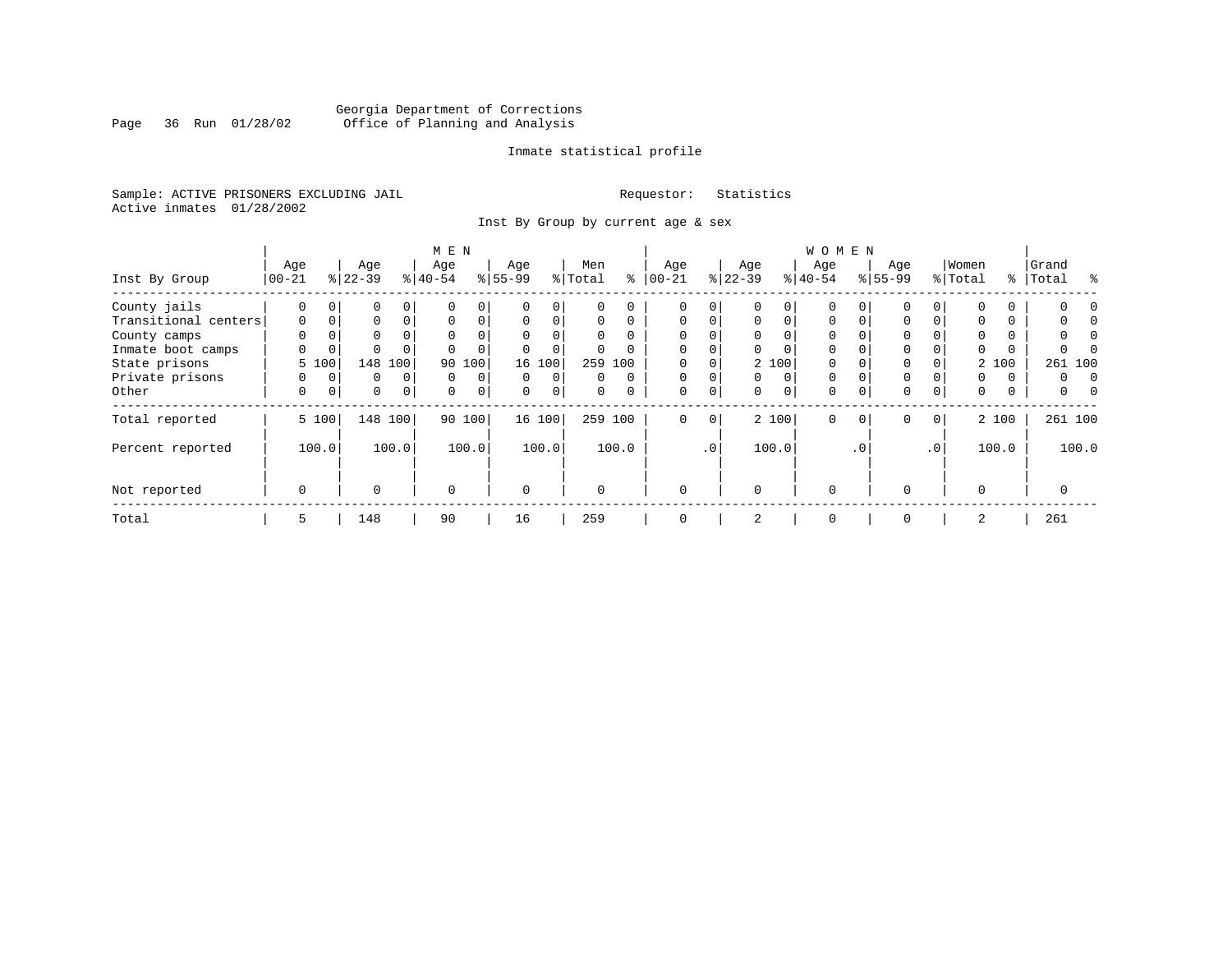### Georgia Department of Corrections<br>Page 37 Run 01/28/02 Office of Planning and Analysis Page 37 Run 01/28/02 Office of Planning and Analysis

#### Inmate statistical profile

Sample: ACTIVE PRISONERS EXCLUDING JAIL **Requestor:** Statistics Active inmates 01/28/2002

Institution by current age & sex

|                      |          |          |           |          | M E N     |          |           |          |          |                |              |           |           |       | <b>WOMEN</b> |          |           |           |          |          |           |              |
|----------------------|----------|----------|-----------|----------|-----------|----------|-----------|----------|----------|----------------|--------------|-----------|-----------|-------|--------------|----------|-----------|-----------|----------|----------|-----------|--------------|
|                      | Age      |          | Age       |          | Age       |          | Age       |          | Men      |                | Age          |           | Age       |       | Age          |          | Aqe       |           | Women    |          | Grand     |              |
| Institution          | $ 00-21$ |          | $ 22-39 $ |          | $8 40-54$ |          | $8 55-99$ |          | % Total  | ៖              | $ 00 - 21$   |           | $ 22-39 $ |       | $ 40-54 $    |          | $8 55-99$ |           | % Total  |          | %   Total | ႜ            |
| Ware Prison          |          | 40       | 14        | 9        | 10        | 11       |           | 13       | 28       | 11             |              |           |           |       |              |          |           |           |          |          | 28        | 11           |
| Phillips Prison      |          | 20       | 5         | 3        |           | 3        |           | $\Omega$ | 9        | 3              |              |           |           |       |              |          |           | 0         |          | 0        |           | 3            |
| Arrendale Prison     |          | $\Omega$ |           |          |           |          |           | 6        |          | 2              |              |           |           |       |              |          |           |           |          | 0        |           |              |
| Georgia State Prison |          | $\Omega$ | 32        | 22       | 11        | 12       |           | 13       | 45       | 17             |              |           |           |       |              |          |           |           |          | $\Omega$ | 45        | 17           |
| Jackson Prison-Diag  |          |          |           | ς        |           |          |           | O        |          | $\mathfrak{D}$ |              |           |           |       |              |          |           |           |          | 0.       |           | 2            |
| Coastal Prison       |          |          |           |          |           |          |           | $\Omega$ |          |                |              |           |           |       |              |          |           |           | ∩        | 0        |           |              |
| Augusta Med Prison   |          | $\Omega$ | 11        | 7        |           | 6        | 4         | 25       | 20       | 8              |              |           |           |       |              |          |           |           |          | $\Omega$ | 20        |              |
| Valdosta Prison      |          |          | 24        | 16       | 10        | 11       | 2         | 13       | 36       | 14             |              |           |           |       |              |          |           |           |          |          | 36        | 14           |
| Hays Prison          |          |          | 10        |          |           | 8        |           | 6        | 18       |                |              |           |           |       |              |          | O         |           | ∩        | 0        | 18        | 7            |
| Hancock Prison       |          |          | 8         | 5.       | 6         |          |           | O        | 14       | 5              |              |           |           |       |              |          |           |           | $\Omega$ | 0        | 14        | 5            |
| Telfair Prison       |          | 20       | 13        | 9        | 10        | 11       |           | 6        | 25       | 10             |              |           |           |       |              |          |           |           |          |          | 25        | 10           |
| Macon Prison         |          | 20       | 10        |          | 17        | 19       | 2         | 13       | 30       | 12             |              |           |           |       |              |          |           |           | ∩        | 0        | 30        | 11           |
| Smith Prison         |          | $\Omega$ | 11        |          | q         | 10       |           | 6        | 21       | 8              |              |           |           | O     |              |          |           |           | $\Omega$ | $\Omega$ | 21        | $\mathsf{R}$ |
| Metro Womens Prison  | O        | $\Omega$ | $\Omega$  | $\Omega$ |           | $\Omega$ | $\Omega$  | O        | $\Omega$ | $\Omega$       |              |           |           | 50    |              |          |           |           |          | 50       |           | ∩            |
| Pulaski Womens Pris  | $\Omega$ | $\Omega$ | U         | 0        |           | 0        |           | O        | 0        |                |              |           |           | 50    | $\Omega$     |          | O         |           |          | 50       |           |              |
| Total reported       |          | 5 100    | 148 100   |          |           | 90 100   |           | 16 100   | 259 100  |                | <sup>0</sup> | $\Omega$  |           | 2 100 | $\Omega$     | $\Omega$ | $\Omega$  | 0         |          | 2 100    | 261 100   |              |
| Percent reported     |          | 100.0    |           | 100.0    |           | 100.0    |           | 100.0    |          | 100.0          |              | $\cdot$ 0 |           | 100.0 |              | . 0      |           | $\cdot$ 0 |          | 100.0    |           | 100.0        |
| Not Reported         | O        |          |           |          | $\Omega$  |          | $\Omega$  |          | $\Omega$ |                | ∩            |           | $\Omega$  |       | $\Omega$     |          | $\Omega$  |           | $\Omega$ |          |           |              |
| Total                | 5        |          | 148       |          | 90        |          | 16        |          | 259      |                |              |           |           |       | $\Omega$     |          | $\Omega$  |           | 2        |          | 261       |              |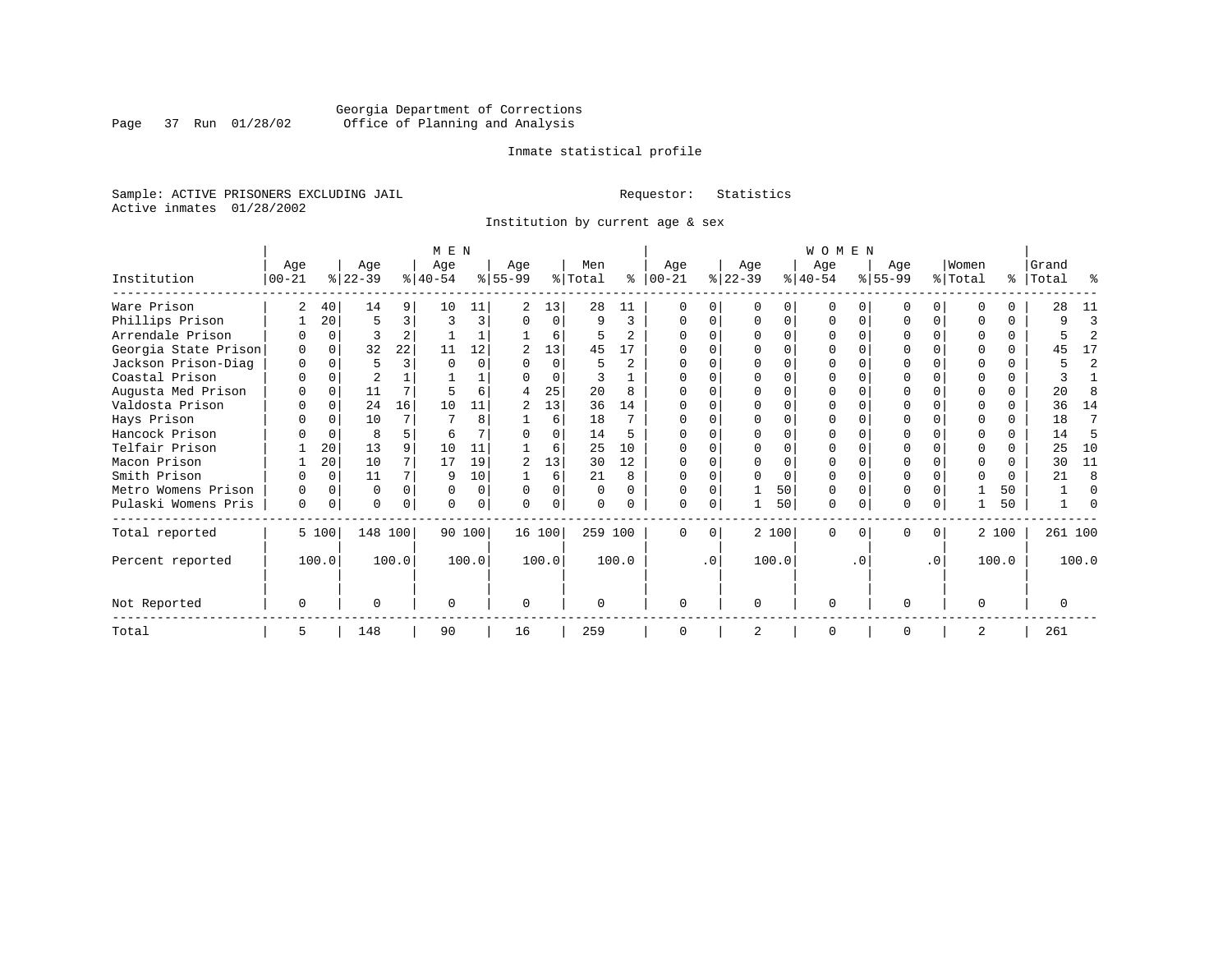#### Georgia Department of Corrections Page 38 Run 01/28/02 Office of Planning and Analysis

#### Inmate statistical profile

Sample: ACTIVE PRISONERS EXCLUDING JAIL **Requestor:** Statistics Active inmates 01/28/2002

Misdemeanors And Felonies by current age & sex

| Crime Type            | Age<br>$00 - 21$                  | Age<br>$8 22-39$               | M E N<br>Age<br>$8 40-54$ | Age<br>$8155 - 99$          | Men<br>ွေ<br>% Total                  | Age<br>$00 - 21$ | Age<br>$ 22 - 39 $                                | <b>WOMEN</b><br>Aqe<br>$8 40-54$ | Age<br>$8155 - 99$ | Women<br>% Total                                                | Grand<br>%   Total         |
|-----------------------|-----------------------------------|--------------------------------|---------------------------|-----------------------------|---------------------------------------|------------------|---------------------------------------------------|----------------------------------|--------------------|-----------------------------------------------------------------|----------------------------|
| MISDEMEANOR<br>FELONY | $\Omega$<br>$\mathbf{0}$<br>5 100 | 0<br>0 <sup>1</sup><br>148 100 | 0<br>$\Omega$<br>90 100   | $\mathbf{0}$<br>0<br>16 100 | $\Omega$<br>$\mathbf 0$<br>259<br>100 | 0<br>$\mathbf 0$ | 0<br>0<br>$\mathbf{0}$<br>$\overline{0}$<br>2 100 | 0<br>$\mathbf{0}$                | 0<br>0<br> 0 <br>0 | $\mathbf{0}$<br>$\Omega$<br>$\Omega$<br>$\overline{0}$<br>2 100 | $\Omega$<br>- 0<br>261 100 |
| Total reported        | 5 100                             | 148 100                        | 90 100                    | 16 100                      | 259<br>100                            | 0                | 2 100<br>0                                        | 0                                | 0<br>0             | 2 100<br>$\overline{0}$                                         | 261 100                    |
| Percent reported      | 100.0                             | 100.0                          | 100.0                     | 100.0                       | 100.0                                 |                  | 100.0<br>.0 <sup>1</sup>                          |                                  | . 0                | 100.0<br>.0 <sup>1</sup>                                        | 100.0                      |
| NOT REPORTED          | $\mathbf 0$                       | 0                              | $\mathbf 0$               | $\mathbf 0$                 | $\mathbf 0$                           | $\mathbf 0$      | 0                                                 | $\mathbf 0$                      | $\Omega$           | $\Omega$                                                        | 0                          |
| Total                 | 5                                 | 148                            | 90                        | 16                          | 259                                   | $\Omega$         | 2                                                 | $\mathbf 0$                      | $\Omega$           | 2                                                               | 261                        |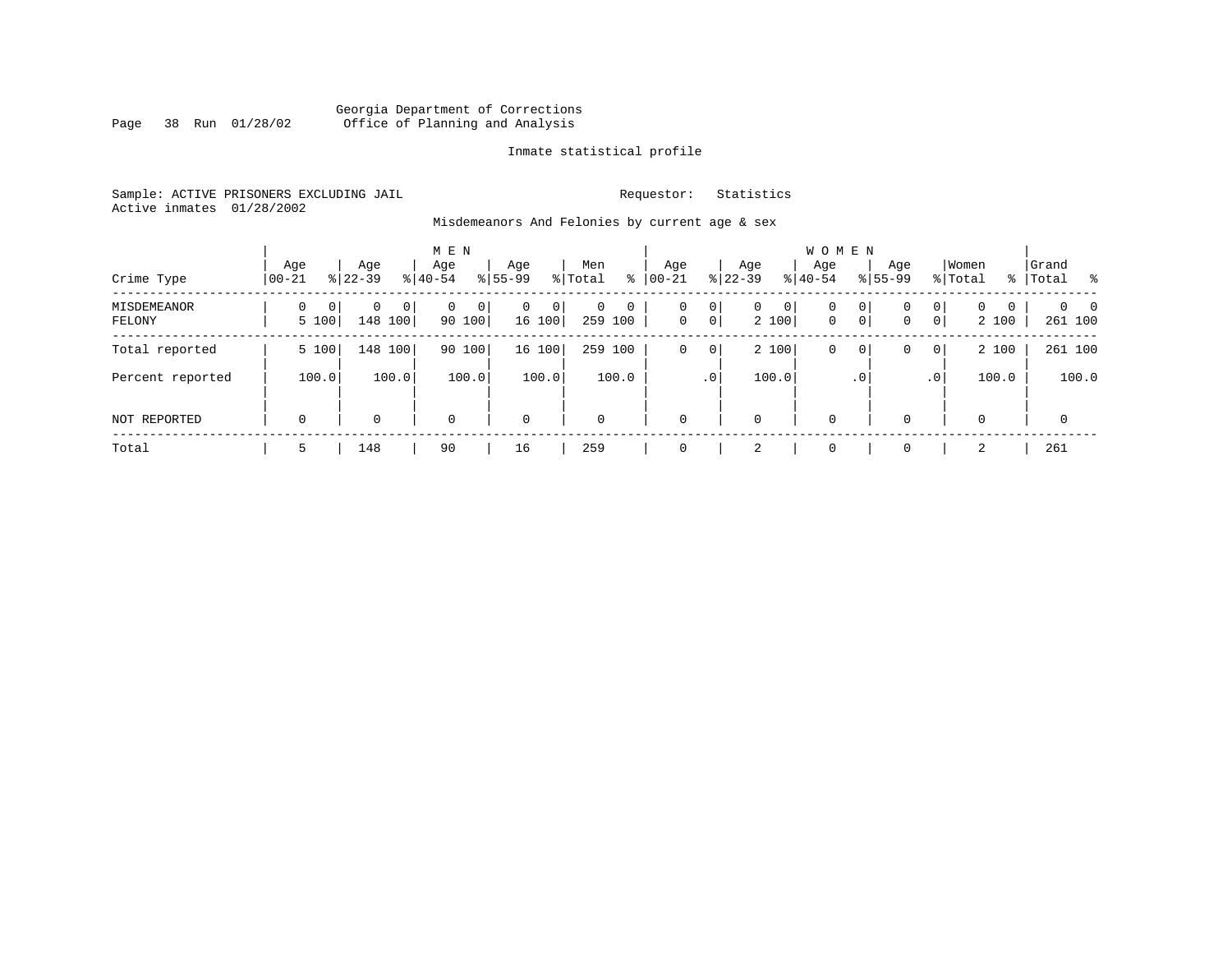### Georgia Department of Corrections<br>Page 39 Run 01/28/02 Office of Planning and Analysis Page 39 Run 01/28/02 Office of Planning and Analysis

#### Inmate statistical profile

Sample: ACTIVE PRISONERS EXCLUDING JAIL **Requestor:** Statistics Active inmates 01/28/2002

Crimes By Group by current age & sex

|                      |           |             |           |             | M E N        |             |             |             |          |             |              |             |             |             | <b>WOMEN</b> |             |             |           |          |          |          |             |
|----------------------|-----------|-------------|-----------|-------------|--------------|-------------|-------------|-------------|----------|-------------|--------------|-------------|-------------|-------------|--------------|-------------|-------------|-----------|----------|----------|----------|-------------|
|                      | Age       |             | Age       |             | Age          |             | Age         |             | Men      |             | Age          |             | Age         |             | Age          |             | Age         |           | Women    |          | Grand    |             |
| Crimes By Group      | $00 - 21$ |             | $8 22-39$ |             | $8 40-54$    |             | $8155 - 99$ |             | % Total  | ႜ           | $ 00-21$     |             | $8$   22-39 |             | $8 40-54$    |             | $8155 - 99$ |           | % Total  | ႜ        | Total    | န္          |
| HOMICIDE             | 5         | 100         | 103       | 70          | 38           | 42          | 9           | 56          | 155      | 60          | 0            | 0           |             | 2 100       | 0            | 0           | 0           | 0         | 2        | 100      | 157      | 60          |
| ABORTION             | 0         | 0           | 0         | $\mathbf 0$ | $\mathbf 0$  | $\mathbf 0$ | $\Omega$    | 0           | 0        | $\mathbf 0$ | $\mathbf 0$  | $\mathbf 0$ | 0           | 0           | 0            | 0           | 0           | 0         | $\Omega$ | 0        | O        | $\mathbf 0$ |
| BODILY INJRY&REL OFF | 0         | $\mathbf 0$ | 11        | 7           | 16           | 18          | 2           | 13          | 29       | 11          | 0            | 0           | 0           | 0           | 0            | $\mathbf 0$ | 0           | 0         | $\Omega$ | 0        | 29       | 11          |
| ARSON & REL OFF      | N         | $\Omega$    | $\Omega$  | $\Omega$    | $\Omega$     | $\Omega$    |             | $\mathbf 0$ | $\Omega$ | 0           | 0            | 0           | 0           | 0           | 0            | $\mathbf 0$ | $\Omega$    | 0         | $\Omega$ | $\Omega$ |          | $\mathbf 0$ |
| DAMAGE OF PROPERTY   | N         | $\Omega$    | $\Omega$  | $\Omega$    | $\Omega$     | 0           |             | $\Omega$    | 0        | O           | 0            | $\Omega$    | $\Omega$    | $\Omega$    | $\Omega$     | $\Omega$    | $\Omega$    | $\Omega$  | $\Omega$ | $\Omega$ |          | $\Omega$    |
| BURGLARY & REL OFF   | 0         | $\Omega$    | $\Omega$  | $\Omega$    |              | 1           | O           | $\Omega$    | 1        | 0           | 0            | $\Omega$    | $\Omega$    | $\Omega$    | 0            | $\Omega$    | $\Omega$    | $\Omega$  | $\Omega$ | $\Omega$ |          | $\Omega$    |
| FORGERY & REL OFF    |           | $\Omega$    | $\Omega$  | $\Omega$    | $\mathsf{C}$ | 0           |             | $\Omega$    | $\Omega$ | $\Omega$    | O            | 0           | 0           | $\Omega$    | 0            | $\mathbf 0$ | $\Omega$    | $\Omega$  | $\Omega$ | $\Omega$ |          | $\Omega$    |
| THEFT                |           | 0           | $\Omega$  | $\Omega$    | $\Omega$     | $\Omega$    |             | $\Omega$    | $\Omega$ | $\Omega$    | <sup>0</sup> | $\Omega$    | $\Omega$    | $\Omega$    | $\Omega$     | 0           | O           | $\Omega$  | $\Omega$ | $\Omega$ | ∩        | $\Omega$    |
| <b>ROBBERY</b>       |           | 0           | 16        | 11          | 18           | 20          | 4           | 25          | 38       | 15          | $\Omega$     | $\Omega$    | $\Omega$    | $\Omega$    | 0            | 0           | O           | $\Omega$  | $\Omega$ | 0        | 38       | 15          |
| SEXUAL OFFENSES      |           | 0           | 12        | 8           | 15           | 17          |             | 6           | 28       | 11          | 0            | 0           | 0           | $\Omega$    | 0            | 0           | O           | 0         | $\Omega$ | O        | 28       | 11          |
| OBSCENITY CRIMES     |           | $\Omega$    | $\Omega$  | $\Omega$    | $\Omega$     | 0           | $\Omega$    | $\Omega$    | O        | $\Omega$    | 0            | $\Omega$    | $\Omega$    | $\Omega$    | $\Omega$     | $\Omega$    | O           | 0         | $\Omega$ | 0        | U        | $\Omega$    |
| TREASON & REL OFF    |           | 0           | $\Omega$  | $\Omega$    | $\Omega$     | 0           | O           | 0           | 0        | $\Omega$    | 0            | $\Omega$    | 0           | 0           | 0            | 0           | 0           | $\Omega$  | 0        | 0        |          | $\Omega$    |
| CRIMES INVOLVNG GOVT |           | 0           | $\Omega$  | $\Omega$    | 0            | 0           |             | 0           | 0        | O           | 0            | $\Omega$    | 0           | $\Omega$    | 0            | $\mathbf 0$ | $\Omega$    | $\Omega$  | $\Omega$ | 0        |          | $\Omega$    |
| FALSIFICATIONS       | N         | $\Omega$    | $\Omega$  | $\Omega$    | O            | 0           |             | 0           | 0        | $\Omega$    | 0            | 0           | 0           | 0           | 0            | 0           | 0           | 0         | $\Omega$ | 0        | ∩        | $\Omega$    |
| OBSTRUCT LAW ENFORCE | O         | $\Omega$    |           | $\Omega$    | O            | 0           |             | 0           | 0        | 0           | 0            | 0           | 0           | $\Omega$    | 0            | 0           | 0           | 0         | $\Omega$ | 0        |          | $\Omega$    |
| DISORDERLY CONDUCT   | N         | $\Omega$    | $\Omega$  | $\Omega$    | C            | 0           |             | $\Omega$    | $\Omega$ | O           | $\Omega$     | $\Omega$    | 0           | $\Omega$    | $\Omega$     | $\mathbf 0$ | $\Omega$    | $\Omega$  | $\Omega$ | $\Omega$ |          | $\Omega$    |
| GAMBLING & REL OFF   | O         | $\Omega$    | $\Omega$  | $\Omega$    | $\Omega$     | 0           |             | 0           | $\Omega$ | 0           | $\Omega$     | $\Omega$    | 0           | $\Omega$    | 0            | 0           | $\Omega$    | $\Omega$  | $\Omega$ | 0        |          | $\Omega$    |
| CRUELTY TO CHILDREN  | 0         | $\mathbf 0$ | $\Omega$  | $\Omega$    | $\Omega$     | 0           |             | 0           | $\Omega$ | 0           | $\Omega$     | 0           | 0           | 0           | $\Omega$     | $\mathbf 0$ | $\Omega$    | $\Omega$  | $\Omega$ | 0        |          | $\Omega$    |
| CRIMES WITH GUNS     |           | $\Omega$    | $\Omega$  | $\Omega$    | $\Omega$     | 0           |             | 0           | $\Omega$ | $\Omega$    | $\Omega$     | $\Omega$    | 0           | $\Omega$    | $\Omega$     | $\mathbf 0$ | $\Omega$    | $\Omega$  | $\Omega$ | $\Omega$ |          | $\Omega$    |
| INVASION PRIVACY     |           | 0           | $\Omega$  | 0           | 0            | 0           |             | 0           | 0        | 0           | $\Omega$     | 0           | 0           | 0           | 0            | $\mathbf 0$ | 0           | $\Omega$  | $\Omega$ | 0        |          | $\Omega$    |
| RACKETEERING         | N         | $\Omega$    | $\Omega$  | 0           | O            | 0           |             | 0           | 0        | 0           | 0            | 0           | 0           | $\Omega$    | 0            | 0           | 0           | 0         | $\Omega$ | 0        |          | $\Omega$    |
| DRUG ABUSE OFFENSES  |           | 0           | 5         | 3           | 2            | 2           |             | $\Omega$    |          | 3           | 0            | $\Omega$    | $\Omega$    | $\Omega$    | 0            | $\Omega$    | $\Omega$    | $\Omega$  | $\Omega$ | $\Omega$ |          | 3           |
| DRUG TRAFFICKING     | O         | $\Omega$    |           | 1           | $\Omega$     | 0           |             | $\Omega$    | 1        | 0           | 0            | $\Omega$    | $\Omega$    | $\Omega$    | <sup>0</sup> | $\Omega$    | O           | 0         | $\Omega$ | 0        |          | $\Omega$    |
| AUTO CRIMES          |           | $\Omega$    | $\Omega$  | $\Omega$    | O            | 0           |             | $\mathbf 0$ | 0        | $\Omega$    | 0            | $\mathbf 0$ | 0           | $\mathbf 0$ | O            | $\mathbf 0$ | $\Omega$    | $\Omega$  | $\Omega$ | O        |          | $\Omega$    |
| REVENUE & CONTRABAND | N         | $\Omega$    | $\Omega$  | $\Omega$    | O            | 0           |             | $\Omega$    | 0        | $\Omega$    | $\Omega$     | $\Omega$    | $\Omega$    | $\Omega$    | O            | $\mathbf 0$ | $\Omega$    | $\Omega$  | $\Omega$ | 0        |          | $\Omega$    |
| CRIMES OF OTH STATES | 0         | 0           | $\Omega$  | $\Omega$    | $\Omega$     | 0           | $\Omega$    | 0           | 0        | $\Omega$    | <sup>0</sup> | $\Omega$    | 0           | 0           | 0            | 0           | 0           | $\Omega$  | $\Omega$ | 0        |          | $\Omega$    |
| MISC. FELONIES       | 0         | $\Omega$    | $\Omega$  | 0           | O            | 0           |             | 0           | 0        | 0           | 0            | 0           | 0           | 0           | 0            | 0           | $\Omega$    | 0         | $\Omega$ | $\Omega$ |          | $\Omega$    |
| <b>MISDEMEANORS</b>  | 0         | 0           | $\Omega$  | 0           | O            | 0           | $\Omega$    | 0           | 0        | 0           | 0            | 0           | 0           | 0           | 0            | 0           | $\Omega$    | 0         | 0        | 0        |          |             |
| Total reported       |           | 5 100       | 148 100   |             |              | 90 100      | 16 100      |             | 259 100  |             | $\mathbf{0}$ | 0           |             | 2 100       | 0            | 0           | 0           | 0         |          | 2 100    | 261 100  |             |
| Percent reported     |           | 100.0       |           | 100.0       |              | 100.0       |             | 100.0       |          | 100.0       |              | $\cdot$ 0   |             | 100.0       |              | . 0         |             | $\cdot$ 0 |          | 100.0    |          | 100.0       |
| NOT REPORTED         | 0         |             | $\Omega$  |             | $\Omega$     |             | $\Omega$    |             | 0        |             | 0            |             | $\Omega$    |             | 0            |             | $\Omega$    |           | $\Omega$ |          | $\Omega$ |             |
| Total                | 5         |             | 148       |             | 90           |             | 16          |             | 259      |             | $\mathbf 0$  |             | 2           |             | $\mathbf 0$  |             | $\Omega$    |           | 2        |          | 261      |             |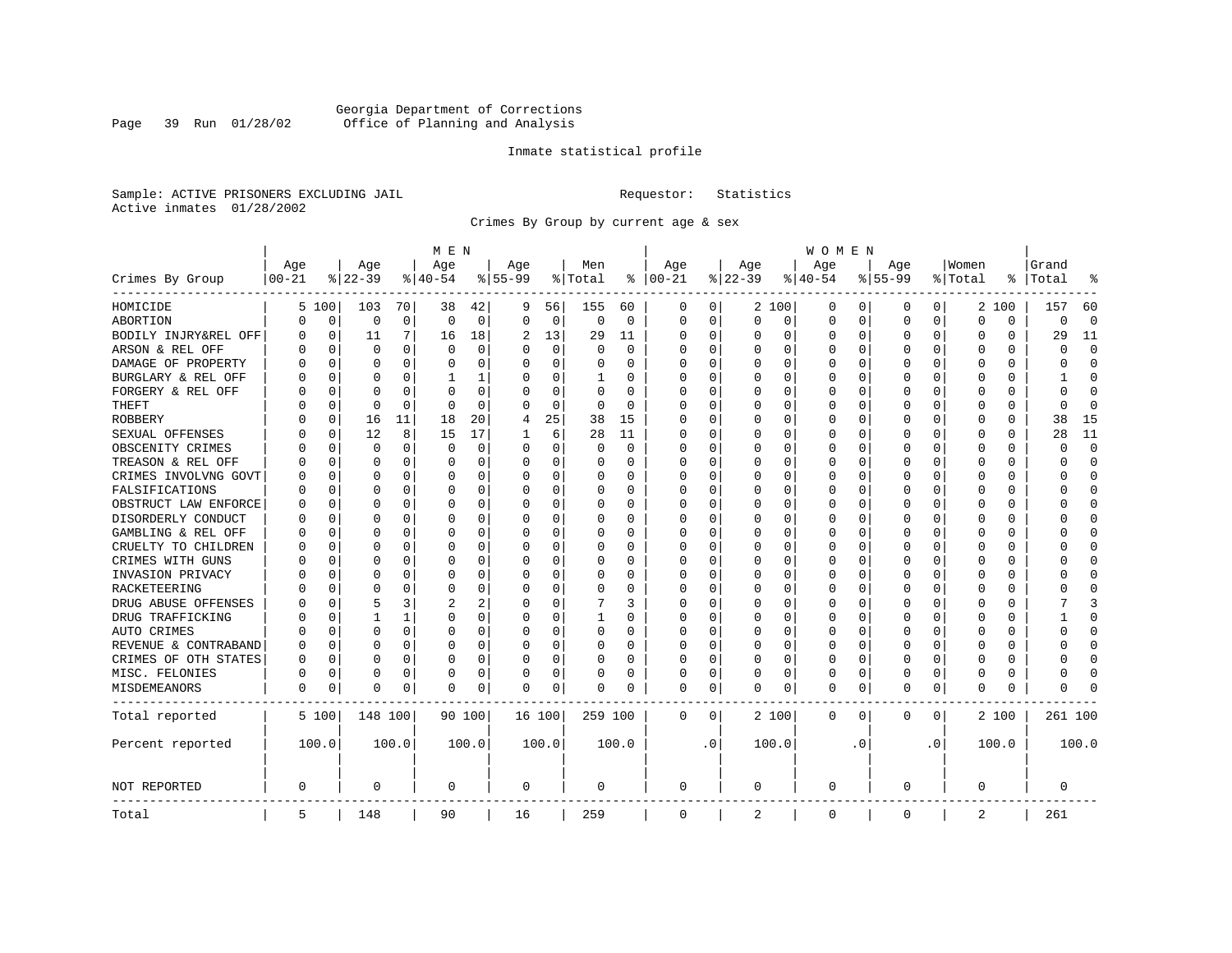Georgia Department of Corrections Page 40 Run 01/28/02 Office of Planning and Analysis

## Inmate statistical profile

| Sample: ACTIVE PRISONERS EXCLUDING JAIL<br>Active inmates<br>01/28/2002 |          |             |              |                |                |              |                                 |                |                |                | Requestor:                                |             | Statistics  |          |                                     |                |          |                |             |          |           |                |
|-------------------------------------------------------------------------|----------|-------------|--------------|----------------|----------------|--------------|---------------------------------|----------------|----------------|----------------|-------------------------------------------|-------------|-------------|----------|-------------------------------------|----------------|----------|----------------|-------------|----------|-----------|----------------|
|                                                                         |          |             |              |                |                |              |                                 |                |                |                | Most Serious Offense by current age & sex |             |             |          |                                     |                |          |                |             |          |           |                |
|                                                                         | Age      |             | Age          |                | M E N<br>  Age |              | Age                             |                | Men            |                | Age                                       |             | Age         |          | WOMEN<br>Age                        |                | Age      |                | Women       |          | Grand     |                |
| Most Serious Offense 00-21                                              |          |             |              |                |                |              | % 22-39 % 40-54 % 55-99 % Total |                |                |                | %   00-21 %   22-39                       |             |             |          | $\frac{8}{40-54}$ $\frac{8}{55-99}$ |                |          |                | % Total     |          | %   Total | ಿ              |
| Misdemeanors                                                            |          |             |              |                |                |              |                                 |                |                |                |                                           |             |             |          |                                     |                |          |                |             |          |           |                |
|                                                                         |          |             |              |                |                |              |                                 |                |                |                |                                           |             |             |          |                                     |                |          |                |             |          |           |                |
| FELONIES                                                                |          |             |              |                |                |              |                                 |                |                |                |                                           |             |             |          |                                     |                |          |                |             |          |           |                |
| <b>MURDER</b>                                                           | 5 100    |             | 103          | 70             | 38             | 42           | 9                               | 56             | 155            | 60             | $\Omega$                                  | $\Omega$    | 2 100       |          | $\Omega$                            | $\overline{0}$ | 0        | 0              |             | 2 100    | 157       | 60             |
| KIDNAPPING                                                              |          | $\mathbf 0$ | 11           | $\overline{7}$ | 16             | 18           | 2                               | 13             | 29             | 11             | $\mathbf 0$                               | $\mathbf 0$ | $\Omega$    | 0        | $\mathbf 0$                         | 0 <sup>1</sup> | $\Omega$ | $\mathbf 0$    | $\mathbf 0$ | $\Omega$ | 29        | 11             |
| <b>BURGLARY</b>                                                         |          | $\mathbf 0$ | $\mathbf 0$  | $\Omega$       | -1             | 1            | $\Omega$                        | $\overline{0}$ | 1              | $\Omega$       | $\mathbf 0$                               | $\mathbf 0$ | $\mathbf 0$ | $\Omega$ | $\mathbf 0$                         | $\circ$        | $\Omega$ | $\Omega$       | 0           | $\Omega$ | -1        | $\bigcirc$     |
| ARMED ROBBERY                                                           |          | $\Omega$    | 16           | 11             | 18             | 20           | 4                               | 25             | 38             | 15             | $\Omega$                                  | $\Omega$    | $\Omega$    | $\Omega$ | $\Omega$                            | $\Omega$       | O        | $\Omega$       | $\Omega$    | $\Omega$ | 38        | 15             |
| <b>RAPE</b>                                                             |          | $\Omega$    | 8            | 5              | 14             | 16           | $\mathbf{1}$                    | 6              | 23             | 9              | $\mathbf 0$                               | $\Omega$    | $\Omega$    | $\Omega$ |                                     | $\Omega$       | O        | $\Omega$       | $\Omega$    | $\Omega$ | 23        | 9              |
| AGGRAV CHILD MOLESTA                                                    | $\Omega$ | $\Omega$    | 4            | 3              | -1             |              | $\Omega$                        | $\Omega$       | 5              | $\overline{a}$ | $\Omega$                                  | $\Omega$    | $\Omega$    | $\Omega$ | 0                                   | $\Omega$       | $\Omega$ | $\Omega$       | $\Omega$    | $\Omega$ | 5         | $\overline{a}$ |
| VIOL GA CNTRL SBST A                                                    | 0        | $\Omega$    | $\mathbf{1}$ | $\mathbf{1}$   | $\Omega$       | $\Omega$     | $\Omega$                        | $\Omega$       | $\mathbf{1}$   | $\Omega$       | $\Omega$                                  | $\Omega$    | $\Omega$    | $\Omega$ | $\Omega$                            | $\Omega$       | $\Omega$ | $\Omega$       | $\Omega$    | $\Omega$ |           | $\cap$         |
| S/D COCAINE                                                             | 0        | $\Omega$    | 3            | $\overline{2}$ | $\Omega$       | $\Omega$     | $\Omega$                        | $\Omega$       | 3              | $\mathbf{1}$   | $\Omega$                                  | $\Omega$    | $\Omega$    | $\Omega$ | $\Omega$                            | $\Omega$       | $\Omega$ | $\Omega$       | $\Omega$    | $\Omega$ | 3         |                |
| POSS OF COCAINE                                                         | $\Omega$ | $\Omega$    | $\mathbf{1}$ | 1              | $\overline{a}$ | 2            | $\Omega$                        | $\Omega$       | 3              | $\mathbf{1}$   | $\Omega$                                  | $\Omega$    | $\Omega$    | $\Omega$ | $\Omega$                            | $\Omega$       | $\Omega$ | $\Omega$       | $\Omega$    | $\Omega$ |           | 1              |
| ATT/CONSPRCY COMMT C                                                    | $\Omega$ | $\Omega$    | $\mathbf{1}$ | 1              | $\Omega$       | $\Omega$     | $\Omega$                        | $\Omega$       | $\mathbf{1}$   | $\cap$         | $\Omega$                                  | $\Omega$    | $\Omega$    | $\Omega$ | $\Omega$                            | $\Omega$       | $\Omega$ | $\Omega$       | $\Omega$    | $\Omega$ |           | $\cap$         |
| NONPYMT AGR NVL STOR                                                    | $\Omega$ | $\Omega$    | ζ            | $\overline{2}$ | $\mathbf{1}$   | $\mathbf{1}$ | $\Omega$                        | $\Omega$       | $\overline{4}$ | $\overline{2}$ | $\Omega$                                  | $\Omega$    | $\cap$      | $\cap$   | $\cap$                              | $\Omega$       | $\cap$   | $\Omega$       | $\Omega$    | $\Omega$ |           | $\mathcal{D}$  |
| CRMNL SOLICITATION                                                      | 5 100    |             | 145          | 98             | 89             | 99           | 16 100                          |                | 255            | 98             | <sup>0</sup>                              | $\Omega$    | 2 100       |          | $\Omega$                            | $\Omega$       | O        | 0              |             | 2 100    | 257       | 98             |
| Total reported                                                          | 10 100   |             | 296 100      |                | 180 100        |              |                                 | 32 100         | 518 100        |                | $\Omega$                                  | $\Omega$    | 4 100       |          | $\Omega$                            | $\Omega$       | $\Omega$ | $\overline{0}$ |             | 4 100    |           | 522 100        |
| Percent reported                                                        | 100.0    |             |              | 100.0          |                | 100.0        |                                 | 100.0          |                | 100.0          |                                           | $\cdot$ 0   | 100.0       |          |                                     | . 0            |          | .0             |             | 100.0    |           | 100.0          |
| NOT REPORTED                                                            | $\Omega$ |             | $\Omega$     |                | $\Omega$       |              | $\Omega$                        |                | $\cap$         |                | <sup>0</sup>                              |             |             |          | ∩                                   |                | ∩        |                | $\Omega$    |          | $\Omega$  |                |
| Total                                                                   | 5        |             | 148          |                | 90             |              | 16                              |                | 259            |                | 0                                         |             | 2           |          | 0                                   |                | $\Omega$ |                | 2           |          | 261       |                |